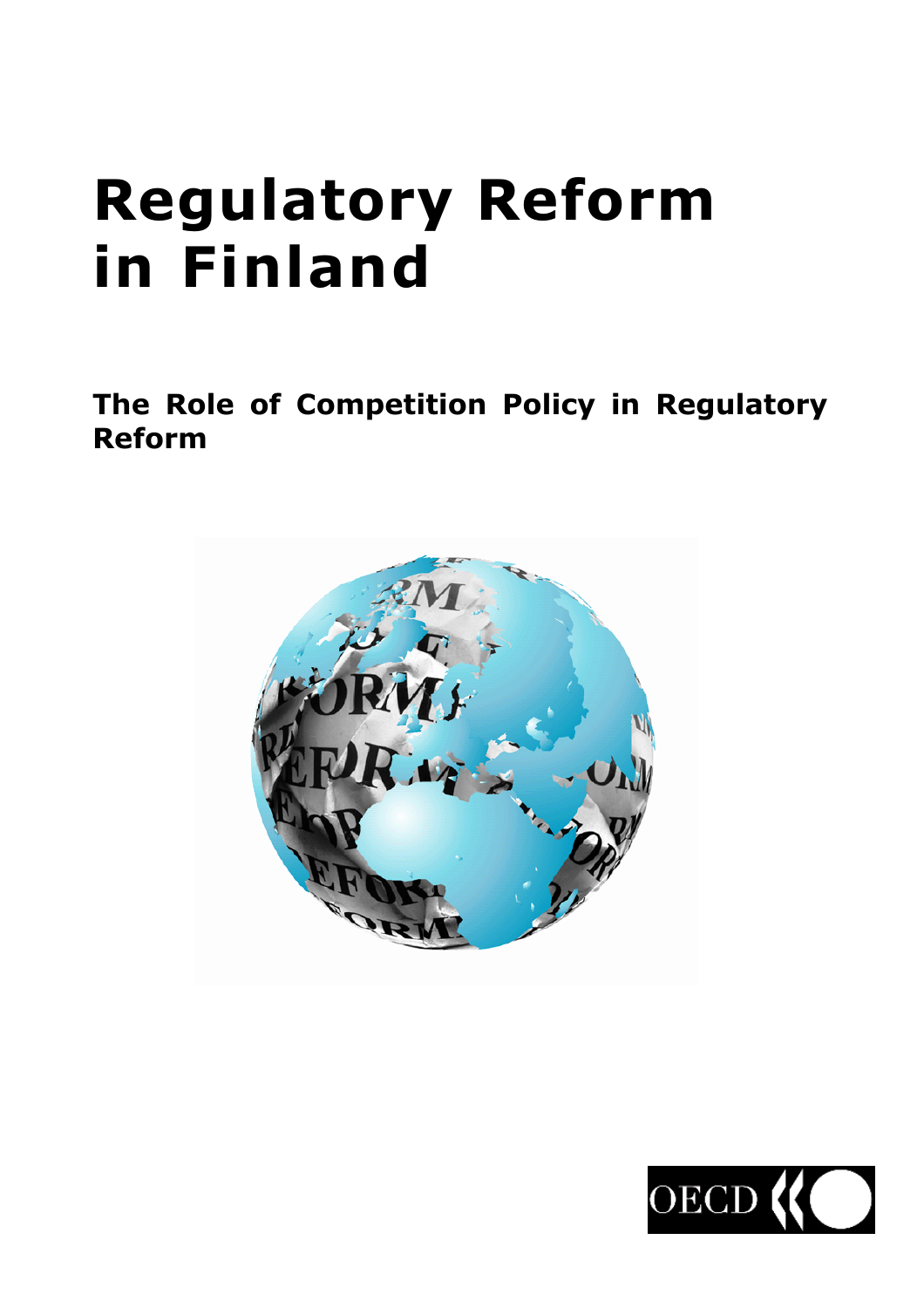## **ORGANISATION FOR ECONOMIC CO-OPERATION**

## **AND DEVELOPMENT**

 Pursuant to Article 1 of the Convention signed in Paris on 14th December 1960, and which came into force on 30th September 1961, the Organisation for Economic Co-operation and Development (OECD) shall promote policies designed:

- to achieve the highest sustainable economic growth and employment and a rising standard of living in Member countries, while maintaining financial stability, and thus to contribute to the development of the world economy;
- to contribute to sound economic expansion in Member as well as non-member countries in the process of economic development; and
- to contribute to the expansion of world trade on a multilateral, non-discriminatory basis in accordance with international obligations.

 The original Member countries of the OECD are Austria, Belgium, Canada, Denmark, France, Germany, Greece, Iceland, Ireland, Italy, Luxembourg, the Netherlands, Norway, Portugal, Spain, Sweden, Switzerland, Turkey, the United Kingdom and the United States. The following countries became Members subsequently through accession at the dates indicated hereafter: Japan (28th April 1964), Finland (28th January 1969), Australia (7th June 1971), New Zealand (29th May 1973), Mexico (18th May 1994), the Czech Republic (21st December 1995), Hungary (7th May 1996), Poland (22nd November 1996), Korea (12th December 1996) and the Slovak Republic (14th December 2000). The Commission of the European Communities takes part in the work of the OECD (Article 13 of the OECD Convention).

## *Publié en français sous le titre :*

#### LE ROLE DE LA POLITIQUE DE LA CONCURRENCE DANS LA RÉFORME DE LA RÉGLEMENTATION

#### © OECD 2003.

Permission to reproduce a portion of this work for non-commercial purposes or classroom use should be obtained through the Centre français d'exploitation du droit de copie (CFC), 20, rue des Grands-Augustins, 75006 Paris, France, tel. (33-1) 44 07 47 70, fax (33-1) 46 34 67 19, for every country except the United States. In the United States permission should be obtained through the Copyright Clearance Center, Customer Service, (508)750- 8400, 222 Rosewood Drive, Danvers, MA 01923 USA, or CCC Online: *www.copyright.co*m. All other applications for permission to reproduce or translate all or part of this book should be made to OECD Publications, 2, rue André-Pascal, 75775 Paris Cedex 16, France.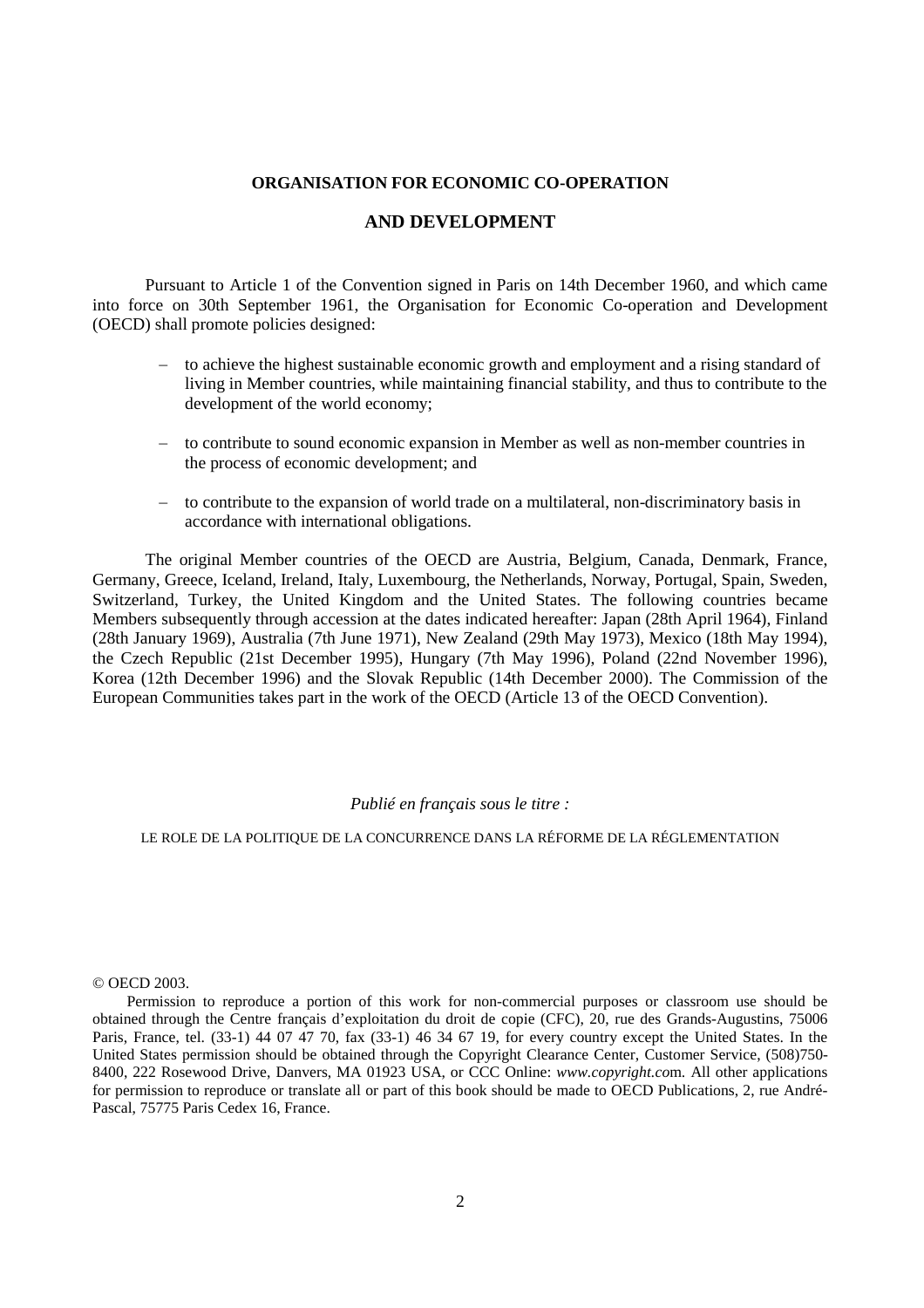## **FOREWORD**

 Regulatory reform has emerged as an important policy area in OECD and non-OECD countries. For regulatory reforms to be beneficial, the regulatory regimes need to be transparent, coherent, and comprehensive, spanning from establishing the appropriate institutional framework to liberalising network industries, advocating and enforcing competition policy and law and opening external and internal markets to trade and investment.

 This report on *The Role of Competition Policy in Regulatory Reform* analyses the institutional setup and use of policy instruments in Finland. It also includes the country-specific policy recommendations developed by the OECD during the review process.

 The report was prepared for *The OECD Review of Regulatory Reform in Finland* published in 2003. The Review is one of a series of country reports carried out under the OECD's Regulatory Reform Programme, in response to the 1997 mandate by OECD Ministers.

 Since then, the OECD has assessed regulatory policies in 16 member countries as part of its Regulatory Reform programme. The Programme aims at assisting governments to improve regulatory quality — that is, to reform regulations to foster competition, innovation, economic growth and important social objectives. It assesses country's progresses relative to the principles endorsed by member countries in the 1997 *OECD Report on Regulatory Reform*.

 The country reviews follow a multi-disciplinary approach and focus on the government's capacity to manage regulatory reform, on competition policy and enforcement, on market openness, specific sectors such as telecommunications, and on the domestic macro-economic context.

 This report was prepared by Michael Wise in the Directorate for Financial and Fiscal Affairs of the OECD. It benefited from extensive comments provided by colleagues throughout the OECD Secretariat, as well as close consultations with a wide range of government officials, parliamentarians, business and trade union representatives, consumer groups, and academic experts in Finland. The report was peer-reviewed by the 30 member countries of the OECD. It is published under the authority of the OECD Secretary-General.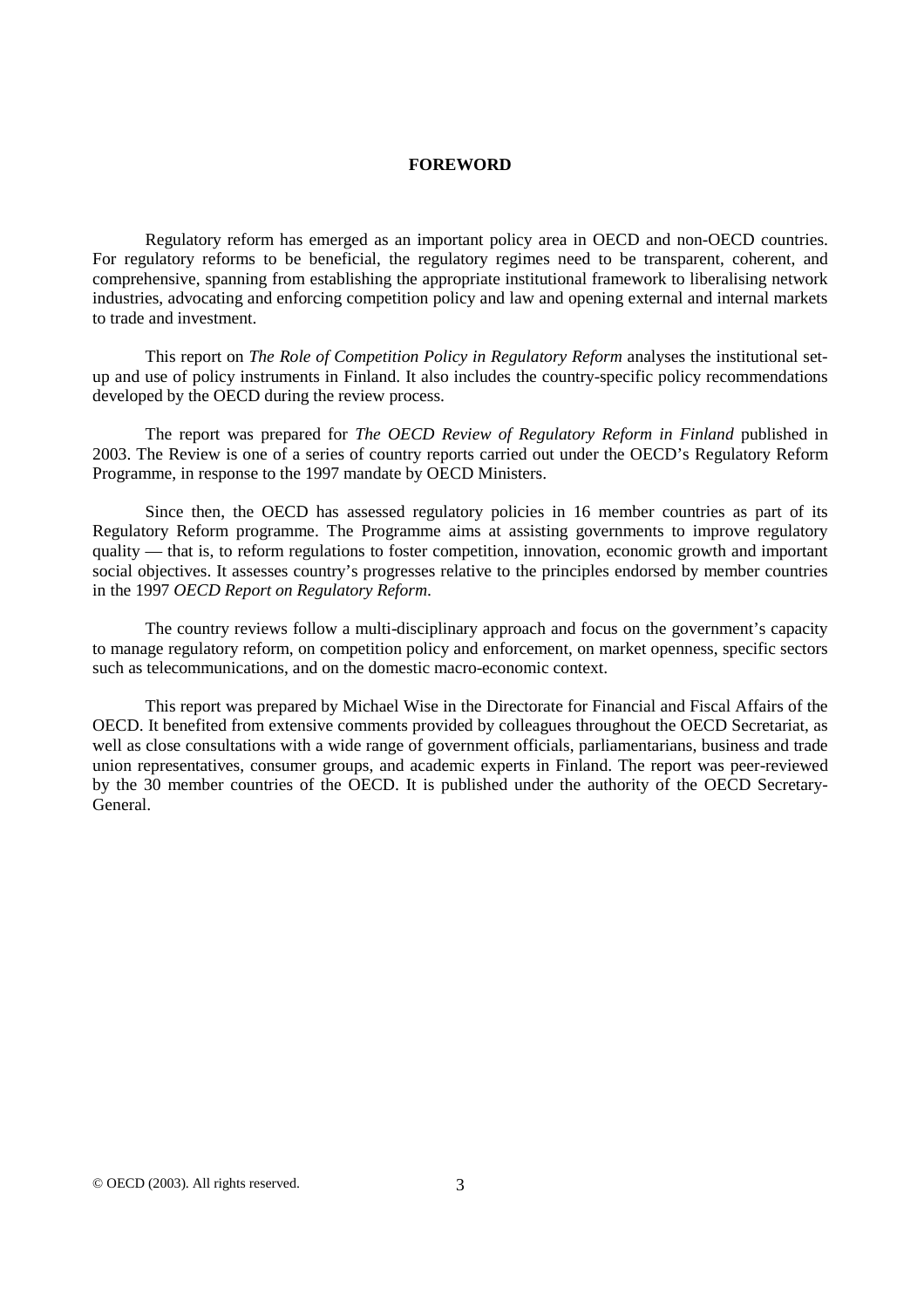## **TABLE OF CONTENTS**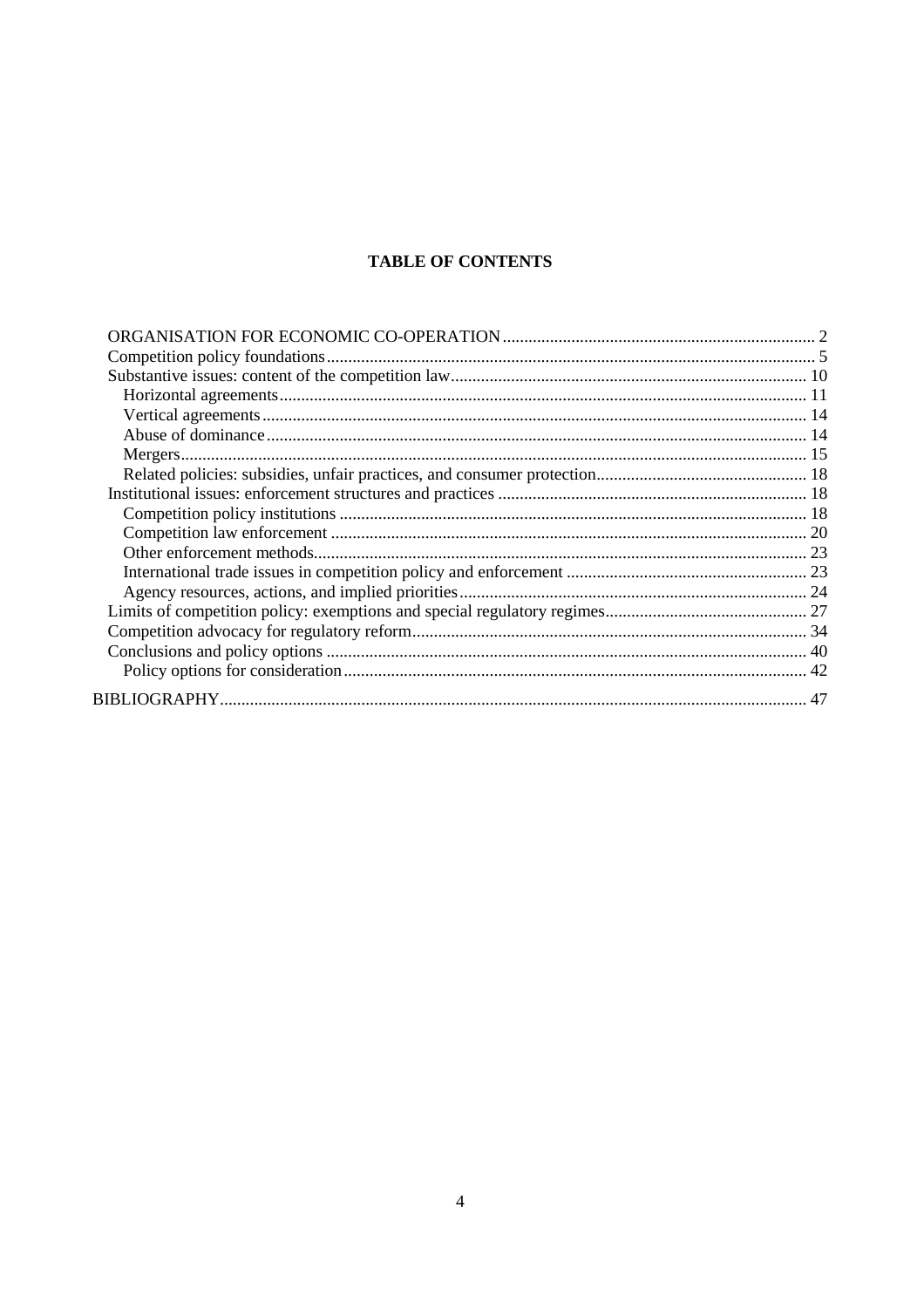#### **SUMMARY OF THE CHAPTER**

Competition policy should be integrated into the general policy framework for regulation. Competition policy is central to regulatory reform, because its principles and analysis provide a benchmark for assessing the quality of economic and social regulations, as well as motivate the application of the laws that protect competition. This chapter addresses two basic questions: First, is Finland's conception of competition policy, which depends on its own history and culture, adequate to support pro-competitive reform? Second, are the competition laws and enforcement structures sufficient to prevent or correct collusion, monopoly, and unfair practices?

A cohesive political-economic culture supported strikingly broad market-based reforms in the 1980s and 1990s. Finland was among the first countries to open its telecoms and electric power sectors to competitive entry and pricing, while liberalising much of transport and even typically difficult sectors such as professional services. Market competition, along with the challenge to succeed in integration with EU was the theme of a long-term reform programme. Attention is now turning to how market principles could improve the efficiency of delivering public services.

Competition policy and institutions have evolved with the national experience over the last 50 years. The enforcement agency, which has been under the same leadership for 14 years, is stable and respected, with a long record of policy advocacy. Enforcement action requires decisions by an independent tribunal, now the recently reconstituted Market Court. The courts' role in shaping enforcement policy is important. Effective action against horizontal restraints may be undermined by the courts' unwillingness, so far, to impose serious sanctions against them.

## **Competition policy foundations**

 Finland debated the shape of its competition policy for more than 30 years, before making it a centrepiece of wide-ranging economic reforms in the late 1980s. Price controls, which had been the principal means of dealing with marketplace abuses, remained in place until 1988. High concentration in some sectors was to be expected, because of Finland's small size and isolation from other markets. Cartels were tolerated, in part because of uncertainty about what it would mean to eliminate them. From 1958 to 1998, Finland's competition statute was revised 6 times, with most of the changes intended to make it stronger. These changes in the law often lagged behind changes in the policy that was actually being applied. Since the late 1980s, Finland has followed an economics-based competition policy, as part of a general shift from collective corporatism to a more individualist market order.

 Finland's recent economic success is rooted in its traditions of independence, adaptability, and community. These traits were no doubt fostered and necessitated by the country's geographic isolation and linguistic distinctiveness. By contrast to its strong tradition of social solidarity—and perhaps made possible by that solidarity—Finland has no tradition of a strong central state. For centuries, the structure of the central state was in Sweden and then in Russia. During that time, Finland was becoming skilful in adaptation and differentiation within its own system of governance. These skills were evident in the 19th century, when Finland maintained a relatively liberal political structure and economy while still within the Russian sphere of influence. Some of those 19th century adaptations foreshadowed distinctive modern reforms. Finland was one of the first to liberalise its national infrastructure monopolies at the end of the 20th century, but that step was facilitated by a hundred-year history of competition in those industries. In telecoms, Finland had deliberately encouraged development of a non-integrated industry from the outset, in part to make it a less attractive target for a Russian takeover, so that by the 1930s Finland had 800 local phone companies. Finland's resource industries built their own high-voltage power transmission system, and thus the country enjoyed the unique position of having potentially competitive physical facilities performing this function that is usually considered to be a natural monopoly.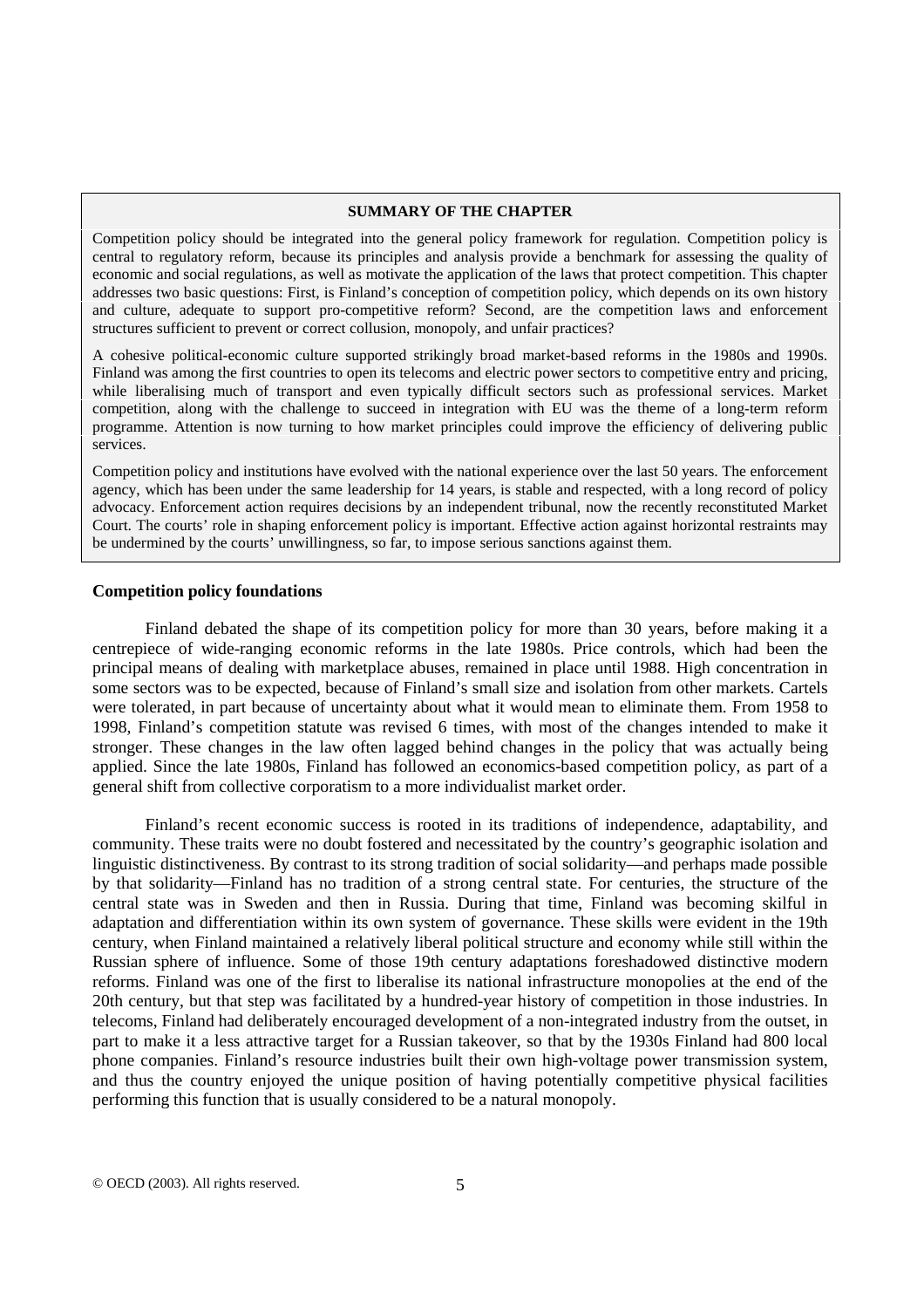Competition policy has a long history in Finland, as restraints on competition appeared from the outset of its industrial development. The earliest reported Finnish decision about industrial competition dates from 1837, when a court refused to enforce an agreement among mill owners because it put undue limitations on the economic freedom of the parties to the agreement and of their input suppliers, who were its victims. Around the turn of the  $20<sup>th</sup>$  century, Finnish firms in some export-oriented businesses, especially forest products, combined to achieve economies of scale, In some cases, particularly involving the Russian market, they also entered agreements to maintain prices and limit production. Some of these combinations and agreements also had domestic effects, as Finnish firms discriminated against the home market, selling products more cheaply in St. Petersburg than in Helsinki. Government policy evidently supported these private arrangements, especially where they appeared to promote exports to new markets after the Russian revolution had made Finland's traditional markets to the east less attractive. Seventy years later, when trade with Russia collapsed again, Finland responded with a set of policies to intensify domestic competition, rather than dampen it.

 In the meantime, though, Finland maintained a policy of economic nationalism, limiting the activities of foreign investors and supporting the creation of a state enterprise sector concentrated on basic industries and natural resources. This profile from the interwar period, reinforced by the experiences of wartime mobilisation and post-war rationing and regulation, endured until the late 1980s. Import licences, often imposed at the instance of the domestic industry, had persisted until 1958. The elimination of such constraints parallels, step by step, the development of Finland's competition policy.

 Thirty years of debate preceded the first national competition law. The problem of industrial combinations appeared in policy debate in 1928, when the Progressive Cooperative platform called for investigation and public control of "rings and trusts." This call was renewed in 1948, along with a proposal to ban unfair methods of competition. The government responded by appointing a committee representing industry, agriculture, and trade interests to study the matter. The committee's report in 1952 endorsed in principle the protection of economic freedom to compete, but it suggested basing a competition law on information and publicity, rather than control or prohibition. Two prohibitions were nonetheless included in the government's proposed bill, which was based on experiences elsewhere in Scandinavia. One, a blanket prohibition against resale price maintenance, was refined in parliamentary committee, to make it dependent on showing actual harmful effect in the particular case. Legislators evidently thought that agreements would help make prices uniform across the country, and they thought that uniformity would be desirable. The other, against bid rigging, was intended to encourage competition in the construction industry; however, joint bidding could be permitted if it would lead to cost savings. The bid-rigging prohibition was included because such conspiracies were secret. By contrast, ordinary cartels were not prohibited; rather, such unconcealed agreements would be registered with the cartel office. Cartels involving imports and exports were exempted, even from registration, in order to maintain the system of licence-base control over international trade. These were the basic provisions of the first, limited Finnish law about competition, which was adopted in 1958.<sup>1</sup> The touchstone of the 1958 law was consumer interest or injury, acknowledging the historical importance of the co-operative movement in pushing for it. But after the law was passed, labour and consumer groups shifted their attention and priorities to incomes policies and price regulation, and away from eliminating restraints on market competition. The business community had been dubious about the need for a law from the outset, arguing that any restraints that they agreed upon among themselves should not be considered inconsistent with free competition. Hundreds of restraints were registered over the next few years, and there were thousands of requests for notification, but the two prohibitions were never applied (Virtanen, 1998, p. 238-45).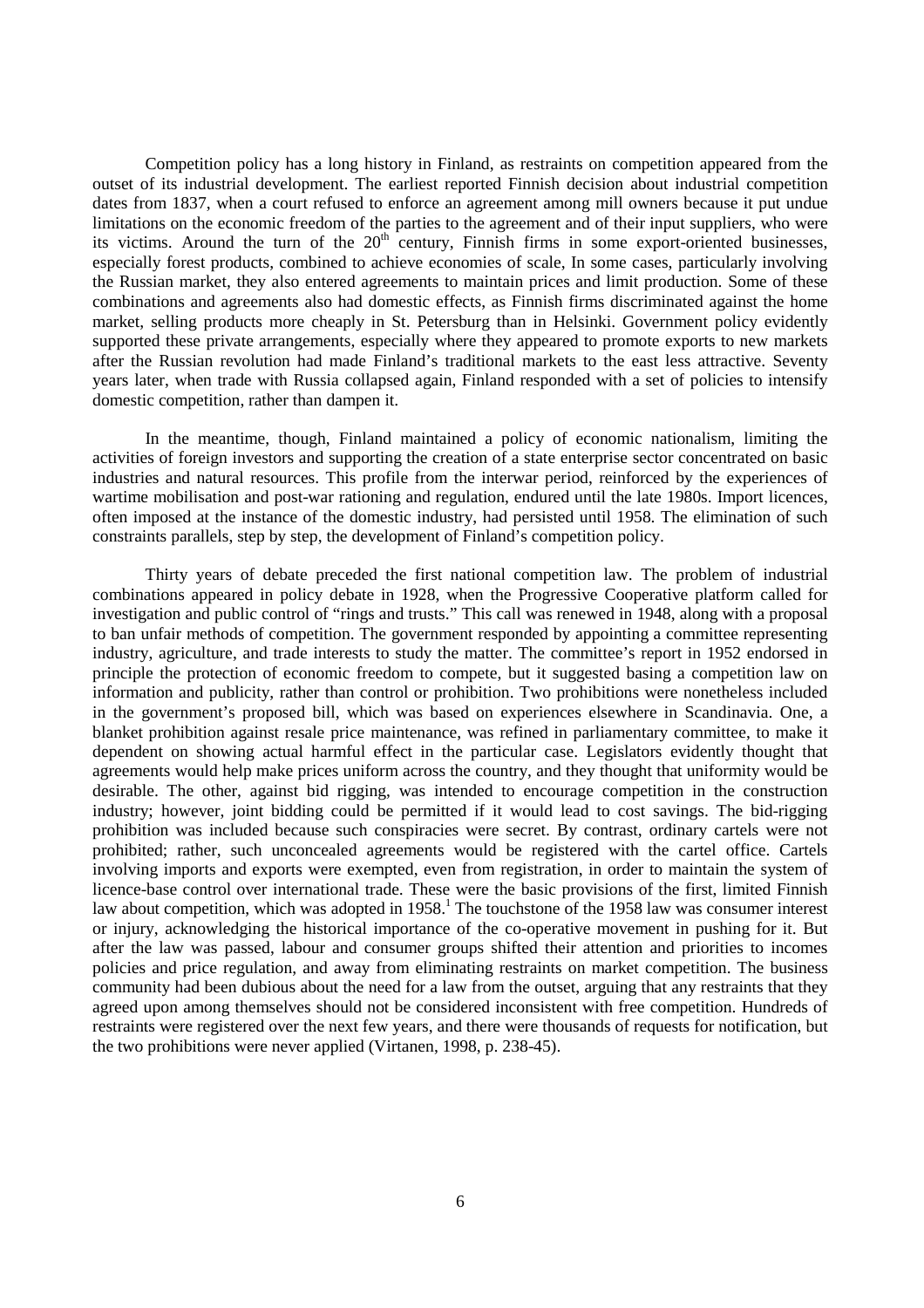A more comprehensive competition law, based on notification and control of abuse, was adopted in 1964.<sup>2</sup> Finland's 1961 association agreement with the EFTA required Finland to prevent practices that would nullify the pro-competitive effect of tariff reductions. The 1958 law was inadequate for this purpose; moreover, the 1958 law had failed its own intended purposes of gathering information and shaming cartels through publicity. The new law provided for controlling cartels and dominant firms if they were abusive. It created a new competition authority, the Council of Freedom of Trade, to negotiate resolutions and grant exemptions. This was not an enforcement body, though; enforcing legal obligations would be the duty of the Government. The membership of the new council represented industry, trade, consumer, and labour interests. Representatives of small enterprises had been vocal in the debate over the law. They asserted claims both for lenient treatment, because their restraints would be unlikely to have harmful effects, and also for special treatment, so they could bargain effectively with more powerful parties. The law required associations to notify agreements, and more than 80 price agreements had been registered by 1967. Dominant positions (defined as a market share over 50%) were also to be notified, but there were only 10 notifications over 10 years. The light controls that were actually applied tended to support a pattern of loose horizontal and vertical combinations. Nonetheless, the 1964 law did mark the introduction of the principle of national competition policy (Virtanen, 1998, 246-253).

 The next major reform of the competition statute, in 1973, introduced an executive official, the Competition Ombudsman, who was empowered to represent the public interest in negotiations involving the (renamed) Competition Council. The Ombudsman could refer matters to the Competition Council for action, as could consumer associations or union organisations. By 1982, the Ombudsman had handled 183 cases, of which only 9 were referred to the Council. Most were about refusals to deal, and much of the Ombudsman's work was in aid of small business interests. But in the 1970s, the principal policy concern was inflation, and the main objective of the institutional changes was controlling price increases. A Board of Trade and Consumer Interests was to administer both price regulation and competition policy. Price control proved unworkable, though. The system was progressively suppressed in the early 1980s, without repealing the law, by eliminating commodities from coverage. But as late as 1984, 40% of the CPI weight was still liable to price regulation, and 11% was in the stricter "price confirmation" category. Meanwhile the Ombudsman was making a record about the harm caused by restrictive agreements.

 Dissatisfaction with direct control, and a change in the government, led to a fundamental redirection of policy in the 1980s. A 1979 study by the Business Research Institute had proposed a prohibition against horizontal restraints, and labour groups supported strengthening the law. In 1985, the Council was given greater powers. But the government was already moving toward more radical change. A committee reviewing the failures of price regulation called attention to the deregulatory function of competition policy. Marking a shift in attitude, the committee's report implied that the nation's economic problems were not the inevitable result of a market economy, but of the obstruction of the market economy. It proposed that horizontal cartels should be treated as void *ab initio*. When a new law was adopted in 1988, it did not take that step, to prohibition. Rather, the most visible change was institutional. The Board of Trade and Consumer Interests was eliminated, and a new administrative agency was established. It was the attitude of the new agency that demonstrated the shift in policy.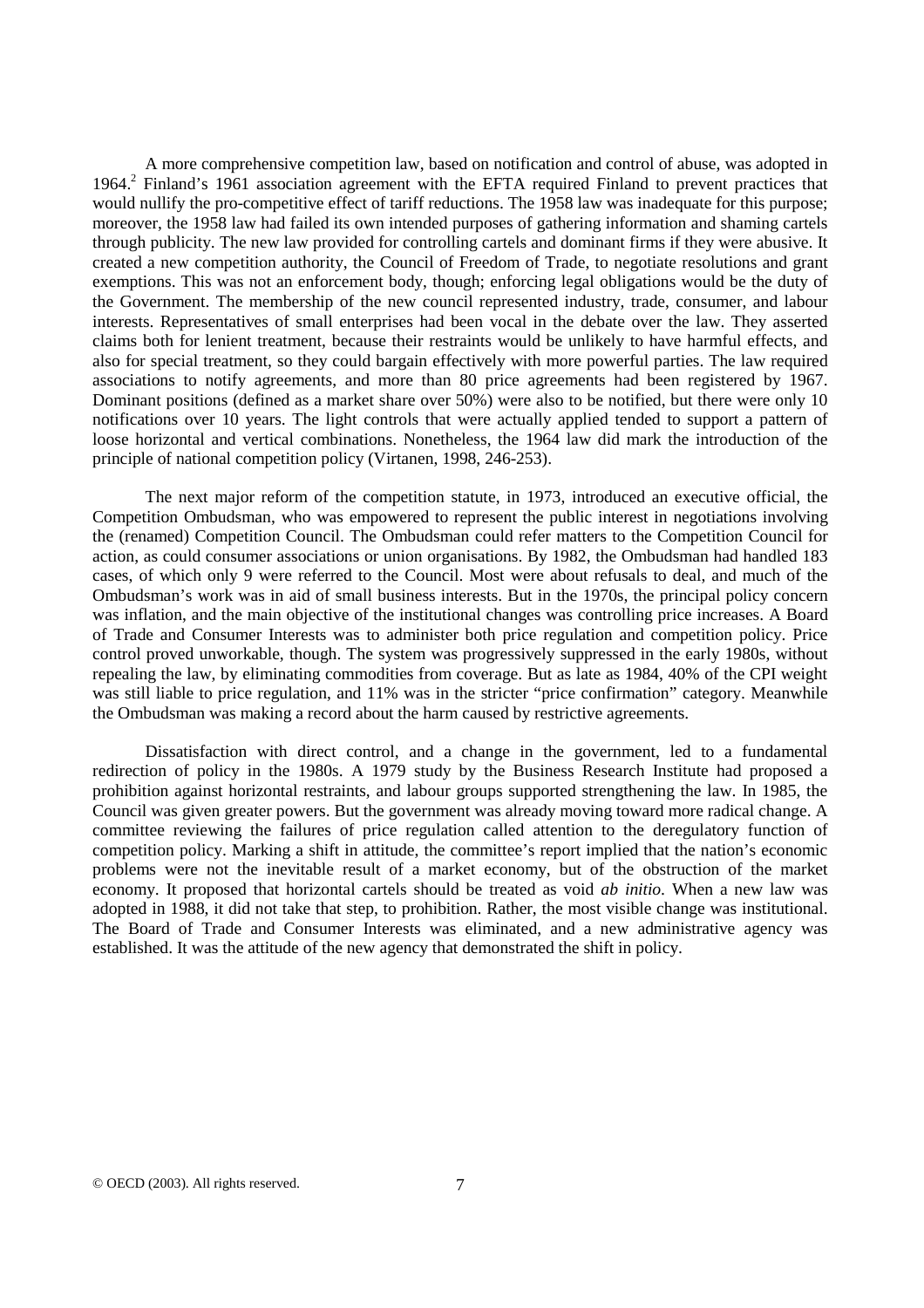This new institution aggressively attacked the system of cartels. The powers of what was then called the Office of Free Competition (OFC) were broadly similar to those of the Competition Ombudsman. The OFC—which is now called the Finnish Competition Authority (FCA)—was authorised to register and investigate restraints, negotiate about removing them, and refer matters that could not be resolved to the Competition Council (Virtanen, 1998, pp. 260-65). The new agency enjoyed some advantages over its predecessor, though, notably more resources and government support for more vigorous policy. The OFC immediately undertook a program of eliminating the effects of price regulation, by systematically challenging the horizontal price agreements and recommendations that had been registered under the previous laws. It succeeded in dissolving about 100 of them over the next 5 years. Interest in registering agreements evaporated as this program made clear that registered agreements were the OFC's principal enforcement targets. The OFC also took part in the overall project of deregulation. The government's 1989 Program on the Enhancement of Competition called on ministries to survey existing regulations that restrict entry or inhibit competition. OFC participated in the working parties that implemented this program. Media attention evidenced the large-scale redirection of economic policy, with competition policy at the centre (Virtanen, pp. 266-69). This redirection in the 1980s demonstrates how legal form is less important than policy purpose, for it took place while the general competition law was still based on reporting and control of abuse, rather than outright prohibition.

 Updates in the 1990s adopted the EU "toolkit" and merger control. The EFTA countries committed to accepting the EU competition policy structure and thus to prohibiting restraints while providing for the possibility of exemptions. At the same time, Finland was enduring a severe recession, which was magnified by the disruption of its traditional markets in what had been the USSR. The government proposed to prohibit restrictive agreements and to reform the Competition Council by ending the practice of interest group representation in its membership. The Parliament appeared to agree generally that restraints on competition were an important reason for the country's poor economic performance. Indeed, the lawmakers wanted an even tougher competition law than the government proposed. Heeding the concerns of small businesses, who feared that the prohibition against agreements would hurt them if they banded together and who thus demanded that large firms share the pain, the legislature added a prohibition against abuse of dominance. The new Act on Competition Restrictions<sup>3</sup> became effective in 1992. The final pieces were added to the Competition Act in 1998. The principal addition was merger control. Experience with the 1992 law showed that mergers were circumventing the ban against horizontal agreements. A notorious example was the merger of Finland's major dairies after the OFC rejected a proposed agreement among them. And the 1998 amendments provided further reassurance to small businesses by making the *bagatelle* exemption somewhat more explicit. The most recent changes, in early 2002, have been institutional. The Competition Council was replaced by a judicial body, the newly reconstituted Market Court.

 The policy standards in Finland's competition law are efficient markets and consumer interest. A comprehensive conception of competition policy based on efficiency supported the stronger enforcement in the 1990s. The statute's own statement of purpose calls for protecting "sound and effective economic competition from harmful restrictive practices" (Art. 1(1)). In applying the law, special attention is to be paid to interests of consumers and to the freedom of business to operate without "unjustified barriers and restrictions" (Art. 1(2)). Such an expression of unimpeachable good intentions assigns the hard work to the interpretation of "unjustified." The government's statement describing the motivations for the proposed amendment discusses these terms in more detail. (Its description, as translated, uses the terms "sound and efficient," rather than "sound and effective.") Economic competition is to be "sound" in order to ensure dynamic and static efficiency in the economy. On the one hand, the law supports and protects competition "in performance," that is, efforts to achieve competitive advantage with higher quality, lower price, or better terms. This is contrasted to competition "over dominance" that seeks to destroy another enterprise's capacity and to "suggestive competition" that relies on artificial marketing actions. The law does not protect the latter types of "competition." "Efficient economic competition" is the standard to which market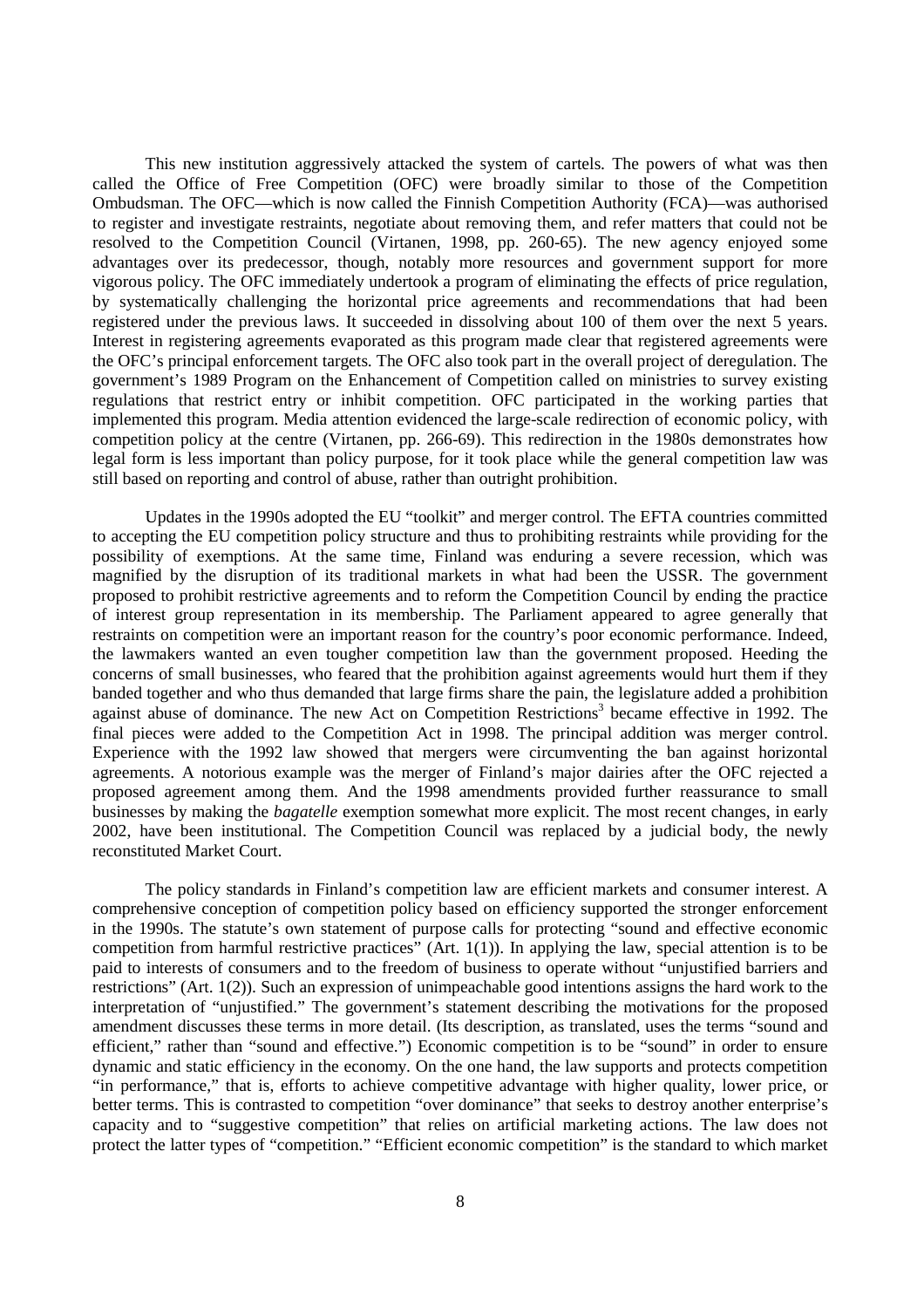performance is compared when the law is applied. In efficient conditions, prices are set by independent action and there are no barriers to entry into the market. Thus, the objectives are to ensure free access and to eliminate restrictions that can distort or harm competitive conditions. In describing how the law will be administered, the statement distinguishes between legal sanctions, which will apply to the conduct that the law prohibits, and regulatory action, which will control conduct that is not prohibited but that may nonetheless impair efficient competition. Significantly, the statement emphasises that the phrase calling for attention to the consumer interest should govern the application of all the parts of the act, because sound and efficient economic competition are in the interests of both entrepreneurs and consumers.<sup>4</sup> In this process, the term "efficiency" is not applied solely in a technical sense of welfare economics. The term would also call for consideration of improvements in production, distribution, and promotion of technical and economic development (FCA, 2002).

 Efficiency-based competition policy was a central element in a general reconsideration of regulatory policy. As the effort to protect consumers by regulating prices gave way to a more general approach of protecting competitive markets, policy-makers appreciated that remaining regulations could limit competition unnecessarily. Moreover, they appreciated that competition policy institutions should have a role in removing those limits. A committee report in 1987 proposed that all parts of the administration review critically their licensing policies and other regulatory arrangements. Moreover, it advocated that the competition authorities be heard more frequently in the legislative process and that their opinions should receive greater publicity (FCA, 2002). In 1989, the Office of the State Council, headed by the Prime Minister, urged ministries to consider competition effects in their proposed legislation. The Ministry of Trade and Industry issued a similar guideline to other ministries in 1992, reminding them of the 1989 instruction. In response to these calls for greater policy involvement, the competition law was amended to give the competition agency an explicit, active role in regulatory reform.<sup>5</sup>

 From infrastructure, the FCA has turned to an initiative about "government and markets." Policy advocacy concentrated at first on overt restraints and on restructuring traditional infrastructure monopolies. With the large-scale restructuring substantially completed by the mid 1990s, notably through the introduction of competitive markets in telecoms and energy, attention shifted in the late 1990s to competition issues that arise when government entities are market participants. An important topic of debate now is the increasing use of market institutions to provide social and medical services that have traditionally been provided directly by local governments. Finland is testing how to introduce market incentives and competition while maintaining high quality and wide availability.

## **BOX 3.1: COMPETITION POLICY'S ROLES IN REGULATORY REFORM**

In addition to the threshold, general issue, which is whether regulatory policy is **consistent** with the conception and purpose of competition policy, there are four particular ways in which competition policy and regulatory problems interact:

- - Regulation can **contradict** competition policy. Regulations may have encouraged, or even required, conduct or conditions that would otherwise be in violation of the competition law. For example, regulations may have permitted price co-ordination, prevented advertising or other avenues of competition, or required territorial market division. Other examples include laws banning sales below costs, which purport to promote competition but are often interpreted in anti-competitive ways, and the very broad category of regulations that restrict competition more than is necessary to achieve the regulatory goals. When such regulations are changed or removed, firms affected must change their habits and expectations.
- - Regulation can **replace** competition policy. Especially where monopoly has appeared inevitable, regulation may try to control market power directly, by setting prices and controlling entry and access. Changes in technology and other institutions may lead to reconsideration of the basic premise that had supported regulation, namely that competition policy and institutions would be inadequate to the task of preventing monopoly and the exercise of market power.

<sup>©</sup> OECD (2003). All rights reserved. 9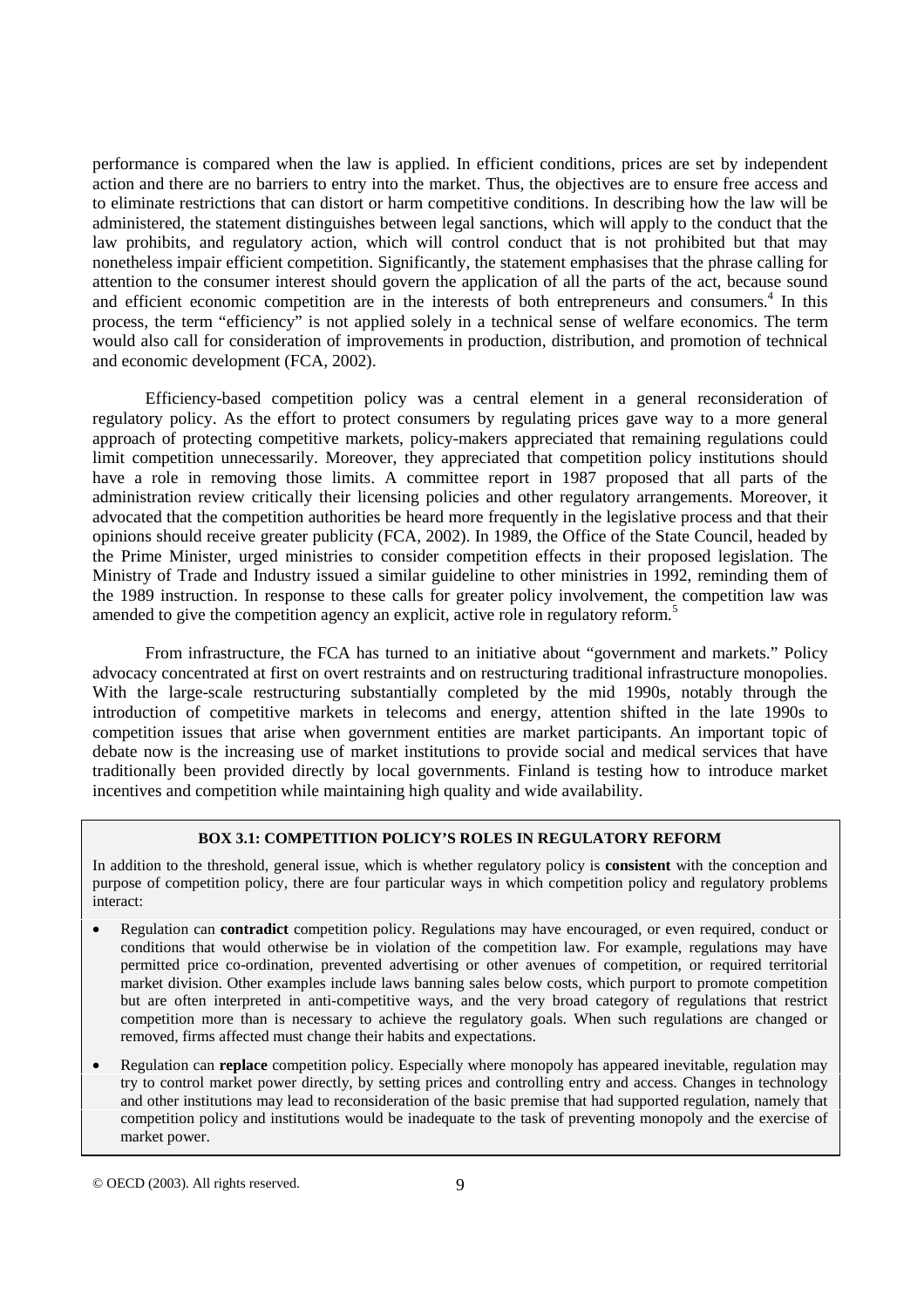- $\bullet$  Regulation can **reproduce** competition policy. Regulators may have tried to prevent co-ordination or abuse in an industry, just as competition policy does. For example, regulations may set standards of fair competition or tendering rules to ensure competitive bidding. Different regulators may apply different standards, though, and changes in regulatory institutions may reveal that policies which had appeared similar may have led to different outcomes.
- $\bullet$  Regulation can **use** competition policy methods. Instruments to achieve regulatory objectives can be designed to take advantage of market incentives and competitive dynamics. Co-ordination may be necessary, to ensure that these instruments work as intended in the context of competition law requirements.

## **Substantive issues: content of the competition law**

 The substantive rules combine national traditions with the EU toolkit. Finland's competition law contains several specific prohibitions, some of which date from the original 1958 law. These prohibitions, which can be enforced by imposing fines, do not copy the EU model exactly, although there are broad similarities. The most interesting difference between Finland's law and the EU model is a provision that speaks in the same terms as Finland's competition policy goals: a restriction that is deemed to have harmful effects through decreasing efficiency or preventing or hindering the conduct of business in a manner "inappropriate for sound and effective competition" may be enjoined even if it is not otherwise specifically prohibited in the statute (Art. 9; Art. 16). This had been the principal substantive provision of the old competition law. It was retained in the 1992 revisions, despite the EU's request that Finland conform its national law to the Treaty of Rome rules *in haec verba* before accession. It could provide a basis for flexible application of competition policy to complex or novel issues, such as non-price vertical agreements, joint dominance and oligopolistic co-ordination, or to unfair competition supported by state aids.

## **BOX 3.2: THE COMPETITION POLICY TOOLKIT**

General competition laws usually address the problems of monopoly power in three formal settings: relationships and agreements among otherwise independent firms, actions by a single firm, and structural combinations of independent firms. The first category, **agreements**, is often subdivided for analytic purposes into two groups: "horizontal" agreements among firms that do the same things, and "vertical" agreements among firms at different stages of production or distribution. The second category is termed "**monopolisation**" in some laws, and "**abuse of dominant position**" in others; the legal systems that use different labels have developed somewhat different approaches to the problem of single-firm economic power. The third category, often called "**mergers**" or "**concentrations**," usually includes other kinds of structural combination, such as share or asset acquisitions, joint ventures, cross-shareholdings and interlocking directorates.

**Agreements** may permit the group of firms acting together to achieve some of the attributes of monopoly, of raising prices, limiting output, and preventing entry or innovation. The most troublesome **horizontal** agreements are those that prevent rivalry about the fundamental dynamics of market competition, price and output. Most contemporary competition laws treat naked agreements to fix prices, limit output, rig bids, or divide markets very harshly. To enforce such agreements, competitors may also agree on tactics to prevent new competition or to discipline firms that do not go along; thus, the laws also try to prevent and punish boycotts. Horizontal co-operation on other issues, such as product standards, research, and quality, may also affect competition, but whether the effect is positive or negative can depend on market conditions. Thus, most laws deal with these other kinds of agreement by assessing a larger range of possible benefits and harms, or by trying to design more detailed rules to identify and exempt beneficial conduct.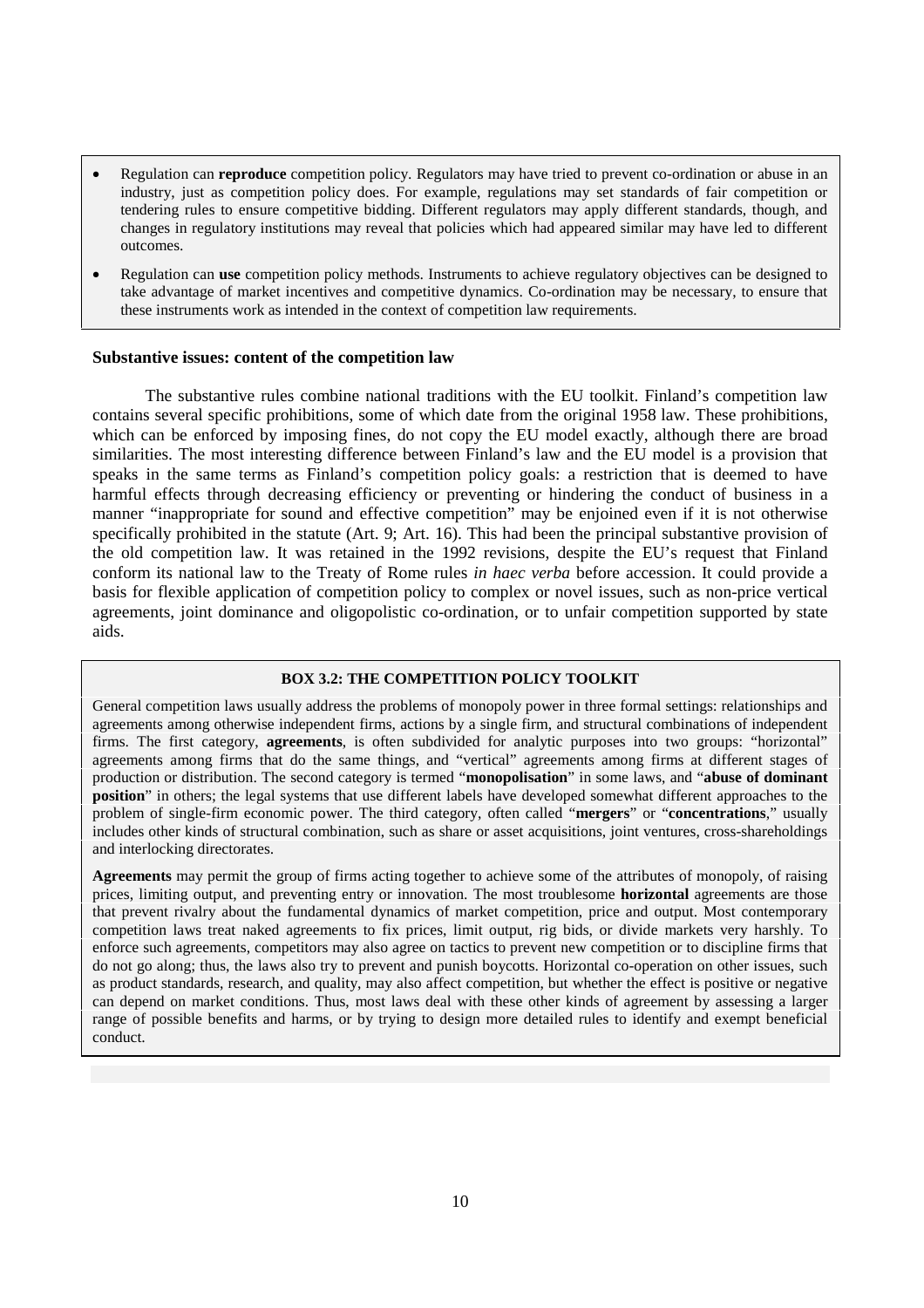**Vertical agreements** try to control aspects of distribution. The reasons for concern are the same—that the agreements might lead to increased prices, lower quantity (or poorer quality), or prevention of entry and innovation. Because the competitive effects of vertical agreements can be more complex than those of horizontal agreements, the legal treatment of different kinds of vertical agreements varies even more than for horizontal agreements. One basic type of agreement is resale price maintenance: vertical agreements can control minimum, or maximum, prices. In some settings, the result can be to curb market abuses by distributors. In others, though, it can be to duplicate or enforce a horizontal cartel. Agreements granting exclusive dealing rights or territories can encourage greater effort to sell the supplier's product, or they can protect distributors from competition or prevent entry by other suppliers. Depending on the circumstances, agreements about product combinations, such as requiring distributors to carry full lines or tying different products together, can either facilitate or discourage introduction of new products. Franchising often involves a complex of vertical agreements with potential competitive significance: a franchise agreement may contain provisions about competition within geographic territories, about exclusive dealing for supplies, and about rights to intellectual property such as trademarks.

**Abuse of dominance** or **monopolisation** are categories that are concerned principally with the conduct and circumstances of individual firms. A true monopoly, which faces no competition or threat of competition, will charge higher prices and produce less or lower quality output; it may also be less likely to introduce more efficient methods or innovative products. Laws against monopolisation are typically aimed at exclusionary tactics by which firms might try to obtain or protect monopoly positions. Laws against abuse of dominance address the same issues, and may also try to address the actual exercise of market power. For example under some abuse of dominance systems, charging unreasonably high prices can be a violation of the law.

**Merger control** tries to prevent the creation, through acquisitions or other structural combinations, of undertakings that will have the incentive and ability to exercise market power. In some cases, the test of legality is derived from the laws about dominance or restraints; in others, there is a separate test phrased in terms of likely effect on competition generally. The analytic process applied typically calls for characterising the products that compete, the firms that might offer competition, and the relative shares and strategic importance of those firms with respect to the product markets. An important factor is the likelihood of new entry and the existence of effective barriers to new entry. Most systems apply some form of market share test, either to guide further investigation or as a presumption about legality. Mergers in unusually concentrated markets, or that create firms with unusually high market shares, are thought more likely to affect competition. And most systems specify procedures for pre-notification to enforcement authorities in advance of larger, more important transactions, and special processes for expedited investigation, so problems can be identified and resolved before the restructuring is actually undertaken.

## *Horizontal agreements*

 The most serious types of cartels are prohibited. Three types of horizontal agreement are prohibited explicitly. Listed first, reflecting its position in the original competition law, is collusion in tendering (Art. 5). Next, the statute specifically forbids horizontal agreements to fix prices (including binding price "recommendations") (Art.  $6(1)$ ) or to limit output or divide markets (Art.  $6(2)$ ). The prohibition of Art. 6(2) is subject to a proviso, that the agreement is not forbidden if it is essential for an arrangement that will increase production or distribution or promote technical or economic development, and as a result the benefit will primarily accrue to customers or consumers. This language tracks the EU's criteria for exemption. But the process for applying these criteria in Finland differs slightly from current EU practice, although it is similar to the EU's pending proposal to reform enforcement. Parties to an arrangement covered by Art. 6(2) need not notify the FCA in advance and obtain an exemption, as long they can carry the burden of showing those efficiencies if challenged to do so (FCA, 2002). Their burden is heavy, though. Because the agreement must be "essential" to achieving the benefits, it would be necessary to show that there is no other way to achieve them that does not involve the otherwise prohibited agreement.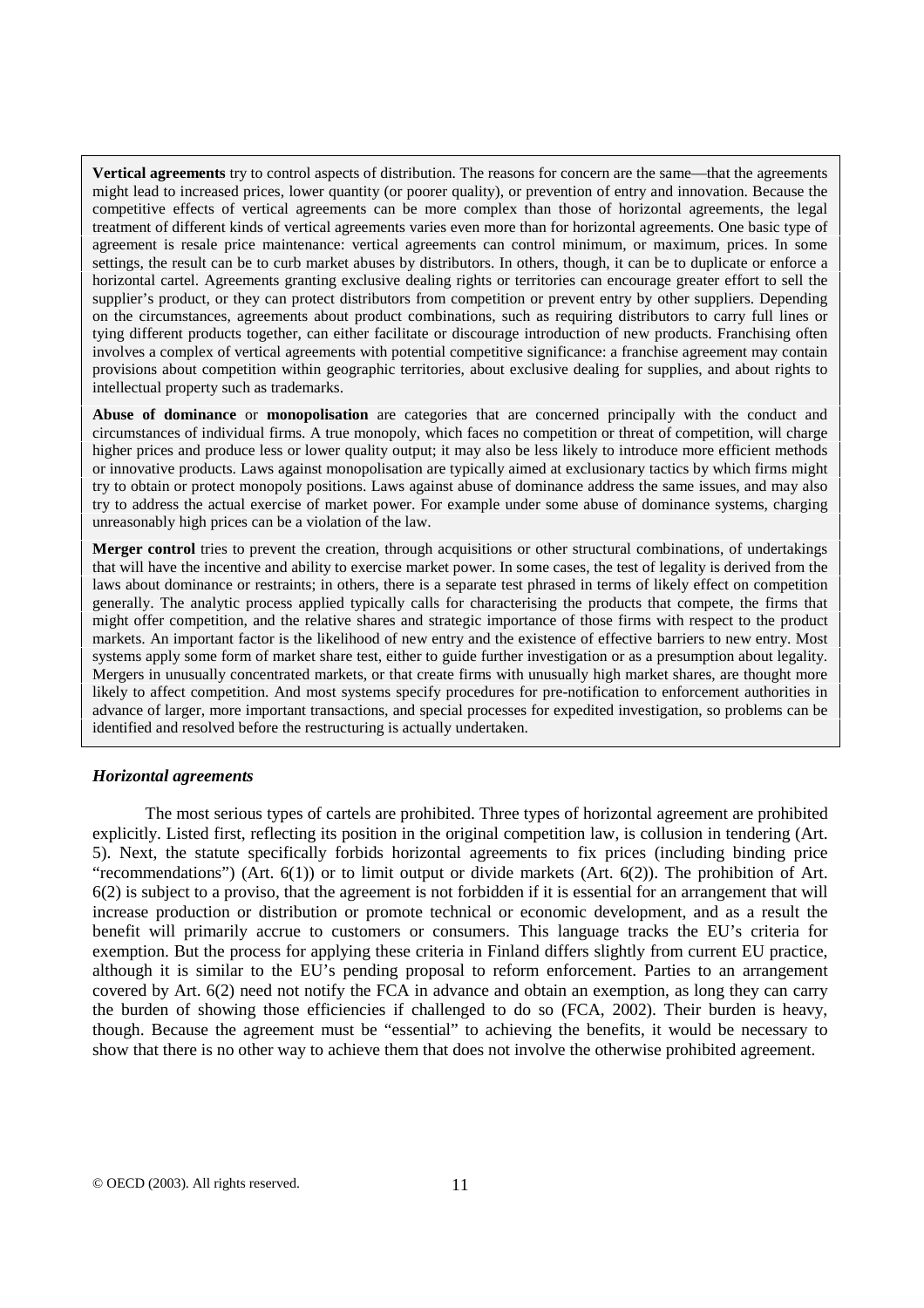Efficient co-ordination can be exempted from the prohibition. Horizontal agreements other than price fixing, output limitations, tendering cartels, and market division are subject to the general rule of Art. 9. That is, they are not prohibited nor even disapproved, but they might be enjoined if they actually impair competition. Even an otherwise prohibited agreement might be permitted if it is found to be efficient. The parties to an agreement covered by Art. 5 or Art. 6 may apply to the FCA for an exemption, which may be granted if the agreement promotes production, distribution, or technical or economic development and if those benefits are enjoyed principally by customers and consumers (Art. 19). These general standards for exemption are the same as the EU's.<sup>6</sup> There is one generally applicable exemption, for joint sales and advertising campaigns by members of a co-operative group in retail and service industries. The requirements for this "block" exemption are that the group markets itself identifiably, its market share is under 30%, its members can undercut the advertised prices, and the campaign lasts no more than 2 months for consumer products. This exemption was made more generous in 1998, by extending the allowed term (from 1 month) and removing requirements of franchisee status and joint purchasing (FCA, 1998).

 Anti-competitive self-regulation is clearly covered. Associations of businesses are singled out explicitly in the statutory text, which treats their decisions and actions as agreements among the members. Thus, the law clearly prohibits typical trade association efforts to control or prevent competition among members or with non-member firms. Eliminating the price agreements and recommendations adopted by associations of professionals was an early priority. The Finnish Medical Association resisted, claiming that it had only set maximum fees to protect patients; however, the association also admitted that its fee schedule gave new doctors an idea about what they should charge. The association abandoned its price recommendations after an adverse decision from the Council in 1992. Lawyers claimed that their schedules protected clients, and architects claimed that price competition would undermine quality. Most of the associations dropped their fee recommendations after negotiations under the pre-1992 competition law. The dentists asked for an exemption under the 1992 law, but the FCA and the Council dismissed the application (OECD CLP 2000). The issue persists despite the now-clear prohibition. Helsinki pharmacists and their trade association arranged to submit a uniform price list when the government first requested bids for pharmacy services. One reason for uniformity was a belief that the government wanted identical prices. The Ministry of Social Affairs and Health responded with a statement that the list approved by the Government showed maximum prices, and that competition below those prices would be invited (FCA, 2001, p. 17). (Since then, though, new legislation has been adopted, to become effective in 2003, under which retail price competition for some pharmaceutical products will be formally eliminated and the prices will be set by decree of the Government).

 Oligopoly facilitating practices are not so clearly covered. Although the basic prohibition is intended to cover tacit collusion, that possibility has not been tested. The broad phrasing ("agreement, decision or corresponding practice") suggests that liability could be found without having to prove a formal agreement. The FCA's guidelines describe "facilitating practices" that could attract enforcement attention, particularly information exchanges that lead to harmonising behaviour about pricing, production, or sharing markets. But the circumstantial proof would be difficult (OECD CLP 1999). The degree of integration needed to constitute an "undertaking" that is directly subject to the law cannot usually be shown simply by parallel conduct, and the government made clear at the time the law was strengthened in 1988 that the provision about associations would not be used to deal with oligopoly (FCA, 2002).

 Sanctions actually applied against horizontal collusion may be too light to deter, though. Although horizontal agreements about price and market division have been banned for a decade, there have been few enforcement actions. One explanation might be that Finnish businesses are unusually law abiding. Another explanation might be that the enforcement agency may lack necessary tools and support. The courts have not been willing to apply strong sanctions against horizontal agreements, in part because they have tended to require a showing of specific intent to violate the law—and because they seem reluctant to find that Finnish businesses would do such a thing. A recent example of this leniency arose in forestry, an industry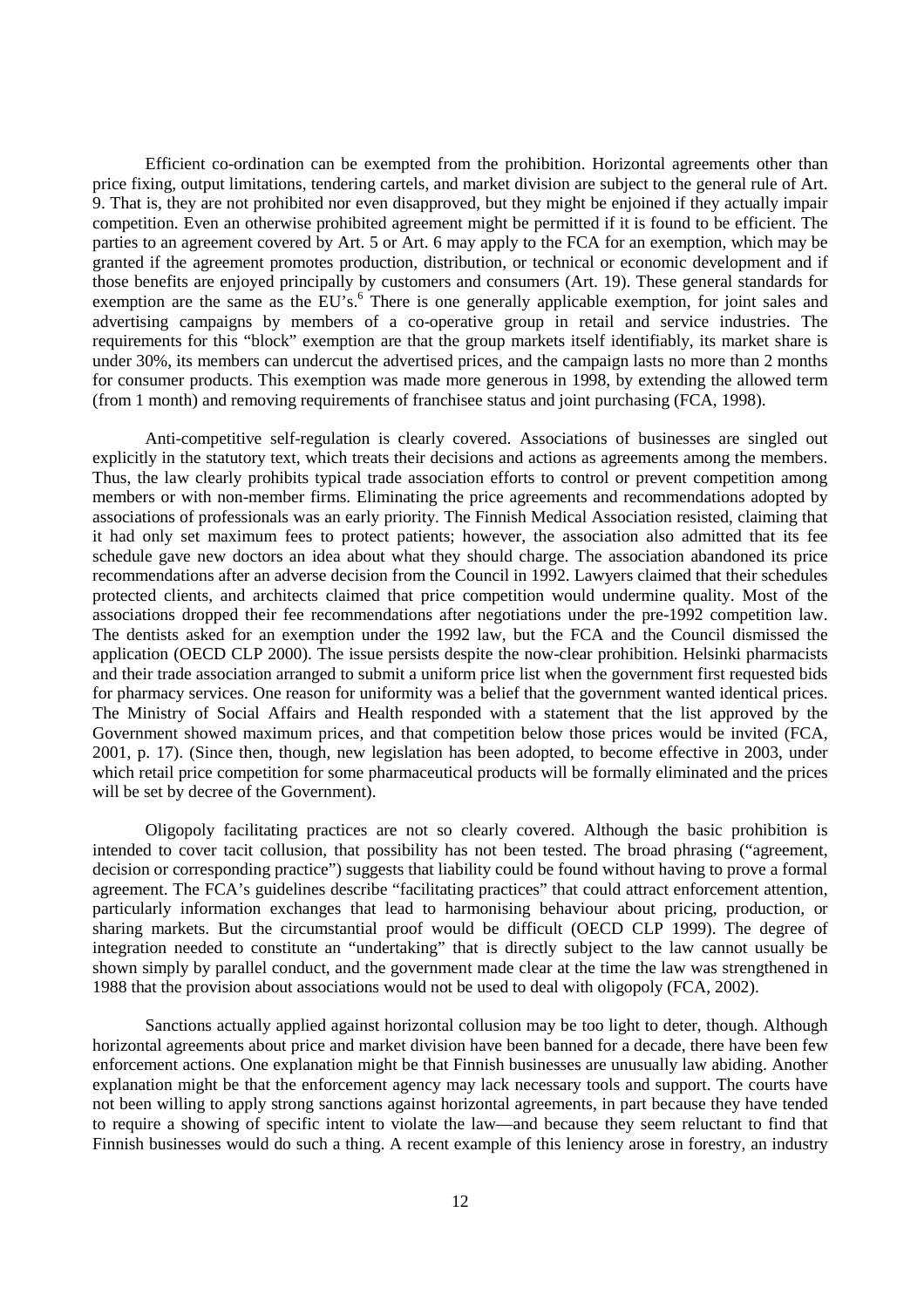that the FCA has made a priority because of its importance to the Finnish economy. The FCA has tried to be even-handed, by preventing the major buyers from colluding to keep prices down, while denying producers an exemption that would enable them to collude to keep prices up (FCA, 2001, p. 24). Upon finding an exchange of market information among buyers that was taken to amount to, or at least facilitate, market division and price fixing, the FCA recommended substantial fines against 3 major wood-products firms. After appeals, the fines were reduced to only 1/7 of the FCA's recommendation. The FCA is concerned that sanctions that are actually applied may not be strong enough to deter, because they are not proportionate to the parties' benefits from collusion (FCA, 2002).

## **BOX 3.3: THE EU COMPETITION LAW TOOLKIT**

The law of Finland follows, with some variations, the elements of competition law that have developed under the Treaty of Rome (now the Treaty of Amsterdam):

- $\bullet$  **Agreements**: Article 81 (formerly Article 85) prohibits agreements that have the effect or intent of preventing, restricting, or distorting competition. The term "agreement" is understood broadly, so that the prohibition extends to concerted actions and other arrangements that fall short of formal contracts enforceable at civil law. Some prohibited agreements are identified explicitly: direct or indirect fixing of prices or trading conditions, limitation or control of production, markets, investment, or technical development; sharing of markets or suppliers, discrimination that places trading parties at a competitive disadvantage, and tying or imposing non-germane conditions under contracts. And decisions have further clarified the scope of Article 81's coverage. Joint purchasing has been permitted (in some market conditions) because of resulting efficiencies, but joint selling usually has been forbidden because it amounts to a cartel. All forms of agreements to divide markets and control prices, including profit pooling and mark-up agreements and private "fair trade practice" rules, are rejected. Exchange of price information is permitted only after time has passed, and only if the exchange does not permit identification of particular enterprises. Exclusionary devices like aggregate rebate cartels are disallowed, even if they make some allowance for dealings with third parties.
- $\bullet$ **Exemptions:** An agreement that would otherwise be prohibited may nonetheless be permitted, if it improves production or distribution or promotes technical or economic progress and allows consumers a fair share of the benefit, imposes only such restrictions as are indispensable to attaining the beneficial objectives, and does not permit the elimination of competition for a substantial part of the products in question. Exemptions may be granted in response to particular case-by-case applications. In addition, there are generally applicable "block" exemptions, which specify conditions or criteria for permitted agreements, including clauses that either may or may not appear in agreements (the "white lists" and "black lists"). Any agreement that meets those conditions is exempt, without need for particular application. Some of the most important exemptions apply to types of vertical relationships, including exclusive distribution, exclusive purchasing, and franchising.
- $\bullet$  **Abuse of dominance**: Article 82 (formerly Article 86) prohibits the abuse of a dominant position, and lists some acts that would be considered abuse of dominance: imposing unfair purchase or selling prices or trading conditions (either directly or indirectly), limiting production, markets, or technological development in ways that harm consumers, discrimination that places trading parties at a competitive disadvantage, and imposing nongermane contract conditions. In the presence of dominance, many types of conduct that disadvantage other parties in the market might be considered abuse. Dominance is often presumed at market shares over 50 percent, and may be found at lower levels depending on other factors. The prohibition can extend to abuse by several firms acting together, even if no single firm had such a high market share itself.
- $\bullet$  **Reforms in administration**: Recent and proposed reforms of EU competition policy reduce the scope of the prohibition against vertical agreements and would eliminate the process of applying for exemptions for particular agreements. Instead, exemption criteria would apply directly in decisions applying the law, and these decisions would increasingly become the responsibility of national competition authorities.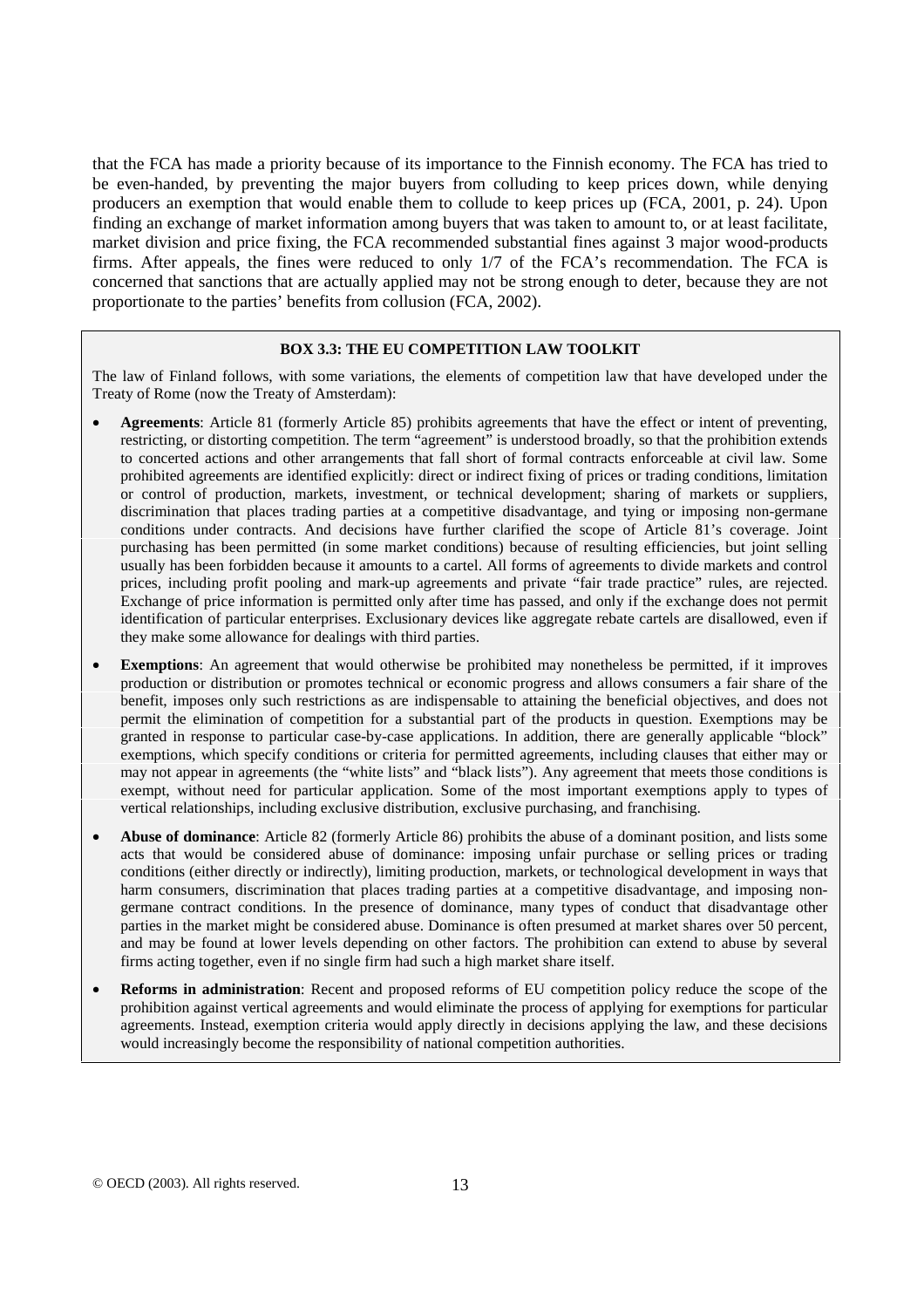#### *Vertical agreements*

 Most vertical restraints are permitted, unless they are imposed by a dominant firm. Only one vertical practice is clearly forbidden. The first substantive provision of the competition statute prohibits even requesting that customers observe maximum or minimum resale price levels (Art. 4). Other vertically-imposed restraints are not generally prohibited, unless the firm imposing them has a dominant position. A dominant firm may not use unfair business practices that restrict its customers' freedom of action or use its position to restrict competition in other markets. And a dominant firm may not use exclusive sales or purchasing agreements, in the absence of a "justified cause" (Art. 7(3)). Other vertically imposed restraints, and all vertical relationships that do not involve a dominant firm, are subject to the general rule-of-reason terms of Art. 9. For these restraints that are not prohibited, there is no market share test, and the FCA has the burden of proof.

 Toleration is consistent with an efficiency-based competition policy. Finland's treatment of vertical relationships and restraints is more flexible than the traditional EU combination of blanket prohibition with detailed exemptions. Controls on intra-brand competition imposed by non-dominant firms do not typically lead to enforcement action in Finland. But the flexible approach is capable of dealing with novel situations. For example, a December 2001 Council decision objected to a restraint concerning roaming agreements in telecoms, imposed by a firm that would not have been considered dominant. Rather, the Council was concerned that industry conditions implied the potential for joint dominance.

## *Abuse of dominance*

 Rules about dominance are nuanced. A firm (or an association of firms) that has the power to "significantly control the price level or terms of delivery" or in some "corresponding manner" influence the competitive conditions in a defined market is considered to have a dominant position (Art. 3(2)). The statute's list of particular examples of prohibited abuse includes unfair trading terms that restrict customer freedom, pricing that is exploitative ("likely to be unreasonable") or predatory ("likely to restrict competition"), and using dominance in one market to restrict competition in another one (Art. 7). But refusals to deal and exclusive sales or purchasing agreements are only prohibited if the firm cannot show it has a "justified cause" for them. A justified cause for refusal to deal might be the customer's inability to pay or the supplier's lack of capacity, and a justified cause for an exclusive dealing arrangement might be to protect investments against free riding. Finding a dominant position does not depend on a market share test, although market share may be used as a guideline for investigation. Finding dominance may depend, though, on showing there are barriers to entry. If barriers are low, high market share is less likely to be considered a sign of a dominant position. Policy considerations other than competition, such as an alleged need to improve municipalities' poor financial condition, are not relevant (FCA, 2002). Sanctions for abuse of dominance include fines and orders against the misconduct, but not structural relief to break up the dominant position itself (FCA, 2002).

 The flexible approach applies the prohibition to small-scale markets and to legal monopolies. Finding dominance depends on the definition of a market. The statute makes clear that for these purposes, the geographic scope can be smaller than the entire country. Finding appropriate definitions of product and geographic markets has been a particular challenge in dealing with such issues as discriminatory pricing for advertising in local media (FCA, 2001, p. 22). Where a buyer's purchase decision makes it "captive" to a seller for an extended, indeterminate period, and the buyer makes a significant sunk-cost investment in the relationship, their interdependence may define a relevant market in which to assess dominance and abuse. This context-sensitive conception, which has been applied to cases involving utilities and aftermarket spare parts, obviates the need for a separate legal principle about abuse of "economic dependence." At larger scale, an enterprise that enjoys a dominant or monopoly position by virtue of legislative grant or exemption is still prohibited from trying to extend its dominance by limiting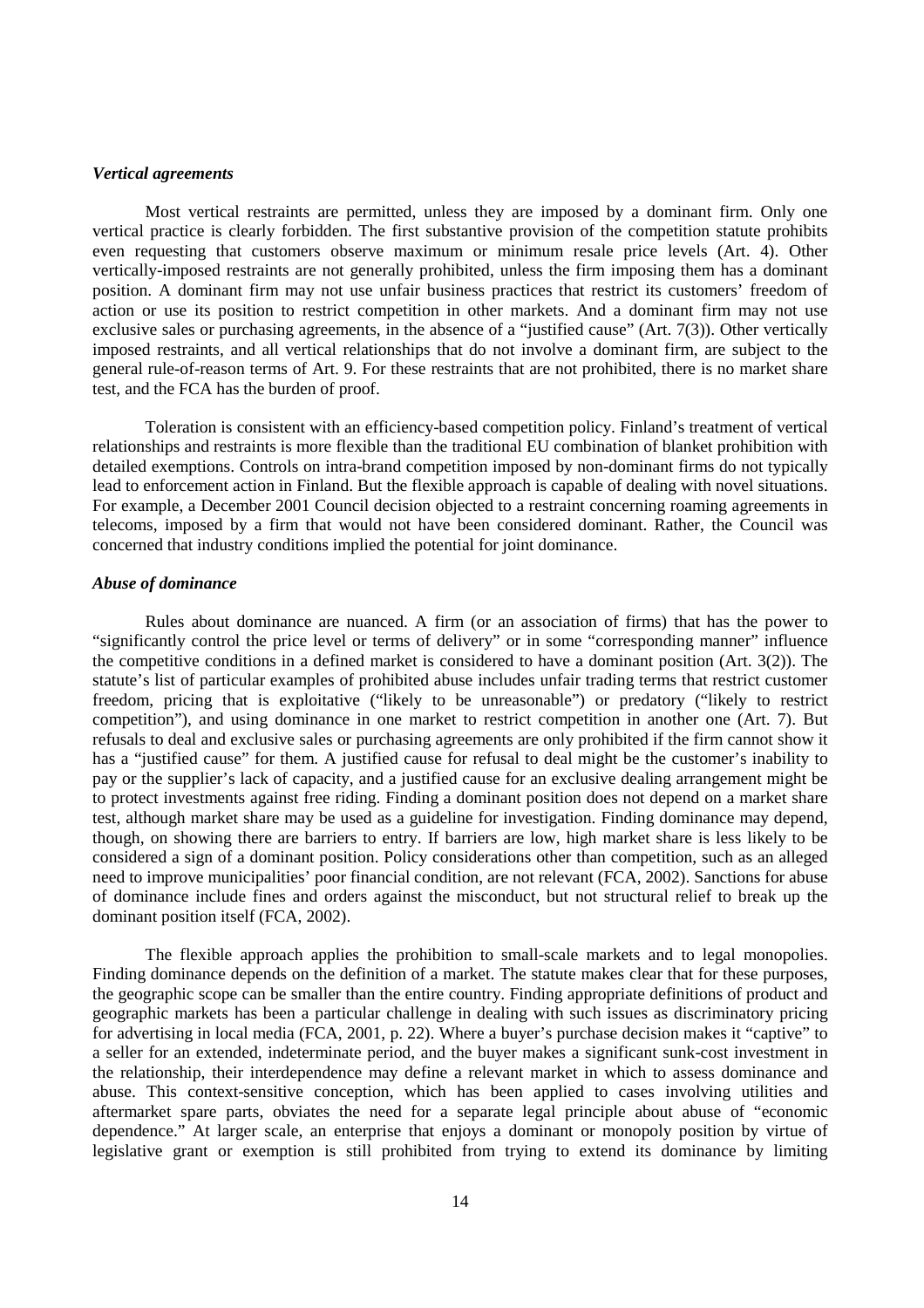competition in another market (FCA, 2002). The general prohibition could not easily be applied to oligopoly situations, though. Abuse by more than one firm is described in terms of an "association" of firms. This term is more limiting than the parallel description in EU law.<sup>7</sup> The original commentary noted that "joint dominance" could only be found under Finnish law among parties that are involved in wilful, systematic co-operation. Common behaviour among firms with a high collective market share, without more, could not be considered joint dominance (OECD CLP, 1999).

 Discrimination to discourage competition is challenged, in order to support restructuring traditional monopolies. The use of loyalty discounts is a familiar tactic to put off competitive entry. The Supreme Administrative Court upheld a significant fine against the major dairy products firm for using such a pricing structure (FCA, 1998).<sup>8</sup> The tactic reappeared as competition entered the electric power sector. The FCA has examined the "bonus customer" system used by some local energy firms. Typically, the firm offers a discount for completing a long-term contract. This might constitute abuse of dominance under Art. 7, or it might lead to harm in violation of Art. 9; either finding, though, would depend on context. A bonus for loyalty could be pro-competitive when offered by a smaller firm trying to break into the new energy markets, but not when offered by an incumbent monopolist in order to keep new entrants away from existing customers. Regardless of that context, the FCA has stressed that the pricing and discount criteria applied to different customer groups should be clear and non-ambiguous (FCA, 2002).

 Denying network access, or charging too much for it, can be abuse even if the dominant position is authorised by law (FCA, 2002). This problem appeared frequently in the early stages of electric power reform. A 1995 decision found abuse by 71 local distribution companies in setting basic and connection tariffs that discriminated against small and medium sized suppliers. Standards for identifying abuse in this setting include fair treatment, cost accountability, transparency, and reasonableness of profits, which is determined in part by benchmarking against other electricity companies or similar enterprises (FCA, 1996, p. 100). More recently, the FCA tried to obtain substantial fines, of  $\epsilon$ 841,000 and  $\epsilon$ 5 million, against municipal energy firms for unreasonable pricing of transmission services and district heating; however, the Competition Council did not agree that the pricing amounted to abuse and thus denied the orders and the fines (FCA, 2002). That decision has created some uncertainty about the analysis and standards for challenging pricing as abusive, whether or not there is an issue of network access.<sup>9</sup> The Competition Act relies principally on indirect means of dealing with price abuses, by ensuring the existence of conditions under which prices would be set by market forces. This recent Council decision implies that direct effort to use the Competition Act to evaluate and control abusive prices may be impracticable (FCA, 2002).

## *Mergers*

 Merger control, the newest part of the law, prevents market-dominant positions. The FCA treats the legal standard, whether the transaction would create or strengthen a dominant position which significantly impedes competition, as a dominance test, not a "substantial lessening of competition" rule. The FCA believes that the test could be met if high concentration increased the risk of oligopolistic collusion (OECD CLP, 1999). Merger control applies to true mergers, acquisitions of control or assets, or setting up joint ventures that operate as autonomous economic units, and to transactions by all kinds of entities regardless of their ultimate ownership (Art. 11). In particular, because the Competition Act applies to publicly-owned firms, transactions that privatise public holdings are subject to competition review (FCA, 2002). The FCA applies a standard analysis, beginning with defining product and geographic markets and using analytic methods like those used by the EC. Market shares are treated as indicative, not dispositive. Other factors that are considered in assessing the risk of dominance include whether the post-merger firm will have special advantages that its competitors cannot match, the situations of the competitors that will remain in the market, the bargaining power of the merged firm's customers and the market power of its suppliers, and the prospects for relatively quick competitive responses (FCA, 2002).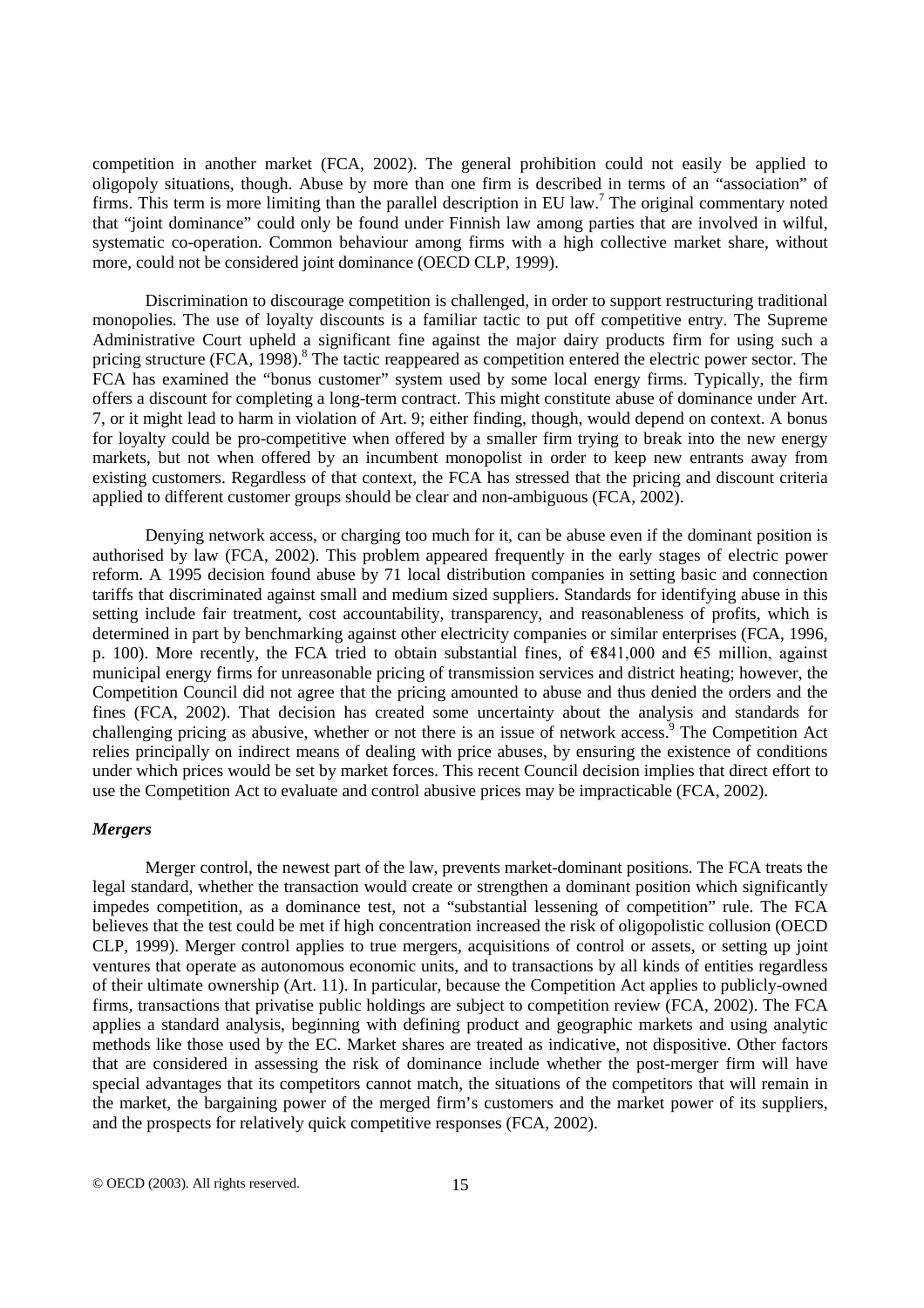Prospective efficiencies and imminent failure are considered, but sceptically. The prospect of lower costs, synergies, or new products may be considered to offset anti-competitive effects. The FCA will also consider, though, whether the efficiencies could have been gained by means that are less anti-competitive than the merger and whether the benefits of the efficiencies are likely to be passed on to consumers (FCA, 2002). A "failing firm" principle applies: if the customers would have ended up dealing with the acquiring firm in any event because of the acquired firm's bankruptcy, the FCA believes there is no cause to intervene.<sup>10</sup> Here too, the FCA will consider the alternatives, that is, whether there is another buyer whose acquisition of the same assets would be less anti-competitive (FCA, 2002).

 Merger notification requirements are based on size and on operation in Finland. There are two parts to the notification threshold: combined annual (worldwide) turnover in excess of  $\epsilon$ 336 million (FIM 2 billion), and turnover of two (or more) individual parties in excess of  $\epsilon$ 25 million (FIM 150 million). In addition, the object of the acquisition or transaction must conduct business in Finland (FCA, 2002). A transaction that meets these requirements must be notified within a week from the acquisition of control, and it may not be put into effect before the decision of the FCA.<sup>11</sup> If the transaction also falls within the EU merger regulation, it need not be notified in Finland, and Finnish merger control jurisdiction does not apply to it unless the European Commission refers it to the FCA (Art. 11a). Failure to notify on time is punishable by a fine, of up to  $\epsilon$ 670,000 (FCA, 2002).

 Merger reviews have met statutory deadlines. The first stage of review is the FCA's determination whether the transaction is covered by the law and whether to initiate further, second-stage proceedings. If the FCA does not move to the second stage within a month after receiving the complete notification, then the transaction is deemed approved. If the FCA undertakes an investigation, it has 3 months to propose conditions or to ask the Market Court to prohibit the transaction. The Market Court may extend this second stage by up to 2 months. Here too, if the FCA does not act within the deadline, then the transaction is deemed to be approved.<sup>12</sup> A decision by the Market Court to prohibit a transaction must be made within 3 months after receiving the FCA's proposal (Art. 11h) (FCA, 2002).<sup>13</sup> The maximum time for review and decision could thus be as long as  $\overline{9}$  months after notification. Reviews have usually been shorter than this theoretical maximum. First stage review took an average of 21 days in 2000, and second stage review, for the mergers that went into that process, took 73 days (FCA 2001). These times were shorter than in 1999, as increasing experience evidently improved the FCA's efficiency (FCA, 2002). In 2001, though, secondstage review generally required the full 90 days.

 Other policies and agencies are not involved in merger control, except to a limited extent in insurance. Merger review and control is the responsibility of the competition policy bodies. The FCA investigates and negotiates, and it can impose conditions, while a decision to block a merger must be made by the Market Court. There is no provision for intervention by the government, and policies and effects other than competition are not considered. Acquisitions involving the insurance and pension fund industries require approval from relevant sectoral regulators, to ensure compliance with prudential requirements. Notification of those transactions to the FCA is not required if the regulator has asked the FCA for an opinion during its own review process and the FCA has said there is no impediment to approving it  $(Art. 11c(2))$ .

 Problems with mergers are usually resolved by imposing conditions. Conditions are typically subject to deadlines and enforced by penalty payments or conditional fines. Structural conditions are preferred, such as divestiture of a business operation, a co-operation agreement, or an intangible or intellectual property right. Conduct commitments about price levels or dealing with particular customers are more difficult to oversee, and they may not adequately correct the effects of dominance (FCA, 2002). Nonetheless, conduct commitments have sometimes been accepted. Some examples of recent merger actions include: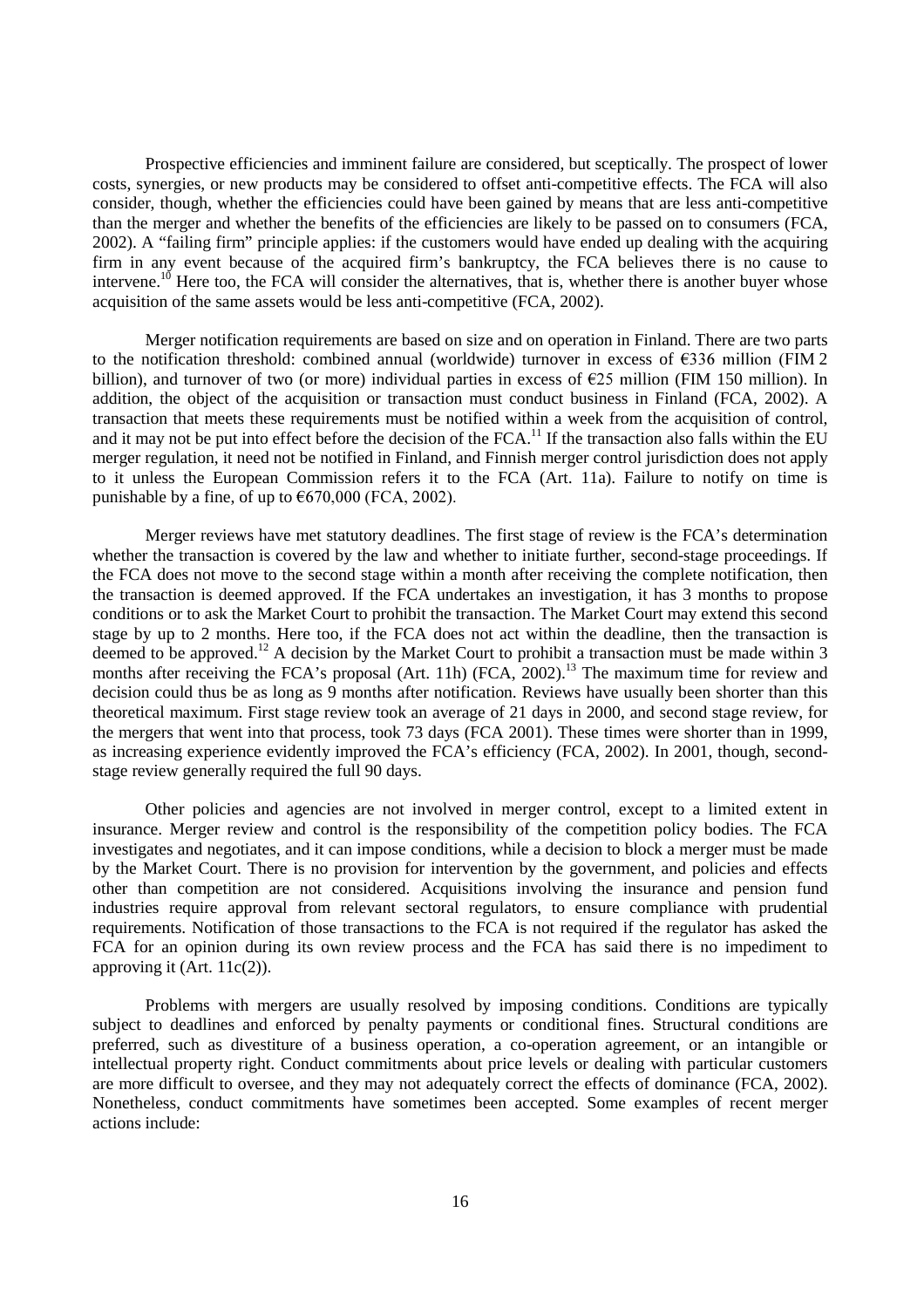- Permitting a combination that resulted in a 2 firm oligopoly accounting for over 70% of the tour-organising business (with the next largest firm's market share only 15%). One partner in the transaction was Finnair. The FCA's goal was to protect the possibility of another charter operator entering the market. Conditions imposed included giving equal treatment to all tour operators and limiting exclusive arrangements about airline seats to the level that had been accounted for by the acquired operator (FCA, 2001, p. 29).
- Permitting a combination of major dairy products firms into one with a share of 80% of milk purchased (in a national market). Structural conditions required divesting brands and some assets that would otherwise have been shut down. Behavioural conditions required the firm to sell milk to competitors and in effect to toll-process milk for them; this condition was necessary because the co-operatives and producers themselves would not be subject to an order to make them sell to those competitors. This was the first merger that raised the "failing firm" issue; the FCA rejected the parties' claims (FCA, 2001, pp. 32, 57).
- Divestment by Waste Management Co. of its Finnish operation threatened to create a dominant player in handling hazardous wastes, which would enjoy the advantages of a unique ability to offer a bundle of services and of holding 8 of 11 regional exclusive licences to handle recycled motor oil. Structural conditions included requiring it to give up 4 of those licences and to divest some other overlapping operations, Behavioural conditions included a promise not to enter tying contracts (FCA, 2001, p. 30).
- A proposed merger of 2 US paper and forest product firms, Georgia Pacific and Fort James, was made conditional on terminating a joint venture, to avoid the risk of joint dominance in Finnish markets for certain commercial and institutional products.
- Sonera, with a large share of mobile phone and internet service, tried to acquire the digital transmission service of the Finnish public broadcasting company. The FCA was concerned mostly about pre-emption of other multi-network providers (FCA, 2001, p. 32-34), and the parties abandoned the transaction because the conditions demanded were too stringent.
- In the privatisation sale of government shares in the conglomerate Vapo to the forest industry firm Metsäliitto, structural conditions required divestiture of activities related to wood-based fuels. In addition, the firm undertook some behavioural commitments (FCA, 2002). No buyer was found for the assets to be divested, though, and the transaction was abandoned (FCA, 2002*a*).

|                          | 2000 | 2001 |  |
|--------------------------|------|------|--|
| Decisions                | 114  | 104  |  |
| Proposed to ban          | 1    | 0    |  |
| Approved with conditions | 5    | 5    |  |
| Approved, no conditions  | 104  | 99   |  |
| Notifications cancelled  | 27   | 21   |  |
| Other closed issues      | 35   | 27   |  |
| Source: FCA 2002.        |      |      |  |

## **Table 3.1: Recent merger review experience**

© OECD (2003). All rights reserved. 17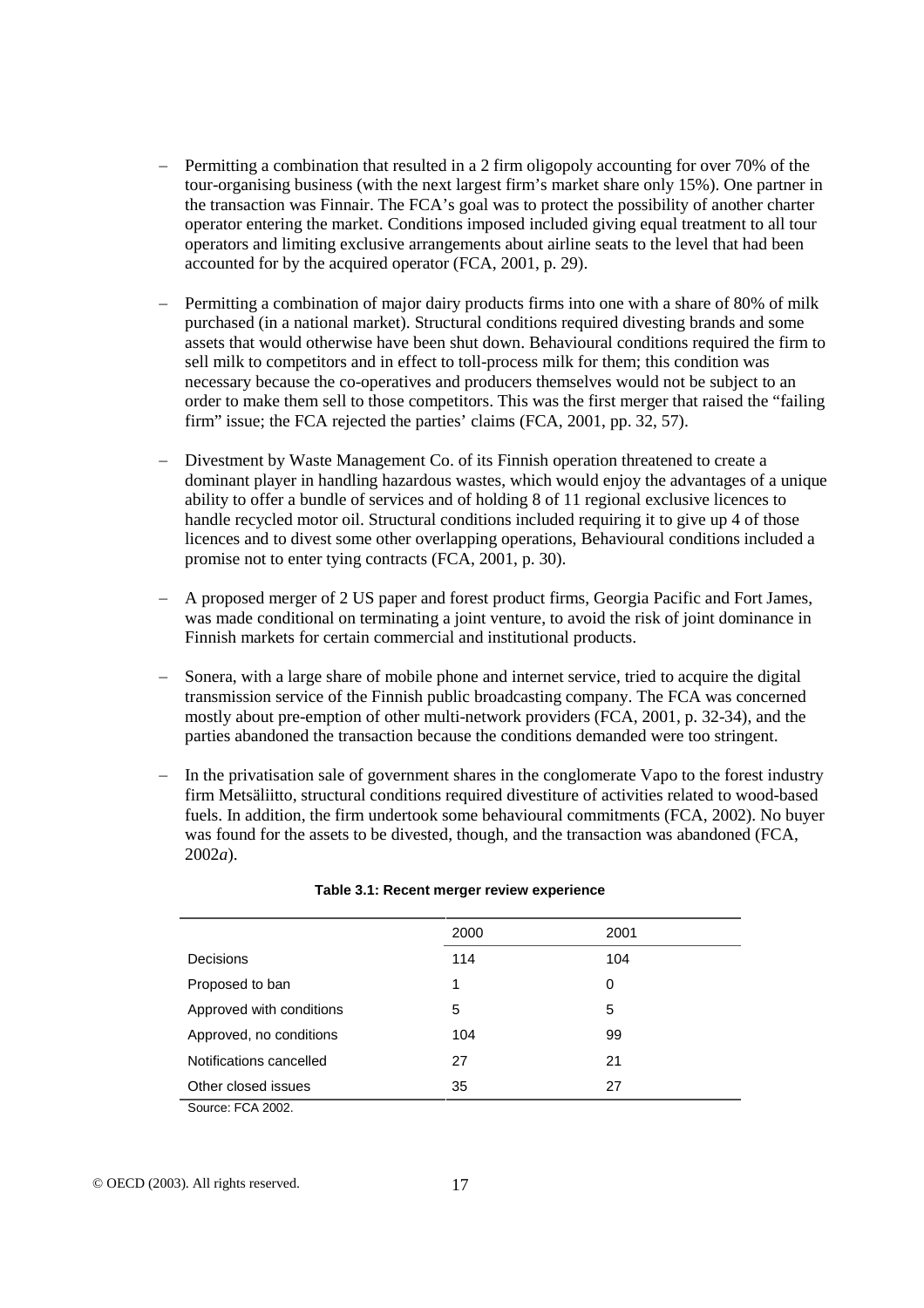## *Related policies: subsidies, unfair practices, and consumer protection*

 Anti-competitive state aids are not a responsibility of the FCA. They could, in theory, be controlled under the Competition Act's general principles. There is no separate provision in Finnish law for the registration and control of subsidies and preferences, which can distort competition and motivate otherwise unnecessary regulation. But the general terms of Art. 9 could probably be applied to a distortion of competition that resulted from state aid. Issuing an effective order, though, would depend upon there being an "business undertaking" involved, which would be subject to the law's remedial powers (Art. 16). The possibility of applying Art. 9 to state aids has been mentioned in a decision about a municipal laundry service, which was actually treated as a violation of procurement rules. No decision has actually applied Art. 9 yet to correct or prevent unfair competition or other distortion due to state aid or subsidy.

 Rules about "unfair" competition may become better integrated into competition policy. The Competition Act itself does not deal with unfair marketing practices, although they can affect the efficiency of market competition (FCA, 2002). These are treated as matters for private dispute, which have been decided by the Market Court and the civil courts. Although these cases are proceedings, between private parties, consumer authorities must be heard (FCA, 2002). Merging the Competition Council jurisdiction into the newly constituted Market Court is an opportunity to develop mutually consistent understandings of these rules. The jurisprudential tradition of unfair competition sometimes protects the positions of individual traders, without regard to the net effects on overall efficiency and economic performance. Although some see a risk that the Market Court will lead competition law away from Finland's efficiency-based tradition, the combination might also ensure against protectionist interpretations of rules about such things as sales below cost, while emphasising the importance of consumer interests in disputes about what kind of competition is considered unfair.

 Strong consumer protections could complement competition policy. The Consumer Protection Act deals with marketing abuses. It is applied by courts, although consumer disputes with businesses are often settled through the Consumer Complaints Board. Consumer interests are also looked after by the Finnish Consumer Agency and the Consumer Ombudsman. As in other Scandinavian countries, Finnish consumer protections have traditionally been strong, indeed, stronger than the EU's. Consumer groups, and the government's general consumer policy, recognise the important role of competition in protecting consumer interests. But consumer policy has been more concerned with issues of equity and distribution. The Consumer Ombudsman has tried to keep the FCA informed about its actions. The two agencies have different views, though, about such matters as the risk that setting product and performance standards too high could harm consumer interests by limiting competition. They are now discussing a project about promoting transparency in consumer markets. A recent action suggests both the degree of vigilance over consumer issues and the economic sophistication underlying it: the Market Court rejected an advertisement that promised to match or beat competitors' prices, in part because such commitments can support an agreement not to cut prices.

## **Institutional issues: enforcement structures and practices**

## *Competition policy institutions*

 Two bodies apply the competition law. The Finnish Competition Authority (FCA) is responsible for investigation, negotiation, and recommendation of enforcement action. In March 2002, the newly reconstituted Market Court replaced the Competition Council as the independent decision-maker with the power to impose orders and fines.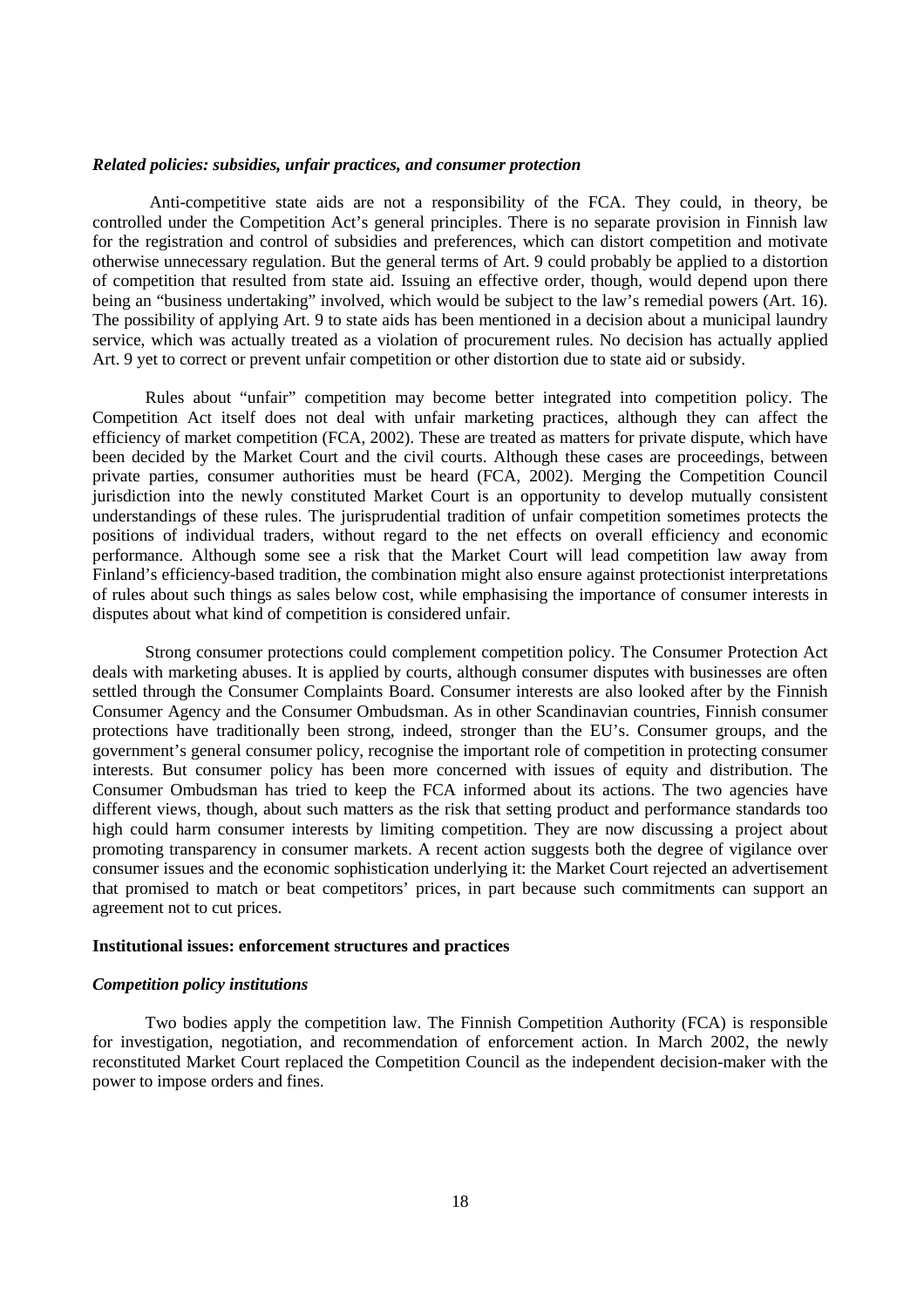Creating a stronger enforcement agency was part of the 1988 competition policy reform. The FCA is attached to the Ministry of Trade and Industry (MTI). The Director-General of FCA is appointed by the Government and can be removed by the same means. The only formal qualifications for the post are relevant experience and a master's degree. The FCA personnel are appointed or employed by the Director General. Despite the FCA's position within the budgetary aegis of MTI, the government and MTI do not have the legal authority to interfere with its decisions and actions. The Director-General enjoys no legal tenure protection, but the same individual has served in the post for 14 years.

 MTI is involved in legislation, policy, and managing state investments, but not in enforcement. Drafts of legislation about competition policy are typically prepared by a committee of experts that includes officials and experts from outside the bureaucracy. As part of the budget and planning process, MTI and FCA consult annually about the FCA's plans and priorities. FCA prepares a discussion paper identifying the key industries and subjects that the FCA intends to concentrate on. In 2001 these included marketisation of public services, competition in infrastructure industries, and the financial sector (FCA, 2001). FCA is somewhat more independent than some other bodies that appear to be in a similar structural and functional relationship to MTI, such as the National Food Administration, the National Consumer Administration, the National Consumer Research Centre, the Consumer Complaint Board, and the Energy Market Authority, among others. MTI also holds the government's shares in several state-owned companies and manages the state's remaining shareholdings in several state-related companies. These shareholder roles could lead to at least the appearance of a conflict of interest. MTI in its shareholder capacity might be expected to object to an application of the competition law against one of these stateowned or state-related firms that reduced the value of its shares. The independence of the principal firstinstance decision-making body, and the potential for third-party action, tend to reduce this kind of concern but cannot eliminate it entirely.

 The Competition Council was an "administrative-judicial" body, with the power to impose orders and fines to enforce the Competition Act. It also decided appeals from FCA actions, such as granting or denying negative clearances and exemptions and imposing conditions on mergers. It had other responsibilities, too, and much of the Council's workload was public procurement matters (FCA, 1998). Its 9 members, appointed by the President on nomination by the government, served part-time for 3 year terms. Although its function was quasi-judicial, it was not formally a court, and only one of its members, the chair, was a judge. The Council depended on MTI for resources to support its small staff.

 The Council's status was the subject of debate for several years. Reasons advanced for change included the Council's limited resources and its uncertain position as an administrative body connected to MTI, acting as a decision-making tribunal yet not really a court. But the principal reason for change was a Ministry of Justice desire to reduce the number of small, specialised tribunals. The Ministry of Justice proposed in 1999 to combine the Council and the old Market Court into a new court. Both the FCA and the Competition Council objected to combining the two jurisdictions. Instead, they recommended upgrading the status of the Competition Council, to make it an independent special court dealing only with competition issues. When it was suggested the next year that competition issues be handled by regional administrative courts, the FCA demurred again, fearing that regular administrative courts would lack relevant expertise (FCA, 1999). The parties that dealt regularly with the Council and the old Market Court were not dissatisfied with their processes or decisions. There may have been a resource imbalance, though. The Council appeared to be stretched, while the old Market Court was not fully employed. Business interests wanted to retain a separate decision-maker, as a check on the FCA's discretionary power. And they preferred a specialised court of some kind, out of concern that a court of general jurisdiction would tend to defer too much to the expertise of the enforcement agency. The Council clearly has not deferred to the FCA in enforcement matters: in 2001, the Council rejected all 4 of the FCA's proposals for orders, and it set fines below the level the FCA proposed in 3 of the 4 matters seeking sanctions (FCA, 2002*a*). But the Council was not a rubber-stamp for respondents, either. It rejected most appeals against FCA decisions

© OECD (2003). All rights reserved. 19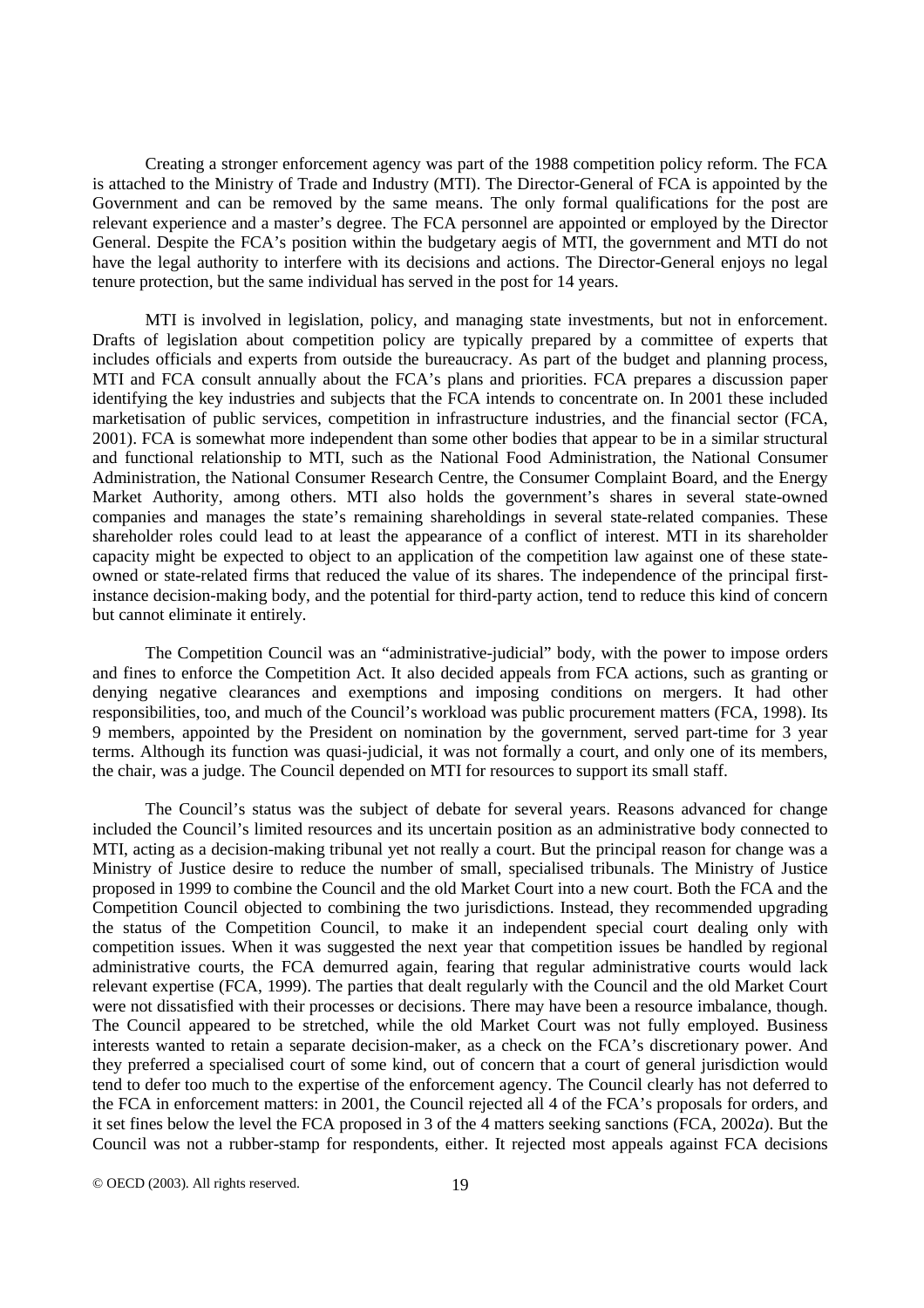denying exemptions, and on one occasion it tried to block a merger that the FCA had approved subject to conditions (FCA, 2002*a*).

 The new Market Court will decide cases about competition, public procurement, and marketing practices. In competition matters, it has the same power that the Competition Council had, to issue orders and impose fines and to hear appeals from FCA actions, and it has the same power as the Competition Council had concerning public procurement. It also has the consumer protection and unfair competition jurisdiction of the old Market Court, concerning subjects such as deceptive advertising and unreasonable contract terms. It is authorised to divide itself into 2 chambers, reflecting these two jurisdictions. But if it did so, the benefits of cross-fertilization between doctrines—or the risks of cross-contamination—could be limited. The Market Court combines judges with market experts. Its judges and chief justice have the usual protections of judicial independence, such as lifetime tenure and salaries that are set by statute. Several of the judicial members will serve on this court full-time. In addition, there are part-time non-judicial experts, appointed by the government for 4 year terms, to assist them. The level of staff support appears to be about the same as the Council had; however, the Market Court's resources will now be provided through the Ministry of Justice, rather than MTI. As a true court, it is expected to follow standard judicial processes more closely than the Council did, and it has procedural authority which the Council lacked, such as subpoena power to compel attendance of witnesses.

 These institutional changes should lead to more openness in proceedings. The FCA has already taken advantage of technology to publicise its work. Public versions of FCA decisions are published on its web site, and press releases are issued for the most important decisions (FCA, 2002). The FCA has issued guidelines to describe its policies about topics of current public interest such as restraints, when the "prohibition" principle was adopted in 1992, and the *de minimis* exemption and mergers, when the law was amended in 1998. The Council's actions were not as well publicised. For example, it had not put its decisions on the internet. Observers expect that the Market Court will begin to do so. In addition, Market Court proceedings, like those of other courts, will be open to the public, subject to rules to protect confidential information. The Council's administrative proceedings had been closed.

## *Competition law enforcement*

 The FCA initiates matters, but FCA decisions are subject to Market Court review, and FCA proposals require Market Court action. The FCA can decide that conduct is exempt from the statutory prohibitions, because it meets the statutory criteria for exemption, and it can issue a negative clearance, ruling that conduct does not fall within the statutory definition of what is prohibited (Art. 19, Art. 19a). If the FCA refuses to grant an exemption, the applicant may appeal to the Market Court (FCA, 2002). If the FCA decides that a negative clearance should be revoked, because of changes in law or fact or because the clearance had been based on misinformation, it must make a proposal for action to the Market Court. The FCA investigates potential problems and reviews merger filings, and it can try to negotiate resolutions or conditions with the parties. If the FCA determines that an order or sanctions should be imposed, or if parties to a merger cannot reach agreement with FCA about conditions to impose, then FCA must make a proposal for action to the Market Court. In proceedings at the Council, and now at the Market Court, parties have access to the file so they can respond to the FCA's claims, and they can put on their own case with documents and witnesses. Thus, the process of applying the law in the first instance looks much like adversary litigation, in which respondents enjoy more procedural protections than they might in purely administrative processes such as those at the EC.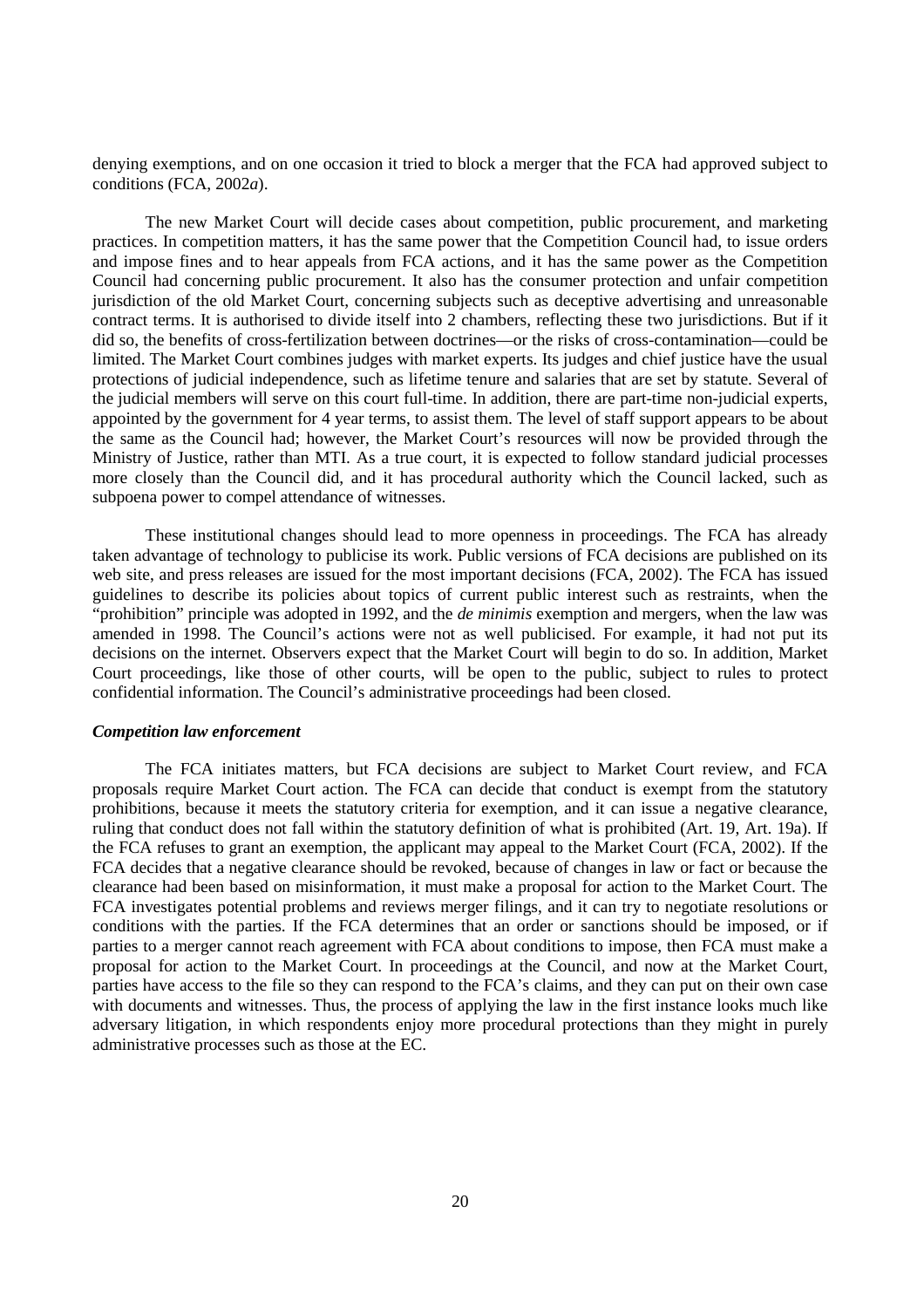Powers of investigation focus on obtaining documents. In dealing with complaints and investigating possible breaches, Regional State Administration offices may be involved as well as the FCA (FCA, 2001; FCA, 2002; Competition Act, Art. 10). The law obligates businesses to provide documents and written answers to questions (Art. 10) and to submit to inspections (Art. 20). A "business secret of a technical nature" need not be provided, though (Art. 23). No court order is required to implement the basic investigative powers. The investigating official "shall have the right to request oral explanations on the spot and to take copies of the documents to be investigated" (Art. 20(4)). The police may be called in to help with inspections (Art. 20(5)). Compliance with the investigative process is enforced by conditional fines (Art. 25), whose level is set by the generally applicable statute on such fines. The FCA may request access to public documents (FCA, 2002). Obtaining confidential information from other agencies is controlled by the Act on the Openness of Government Activities.<sup>14</sup>

 Deadlines are being met for mergers, but other complex matters are taking more time. The FCA had been beating the merger review deadlines handily until 2001. That year, the second stage investigations usually took the full 90 days available. Other matters, which are not subject to binding formal deadlines, are taking longer, too. The average time for FCA non-merger decisions has increased from one year to 16 months, although a "decision by letter" may wrap up a simple matter in a month or two. Processing exemptions in 2001 took an average of about 9 months, up from 5-6 months the year before. The FCA ascribes the longer times to the greater complexity and importance of the cases, particularly the ones it has initiated itself (FCA, 2002, FCA, 2002*a*). A deadline may be triggered if an interim order is issued to protect the market situation pending final action. When the FCA orders interlocutory relief, which can include an order to supply a party on non-discriminatory terms, it must notify the Market Court within a week, and it must make a proposal about the primary issue within a month. The FCA must normally give the party that will be subject to the interim order an opportunity to be heard before the order is issued (Art. 14).<sup>15</sup> The Market Court may also issue a temporary order for the duration of its own proceedings (Art. 17). Where an interlocutory order is in effect, the Market Court's proceedings must begin within a month of its receipt of the proposal (Art. 17). Thus, where there is an identified need for urgency, the rules provide for expedition.

 Enforcement action can lead to orders or fines. The Market Court may issue an order to prohibit an agreement or practice, to terminate conduct that violates the law, or to oblige a business to deliver product to another on non-discriminatory terms (Art. 16). In addition, the Market Court can impose fines for engaging in prohibited conduct. The Competition Act provides the same level of sanction for all of the conduct prohibited by Arts. 4-7, namely a fine ranging from FIM 5,000 to 4 million, that is, from  $\epsilon$ 800 to  $6670,000$ . The exact level is determined by the nature, extent, and duration of the violation. A fine exceeding this upper limit can be imposed if it is warranted by the nature of the restriction and the circumstances of the case, up to a ceiling of 10% of the previous year's turnover (Art. 8). Where the violator is an association, it is unclear whether this maximum fine could be based on the turnover of the members, or only on that of the association itself. Sanctions apply only to the undertaking involved in a prohibited act. Individual executives of corporate bodies do not risk personal liability or punishment for the corporate acts that they authorise or participate in. The fine can be waived if the practice is minor or imposing a fine is otherwise unjustified. The basic level of fine is low, compared to recent EU actions, although it may be high compared to Nordic and Finnish standards. The ceiling, of 10% of turnover, is comparable to similar ceilings in the EU area, but well below what some jurisdictions can seek. The highest fine actually imposed so far, about  $64.2$  million, was for abuse of dominance through discriminatory denial of access to telecoms infrastructure. The Council and the courts have often set fines well below the level the FCA has proposed.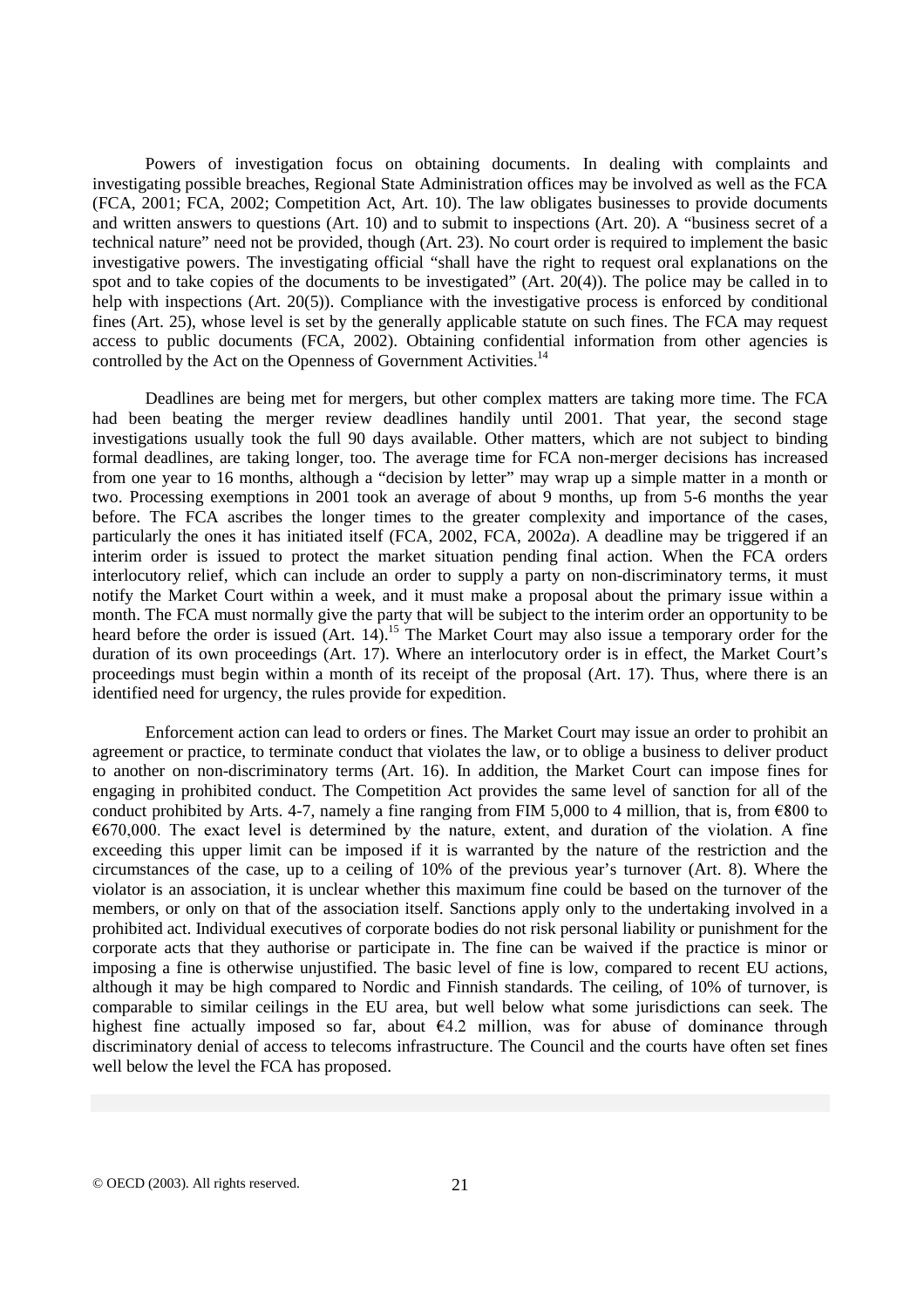#### **BOX 3.4: ARE SANCTIONS TOO LOW FOR EFFECTIVE DETERRENCE?**

FCA charged three major forest products firms, Stora Enso, UPM-Kymmene and Metsaliitto Osuuskunta, with colluding to reduce the prices they paid for wood. The FCA asked for a fine of  $63.4$  million against each company. This was about 5 times greater than the basic statutory fine level, but far below the maximum of 10% of these firms' turnover, which could have been  $\epsilon$ 1 billion or more. The Competition Council imposed fines one-half of what FCA had recommended,  $E1.7$  million per firm. On appeal, the Supreme Administrative Court cut that again, down to  $\epsilon$ 500K per firm. This is below the top of the basic statutory range, and far below the FCA's estimate of the parties' likely gain from the challenged practice.

The statute provides little guidance about the reasons that can justify imposing a fine greater than the statutory maximum of  $\epsilon$ 670,000, referring only to the nature of the restriction and the circumstances of the case. The Government's explanatory memorandum offers little more guidance, mentioning some potentially relevant factors such as repetition, particular harm to other businesses, scope of the violation, and need for the sanction to exceed the gain from the restriction. The Supreme Administrative Court gave several reasons for reducing the fines in this case, some of them obviously related to these factors:

- $\bullet$  The information exchange (from which the agreement on price was inferred) happened at meetings called by the sellers, with the sellers present. Evidently, the court believed that this showed the parties thought this was a continuation of a normal business practice, and not a violation of law. The court thus implied that strong sanctions are only justified against deliberate, wilful violations.
- $\bullet$  The activity was limited in geographic scope. This point may have been mentioned because the scope of activity is one of the factors mentioned in the government's explanatory memorandum.
- - The meetings had positive effects for the wood trade. Thus, there was no showing of the factor of "particular harm to other businesses." This observation also implies that the court might recognize an "efficiency" justification for price fixing.
- $\bullet$  There was no evidence showing how the parties to the restraint on competition benefited from it. Here too, the reasoning calls into question the concept of a *per se* prohibition against horizontal collusion about price.
- - The agreement on price was not proved by direct evidence, but was only inferred from circumstances. It is not clear whether the court believed it unlikely that there was an agreement in fact, or whether the court was sceptical about trying to prohibit tacit collusion.

The outcome may represent a failure of proof by the FCA, which may have believed the agreement should be prohibited *per se* and thus did not produce detailed demonstration of benefits to the parties or of harm to particular sellers or the economy. Some features of the case that tended to show a likely adverse effect on market competition are not among these listed in the statute or explanatory memorandum, notably that the buyers were important factors in a concentrated market for a homogeneous product. The FCA tried to emphasise one of the factors from the guidance, the repetition of the practice for 4 years. Indeed, the FCA had decided that the statute prohibited this conduct when it imposed strict conditions on an exemption for more limited co-operation that it granted in 1994. The FCA believed that the companies were deliberately flouting that earlier decision. The court, though, may have believed that the parties' failure to follow the FCA's decision was not as serious a disregard of the law as failure to obey a court order would have been.

 Appeals can determine the shape of policy. The Council has not hesitated to substitute its judgement for the FCA's in rulings about conditions imposed on mergers and other matters, notably exemptions and negative clearances, for which the Council served as the avenue of appeal. FCA action, or inaction, in response to a complaint can also be appealed. The Council has on occasion disagreed with the FCA's determination that a complaint was of minor importance, and it has sent the matter back with instructions to investigate it further. No further appeal is permitted for some FCA actions, which are principally procedural: whether to undertake a further investigation of a merger, to issue an interlocutory order, or to perform an inspection (Art. 21). Parties must comply with an FCA request for information while they appeal it, unless the Market Court orders otherwise (Art. 21). Appeals from decisions of the Council, and now the Market Court, can be taken to the Supreme Administrative Court. Here too, a few matters are not appealable to this level, namely decisions about exemptions, negative clearances, or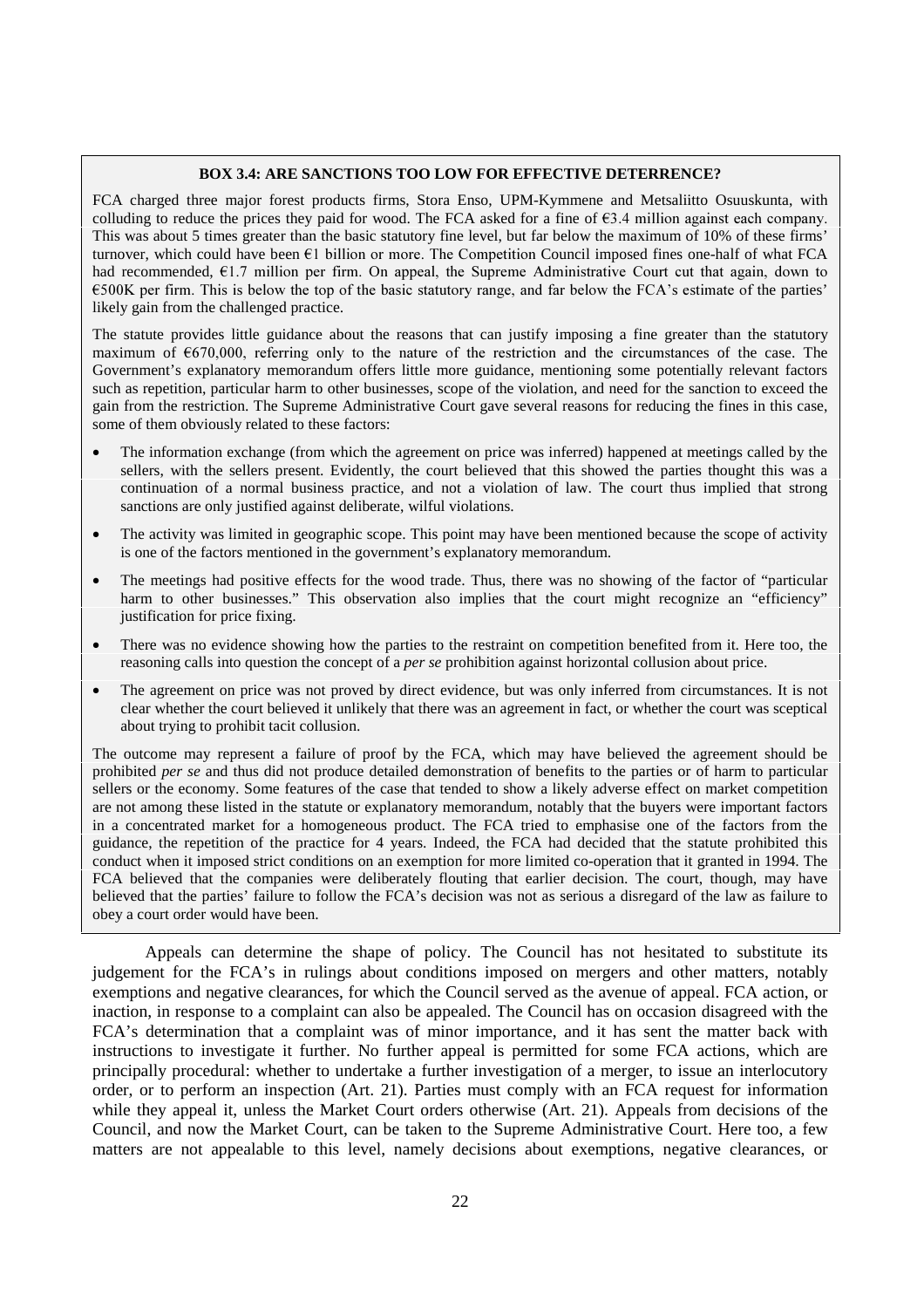extension of time for merger review (FCA, 1998). The FCA as well as the parties may appeal Market Court rulings (FCA 2002). An example is the FCA's appeal of a Council decision rejecting, for the first time, a merger that the FCA had approved subject to conditions. This case is also an important test of the FCA's ability to manage the merger review process, as the appeal to the Council was brought by a third party competitor, not by the merging parties. The FCA was concerned that permitting third-party collateral attacks against consummated mergers will lead to investor uncertainty.<sup>16</sup> The parties to the thwarted merger, unsurprisingly, also appealed. In July 2002, the Supreme Administrative Court overturned the Council decision and agreed with the FCA action.

#### *Other enforcement methods*

 Private suits are possible, but the possibility has not been seriously tested. In general, civil courts may hear private disputes about infringements of the Competition Act and claims for compensation based on them (FCA, 2002). Terms of contracts that violate the prohibitions of the statute, an order of the Competition Council or the Market Court, or an obligation imposed by the FCA are unenforceable (Art. 18). Violation of the statutory prohibitions can be the basis for private lawsuit without the need for any prior public enforcement action. But if the conduct at issue is not subject to one of the prohibitions, then only a violation of an order issued under Art. 9 could be the basis for civil suit. Damages that might be claimed could include additional expenses, price differences, or lost profits. Suits for damages must be filed within 5 years, beginning when the plaintiff learned, or should have learned, of the damage (Art. 18a(3)). The competition bodies may assist the civil courts in these cases; indeed, if the suit is not simply about damages, the court must give them an opportunity to be heard (Art. 27). There has not yet been a suit claiming damages, but there has been at least one case seeking a court order, against a restraint imposed by a municipality. So far, that suit has been unsuccessful, as the court held that the Competition Act could not be applied in an administrative-court proceeding; that decision is being appealed. There is no provision in Finnish procedure for class or collective actions, and thus it may be that only companies, not ultimate consumers, could claim damages.

 The FCA does not yet have full authority to apply EU Art. 81 and 82. It is unclear whether private parties could claim damages for violation of the EU treaty prohibitions under Finnish procedures. The substantive rules under the EU treaty and the Finnish competition law are essentially the same, and the FCA and the Competition Council have referred to EU cases in interpreting the parallel provisions of Finland's law. As a matter of substantive law, Finnish institutions could be deemed to have jurisdiction to apply EU principles, but Finnish law does not contain the necessary authorisation to use national procedures to apply those principles and the sanctions that go with them. The anticipated amendment of EU Regulation 17, which would devolve responsibility to national authorities to apply the EU rules, would require Finland to amend the Competition Act (FCA, 2002). A committee is likely to be established to consider what changes might be needed.

## *International trade issues in competition policy and enforcement*

 International aspects of competition policy have been treated cautiously. The first law from 1958 reflected the economic nationalism of the era, tolerating competitive restraints on exports and even on imports. The 1973 revision finally applied competition policy to restraints on import trade. The Competition Act now applies to a restriction of competition outside Finland if that conduct is directed against Finnish customers. By implying the need for a direct connection between the act and harm in Finland, the statute evidently prescribes something less than a full "effects" test.<sup>17</sup> Two recent cases illustrate the distinction. The FCA declined to pursue a complaint about low prices of imported birch pulpwood from Russia, even though Finnish firms were involved in the collusion, because the direct effect of that conduct was in Russia and the imports increased supply and stimulated competition in Finland (FCA, 2001, p. 25). On the other hand, the FCA asserted jurisdiction over an agreement involving foreign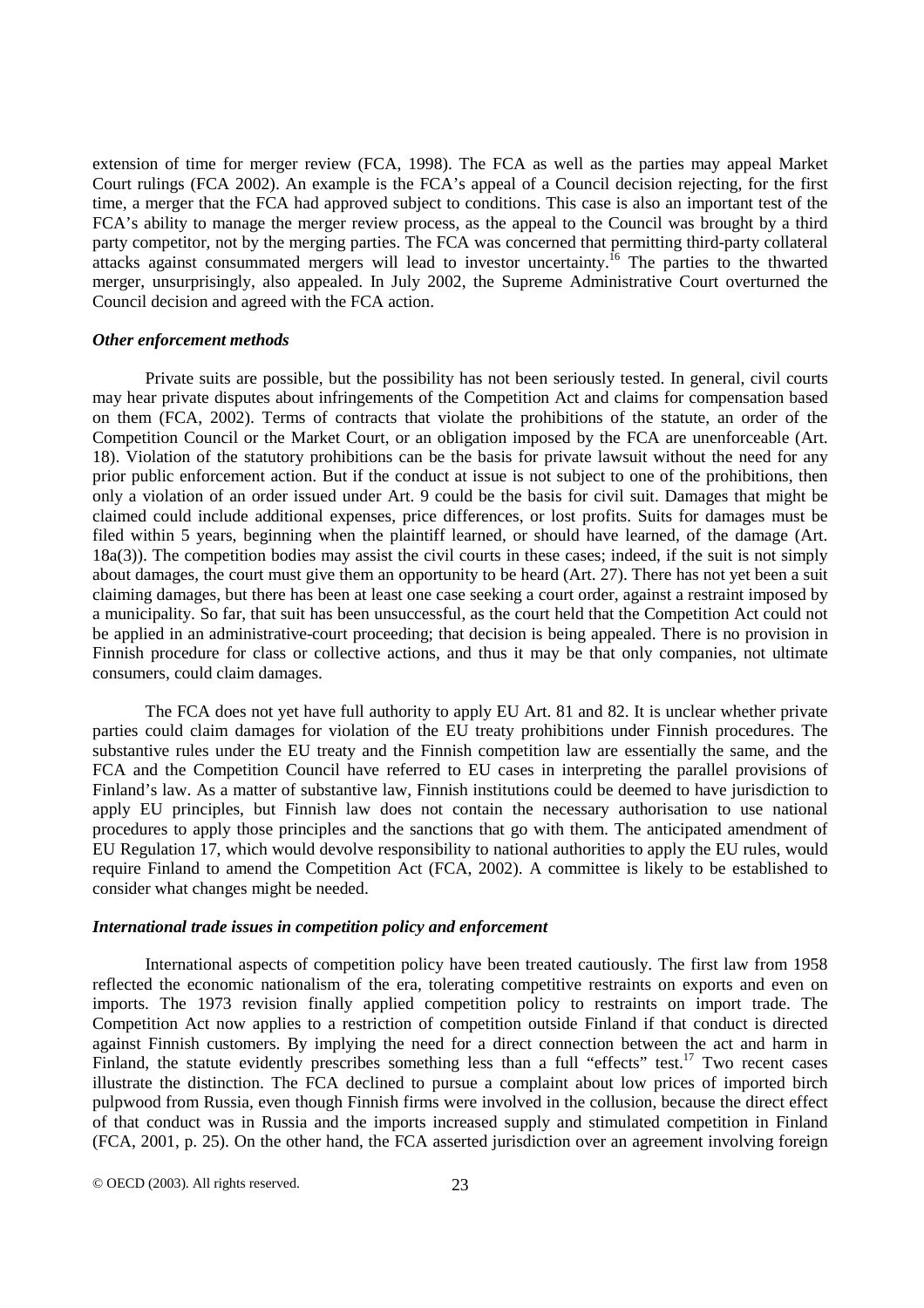firms not to market products in Finland, because the restriction was directed against Finnish customers and the agreement was considered to have an impact on the Finnish market (FCA, 2002). In general, firm nationality is not by itself a relevant consideration in the application of the Competition Act. Potential foreign-source supply or foreign entry are considered in analysis, case by case (FCA, 2002).

 Co-operation has concentrated on Nordic countries and other neighbours. The Nordic country agencies find co-operation particularly valuable because much of the business affecting them is organised on a Nordic basis. The FCA and the other Nordic country competition agencies have a formal agreement on procedures for co-operation. This agreement, entered in May 2000, gives guidance about notifying each other and co-ordinating actions. It provides for both negative and positive comity. It permits them to share non-confidential information, but sharing is not obligatory. The FCA also has co-operation agreements with the competition agencies of two particularly significant neighbours, Estonia and Russia (FCA, 2002).

## *Agency resources, actions, and implied priorities*

 Resource commitment has been stable, but turnover is high. For the last several years, the FCA has had about 56-57 employees (full-time equivalent). Including temporary trainees, interns, or non-military servicemen, the FCA has about 61.5 person-years of personnel support. In addition, about 9 person-years are devoted to competition enforcement matters at regional state administration offices (FCA, 2002; FCA, 2002*a*). Budgets have also been stable for several years. But the employees have been less stable. About 20% or the staff come and go each year, and about 40% of the staff have fewer than 2 years experience at the FCA. The turnover problem is shared with many other government bodies, as the private sector lures away younger staff. Increasing the salaries at the FCA to persuade them to stay will be difficult, because the FCA is already paying more than, for example, the Ministry itself. The FCA has 2 administrative sections, an international section (which is increasingly engaged with EU responsibilities), a merger unit, and 3 "market" sections, for telecoms, utilities, and finance; trade, industry, transport, and services; and government, construction, and environment. As of 1 October 2002, the non-administrative personnel will be reorganised into three sections, for mergers and abuse of dominance, cartels (including vertical and publicly-imposed restraints), and advocacy.

|      | Person-years | Budget $(\epsilon)$ |  |
|------|--------------|---------------------|--|
| 2001 | 57           |                     |  |
| 2000 | 56           | 3 596 362           |  |
| 1999 | 55           | 3 3 6 3 7 5 9       |  |
| 1998 | 55           | 2 949 512           |  |
| 1997 | 55           | 2 791 920           |  |
| 1996 | 55           | 2 768 036           |  |

Source: FCA, 2002, FCA 2002a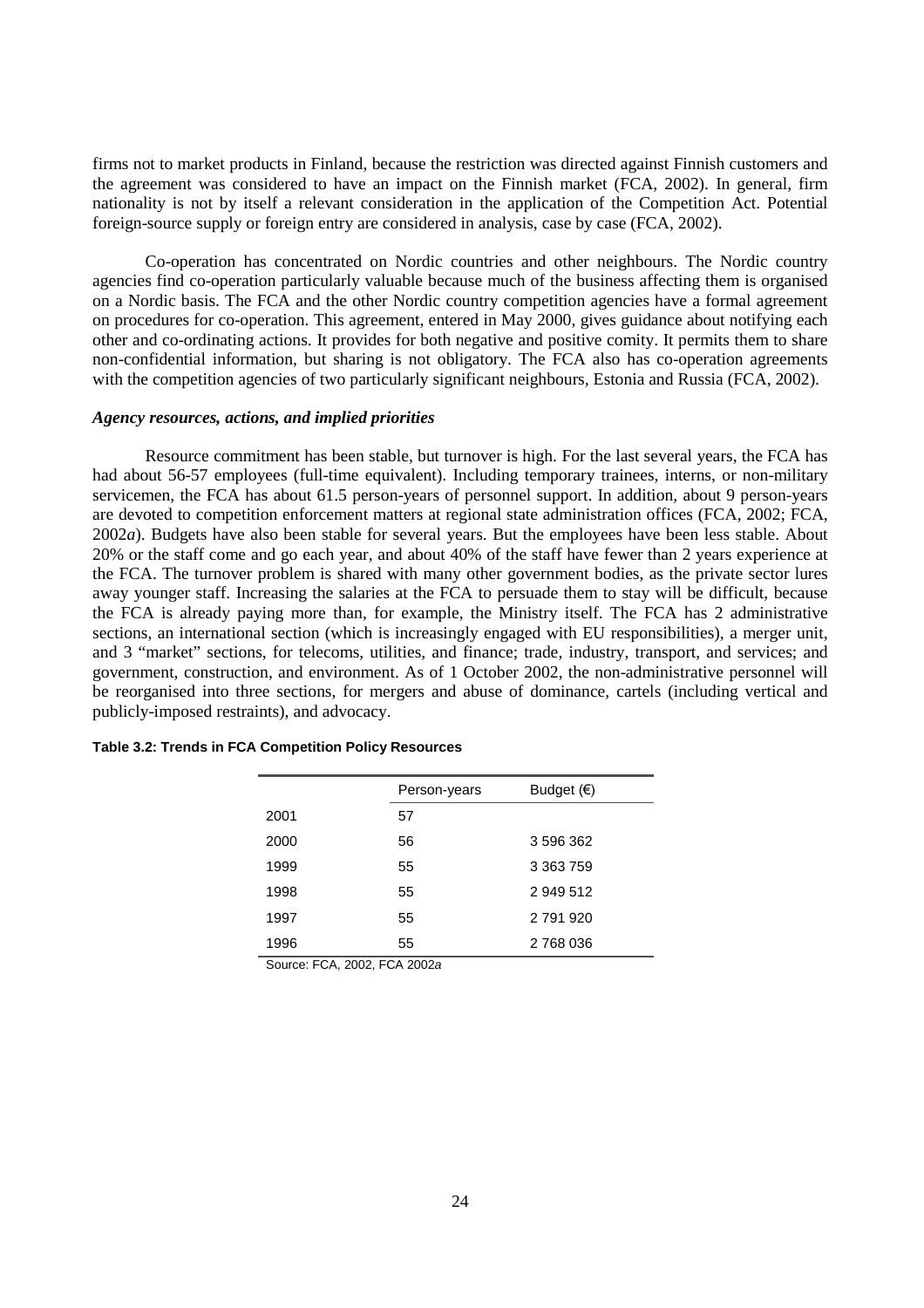Mergers and *ex officio* matters are taking more resources. The addition of merger review authority and responsibility in late 1998, with its deadlines for action, shifted the FCA's focus and allocation of resources. The number of non-merger matters dropped by a third from 1998 to 2000, and those done on the FCA's own initiative declined to only 8 in 2000 (FCA, 2001). Those cases tend to be more complex. To make resources available, the FCA has tried to dismiss a larger number of matters that are simply disputes about supplier or competitor relationships that have little effect on market competition. This FCA effort to focus its resources has sometimes met resistance at the Council, when the complainant has appealed the dismissal and the Council has referred the matter back to the FCA for action. But the FCA continues to try to concentrate on matters with greater public impact, which take more time and attention to resolve.

|                                          | horizontal<br>agreements | vertical agreements abuse of dominancemergers |              |                |
|------------------------------------------|--------------------------|-----------------------------------------------|--------------|----------------|
| 2001: matters opened                     |                          |                                               |              | 150            |
| sanctions or orders sought               |                          |                                               |              | $5^2$          |
| orders or sanctions imposed              |                          |                                               |              | 1              |
| total sanctions imposed                  | €1.6 million             |                                               | €4.7 million |                |
| 2000: matters opened                     | 22                       | 23                                            | 74           | 184            |
| sanctions or orders sought <sup>1</sup>  | 1                        |                                               | 6            | 6 <sup>2</sup> |
| orders or sanctions imposed <sup>3</sup> | $\overline{0}$           | 0                                             | 3            | 1              |
| total sanctions imposed                  | $\Omega$                 | $\Omega$                                      | $\Omega$     | $\Omega$       |
| 1999: matters opened                     | 41                       | 30                                            | 78           | 143            |
| sanctions or orders sought <sup>2</sup>  | $\Omega$                 | 1                                             | 3            | $5^2$          |
| orders or sanctions imposed <sup>3</sup> | 1                        | 0                                             | 1            | $\Omega$       |
| total sanctions imposed                  | $\Omega$                 | $\Omega$                                      | $\Omega$     | $\Omega$       |
| 1998: matters opened                     | 38                       | 24                                            | 78           | 23             |
| sanctions or orders sought <sup>2</sup>  | $\overline{2}$           | 0                                             | 2            | $\Omega$       |
| orders or sanctions imposed <sup>3</sup> | $\mathbf 0$              | 1                                             | $\mathbf 0$  | $\Omega$       |
| total sanctions imposed                  | $\Omega$                 | $\Omega$                                      | $\Omega$     | 0              |
| 1997: matters opened                     | 46                       | 35                                            | 56           | n/a            |
| sanctions or orders sought <sup>2</sup>  | 3                        | 2                                             | 2            | $\Omega$       |
| orders or sanctions imposed <sup>3</sup> | 3                        | 1                                             | 2            | $\Omega$       |
| total sanctions imposed                  | $\Omega$                 | 0                                             | 0            | 0              |

## **Table 3.3: Trends in Competition Policy Actions**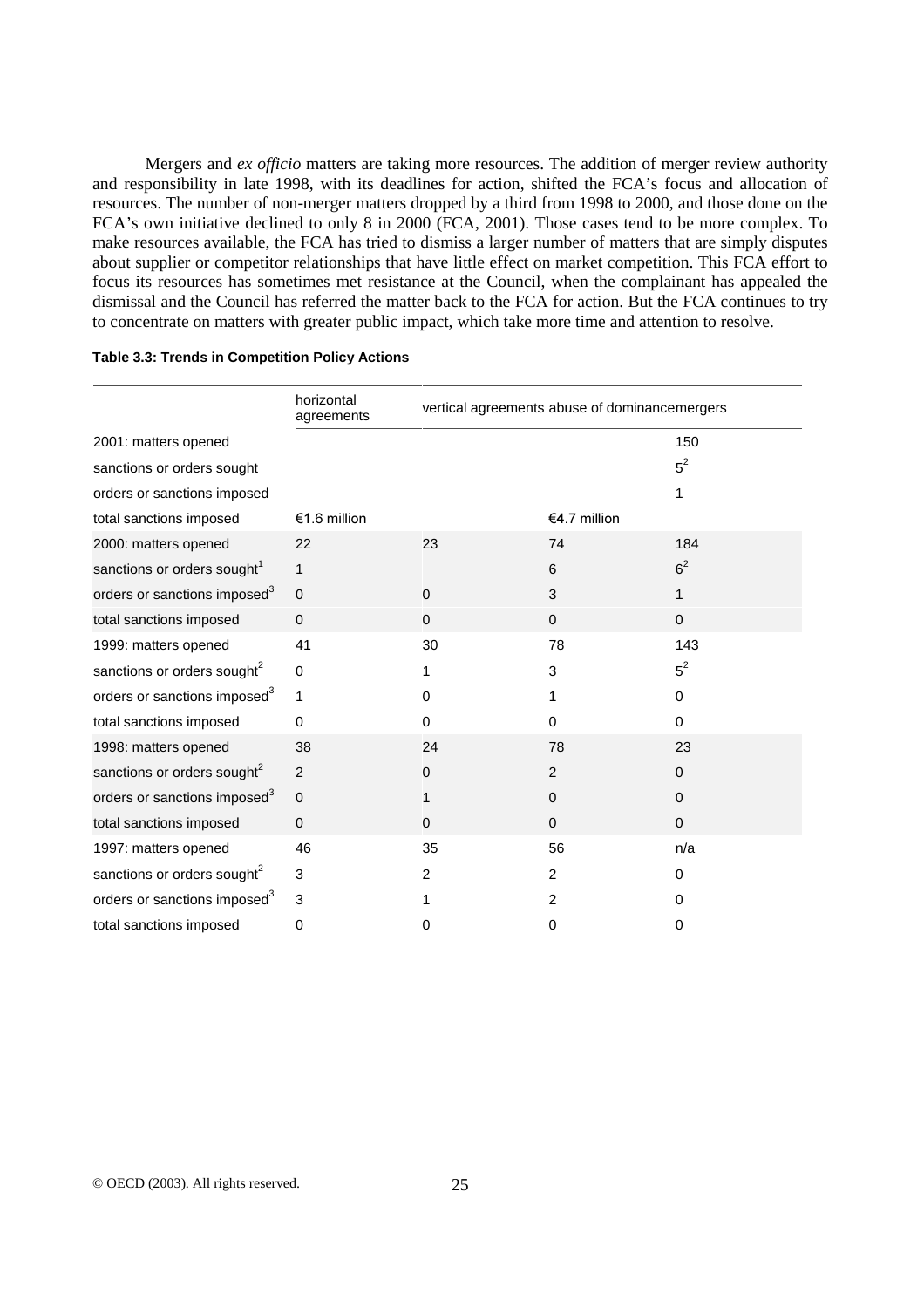|                                          | horizontal<br>agreements | vertical agreements abuse of dominancemergers |  |     |
|------------------------------------------|--------------------------|-----------------------------------------------|--|-----|
| 1996: matters opened                     | 42                       | 32                                            |  | n/a |
| sanctions or orders sought <sup>2</sup>  |                          |                                               |  |     |
| orders or sanctions imposed <sup>3</sup> | $\Omega$                 |                                               |  |     |
| total sanctions imposed                  |                          |                                               |  |     |

1. Action sought or taken by FCA.

2. In 2001, 5 approved conditionally, one of which was banned, on appeal, by the Competition Council; in 2000, 5 approved conditionally, 1 proposal to ban; in 1999, 5 approved conditionally.

3. Order issued by Competition Council.

Source: FCA, 2002, FCA, 2002a.

 The largest single category of FCA matters is abuse of dominance. But most of these appear to be competitor complaints about each other's pricing and marketing strategies. The FCA tracks separately a category of "governmental" restraints on competition. The proportion of these matters in 2001 was just below that for complaints about abuse of dominance. By sector, the largest number of cases in 2000-2001 was in telecoms (FCA, 2001). At one time, from 1992 to 1996, the FCA had separate Deregulation Unit, following up on the deregulation project begun in 1988. Now, one of the FCA's priorities is the "government and markets" project and competition issues that arise as market methods are used to provide public services (FCA, 2002).



**Figure 3.1** 

Source: FCA, 2002.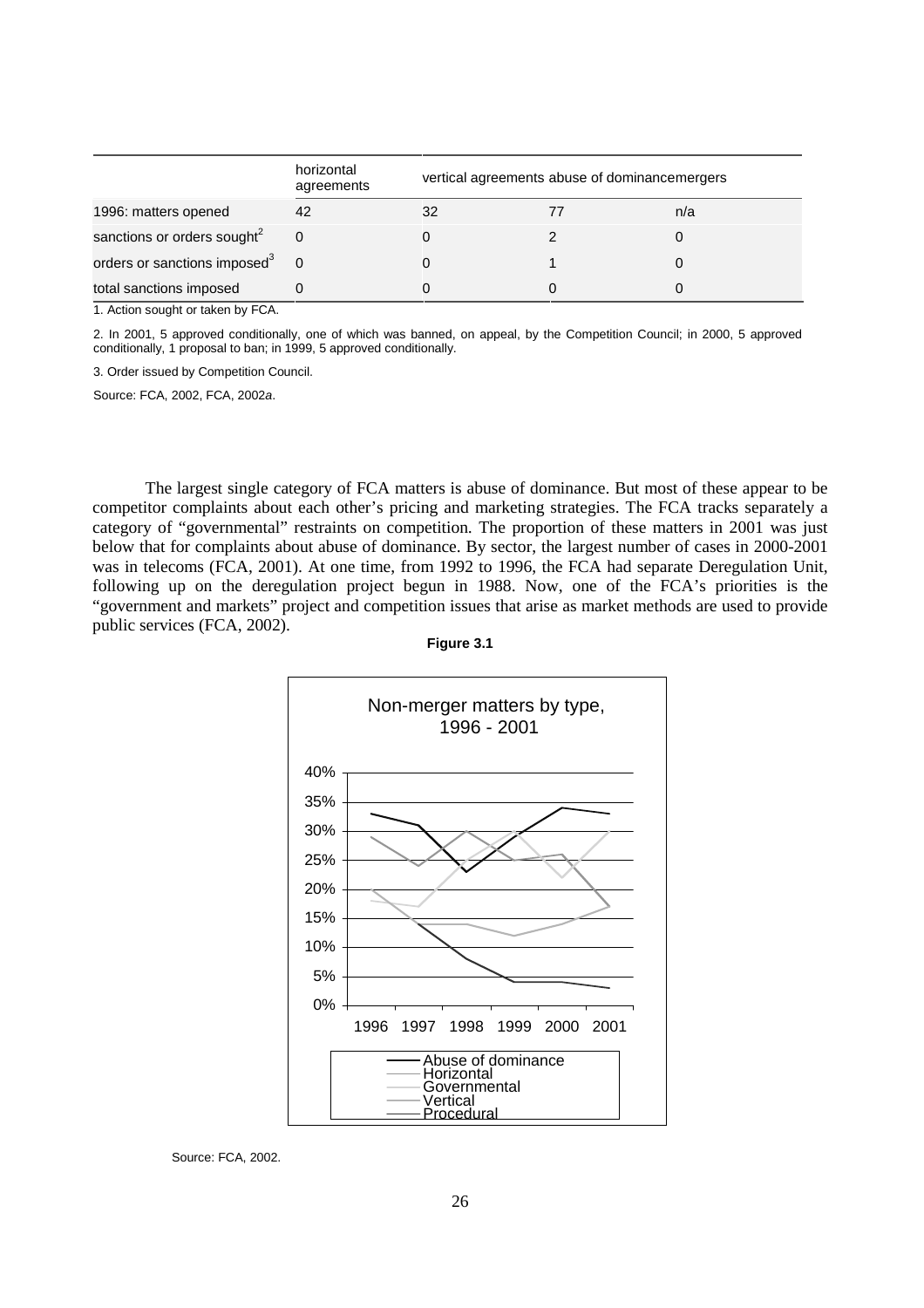## **Limits of competition policy: exemptions and special regulatory regimes**

 General provisions for exemption are narrow, but they are applied with sensitivity. Competition policy has been able to provide a sound framework for broad-based regulatory reform, because general exemptions are limited and there are few provisions for special treatment for particular types of enterprises or actions.

 The FCA and the Council have taken the position that legislated exemptions should be explicit and limited to what is necessary to achieve a policy goal. Where anti-competitive conduct is authorised or compelled by other rules or by decisions of other government bodies, it cannot be prohibited or sanctioned under competition law. This common principle applies in Finland as well: the Competition Act is considered a general law, so special laws authorising anti-competitive actions can supersede it. But the FCA takes the position that such special legislation must provide for that derogation explicitly. The FCA contends that a law or regulation concerning a specific economic activity will take precedence only if the special law expressly provides for an exemption that directly applies to specific circumstances in contravention of the Competition Act. The FCA finds support for this principle of statutory construction in the 1997 report of the working party that prepared the latest amendments to the Competition Act. Where such an explicit derogation is encountered, the FCA can try to correct it, by exercising its general authority to file initiatives seeking to change anti-competitive special laws or other regulations (FCA, 2002).<sup>18</sup>

 Government enterprises and private enterprises operating under special authority are fully subject to the Competition Act. The Competition Council stated the rule, that an entity operating pursuant to special statutory authority would be subject to the Competition Act if it would not compromise the basic purpose of the special legislation and if competition problem is not due to the special law but to the way the entity has implemented it. In the particular case, the claim was that a municipally-owned laundry took advantage of cross-subsidies to under-price competitors (FCA, 2002). The Competition Council noted that there should be no distinction in treatment where a public entity could entrust the operation to a private one, or where private businesses engage in the same activities as the government entity. In a January 2002 decision about the Finnish Road Administration, the FCA found that "the concept of a business undertaking includes all the activities of the state, municipalities and other public entities that have been organised in accordance with commercial principles as companies or public undertakings or that can otherwise be regarded as being primarily commercial in character" (FCA, 2002). Publicly owned entities are generally treated as undertakings covered by the Competition Act. For example, the FCA investigated the government-controlled fertiliser manufacturer Kemira Agro Oy for abuse of dominance (through tying contracts and price discrimination) (FCA, 2002). By contrast, statutory activities in health care, social welfare, or education might not have been considered economic business undertakings (FCA, 2002). That treatment could evolve, though. Finland is supporting development of market-based alternative means for providing many of these services. The FCA is treating these developments principally as an opportunity for policy advocacy and advice to the local governments involved. As the operations become more commercialised, the Competition Act should apply to them.

 Small firms are not exempted, although small-scale restraints may escape enforcement. The Competition Act authorizes the FCA not to take action against a restraint that has only a minor effect on competition (Art. 12(1)). There is no other formal statutory exemption for small business. More elaborate small-business exemptions have been suggested and debated. One proposal would have permitted small businesses to band together to enhance their competitiveness against large corporations. Another would have called on the FCA to grant an individual exemption where the SME's contracting counterpart was an enterprise in a dominant position (FCA, 2002). In the event, the 1998 amendments to the Competition Act added only the general, discretionary *de minimis* principle. The principle does not necessarily depend on the size of the enterprise at all. Conduct by a large firm might be exempted if it has a minor effect. The FCA has interpreted the principle to be consistent with some of the more detailed proposals that appeared

© OECD (2003). All rights reserved. 27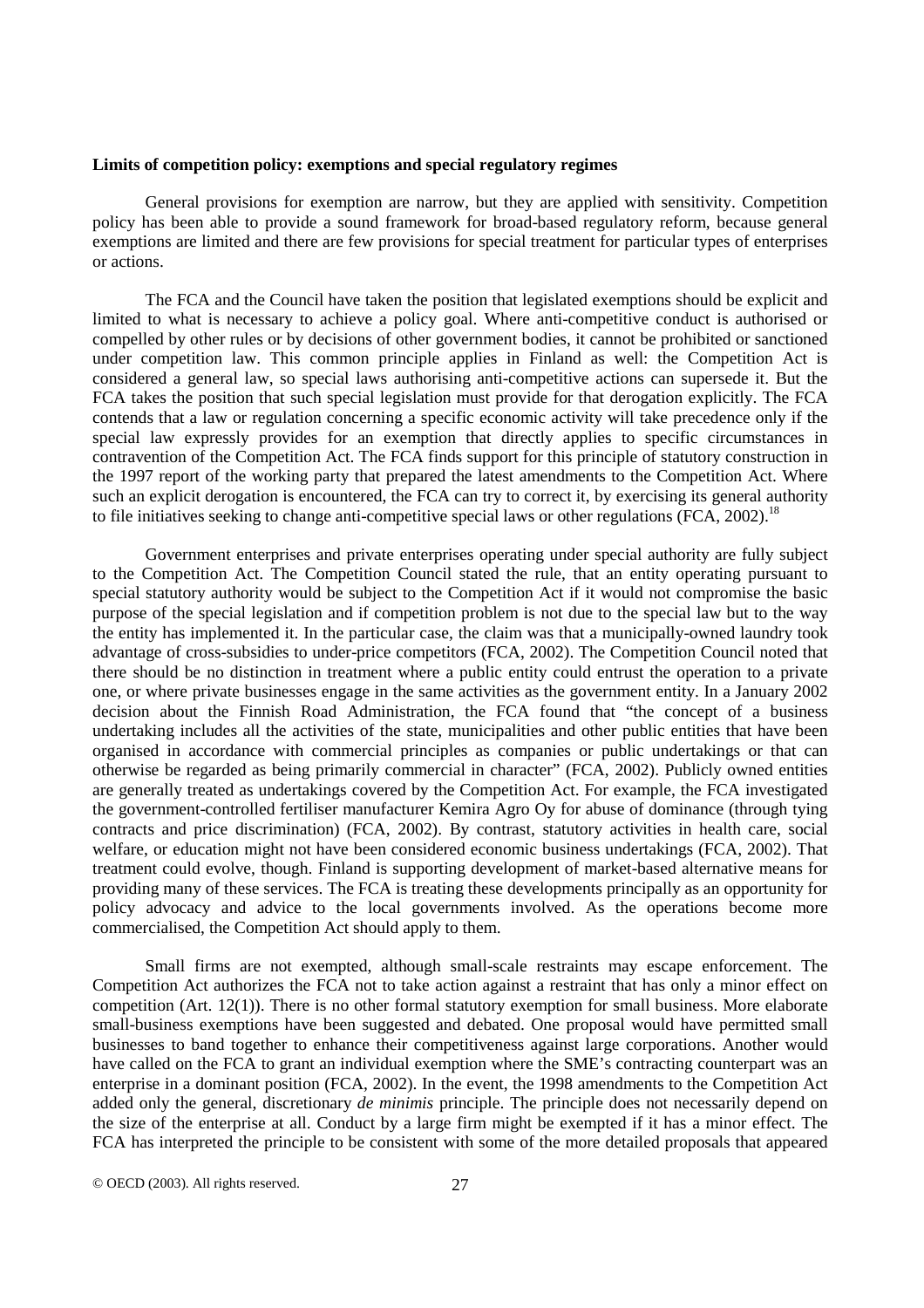in the debate about the treatment of small firms, though. A restriction is considered minor if the parties' market share is under 5%; however, naked restrictions (those designed solely to limit competition) would not be considered minor regardless of market share (FCA, 1998). The FCA would be concerned if a number of individually minor agreements had a significant effect when cumulated. Fines have been imposed on small businesses for agreements that were obviously intended to suppress competition, such as bid rigging among taxi drivers. If small business is uneasy about relying on the FCA's exercise of enforcement discretion under Art. 12, it may apply for a particular exemption under Art. 19, inviting the FCA to consider and evaluate net effects, including the availability of competitive alternatives (FCA, 2002).

 Few traditional monopolies or explicit exclusions remain. Finland moved early to introduce competition in most infrastructure sectors, such as telecoms, energy, and transport (except for rail). The commonly-encountered exemptions related to labour are limited. But there are a few anomalies, such as the vestigial national monopoly for alcoholic beverage retailing, and there are sectoral regulations which may impair competition more than necessary.

#### *Labour*

Agreements that concern the labour market are excluded (Art.  $2(1)$ ). The statutory exclusion is explained on the grounds that collective bargaining involves a form of economic competition that is qualitatively different from competition among business enterprises (FCA, 2002). Court rulings have limited the exclusion so that terms of labour agreements cannot be used to limit competition in markets outside the scope of the agreement. The documents that accompanied the 1987 Competition Act pointed out that the exclusion would not apply to terms of labour agreements that related to such subjects as limitations on the employer's customer relationships, rather than the terms and conditions of employment. The Supreme Administrative Court upheld that understanding in 1995, finding that the exclusion did not cover an agreement that prevented a paper mill from out-sourcing security and cleaning services. The court found that awarding a contract to an outside firm did not affect the pay, hours, or other terms of employment of the in-house employees (FCA, 2002).

#### *Agricultural co-operatives*

 The exclusion for agriculture is limited to the primary producer level, and it is not absolute. The Competition Act does not apply to agreements, decisions, and practices among producers of primary agricultural products or their associations, as long as those agreements promote increased productivity, improve markets, promote availability, and achieve reasonable prices and lower costs (Art. 2(2)). Despite the exclusion, the Competition Act does apply if the arrangement to a significant extent prevents sound and effective competition in the agricultural product market or leads to an abuse of a dominant position (Art. 2(3)). The exclusion is phrased to cover, and thus exempt, the operation of laws to support producers' incomes, which are considered analogous to laws about collective bargaining. The exclusion permits associations of producers to represent their members in negotiations with buyers and processors. Even so, the intention was that the exclusion would not permit producers to use these groups to agree on minimum prices or to prevent members from using other distribution channels. After the primary product stage, further trade, manufacturing, and marketing are not exempted (FCA, 2002). Enforcement actions at the processing level have targeted abuse of dominance by the major dairy company, horizontal co-operation about purchase prices and market division in the meat processing industry, and abuse of dominance by a grain trader. The provisions were amended at the time of EU accession in 1995 (FCA, 2002). This was an event of particular sensitivity in this sector, as exposure to EU competition cut agricultural producer prices in half. To compensate for the loss, transitional national support was implemented, but there was nevertheless a significant fall in farm income. Agricultural subsidies have remained very high, and in contrast to the OECD average, support even increased in 2000.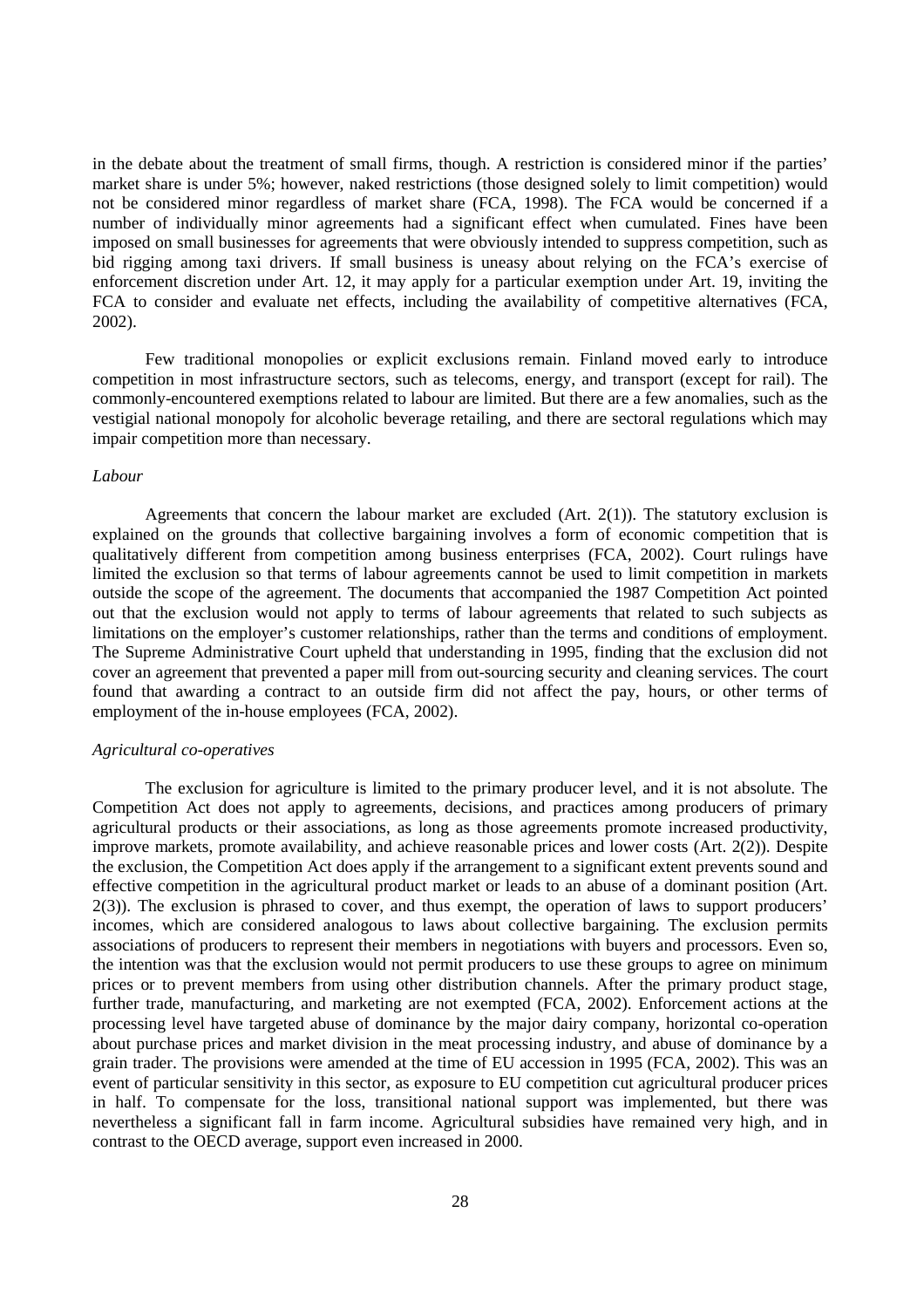## *Telecoms*

 Telecoms services, liberalised in the 1990s, are fully subject to the Competition Act. The Telecommunications Market Act (TMA) also applies, imposing some obligations on vertically integrated operators that have competition-policy motivations and effects. The telecoms regulator, FICORA, may refer problems to the FCA if the conduct at issue might violate the Competition Act. There is no formal process governing this relationship, though. The Council took the position that action by the FICORA would not preclude action by the FCA, either as a practical matter or as a matter of law. The jurisdictions overlap, but the laws are not symmetrical. Neither the Competition Act nor the TMA states or implies that the Competition Act would not apply, while the TMA notes that conduct might need to be evaluated under both laws<sup>19</sup> (FCA, 2002). The FCA has concentrated considerable resources on this sector, which has accounted for the largest share of both enforcement matters and advocacy comments. FCA decisions have dealt with such issues as interconnection and access pricing by local exchanges, pricing of interconnections to call centres, non-discriminatory access and pricing for co-location of internet service providers, and nontransparency of terms for internet protocol operation. Many cases have involved "ownership discount" arrangements, which can discourage entry (FCA, 2001, pp. 21-21). And the FCA has resisted efforts by major network players to acquire dominant positions in cable infrastructure, because cable is the most likely source of alternative fixed-line service, and most local cable firms in Finland are owned by the local phone company (FCA, 2001, pp. 49-50).

## *Electric power*

 Electric power was also liberalised, subject to special rules about transmission market power. The industry was opened to competition beginning in 1995, with small customers also included as of 1998, but production and wholesale markets remain concentrated. A unique feature of Finland's electric power industry probably encouraged competition-promoting reform: distribution was widely decentralised, and there were even 2 interlinked, separately owned high-voltage transmission grids. One was controlled by a vertically integrated state-owned firm, which spun it off into a separate subsidiary in 1992 in anticipation of reform. Another was owned by a consortium of major self-producers, including paper, metal, and chemical companies, selling surplus power. The grid operators were granted an exemption from the Competition Act so they could set up a common nodal pricing system for transmission (OECD, 1997). The retail market was served by local firms, most of them municipally-owned, operating under licenses issued by MTI which granted monopoly concessions for retail sale and imposed universal service obligations.

The Electricity Market Act of 1995 made major changes.<sup>20</sup>, Its goals are to combine sound and effective competition in generation and sale with reasonable pricing and fair service in network operation.21 The "needs test" to build new generation capacity was eliminated completely; entry on small scale (below 250 mW) had already been open, since 1989. No permit is needed to sell, import, or export electricity. There are no local and regional monopolies any more; however, retailers must offer electricity on equal terms to captive customer groups. "Network" companies need permits, which define their geographic areas of primary responsibility. With nodal pricing for transmission, the price of network service does not depend on location within an area of responsibility. To remove barriers to competition, the Energy Market Act calls for separating power sales from grid operations, requiring transmission networks to grant access to competitors, and obliging grid operators to transmit electricity on demand. Grid access must be at reasonable rates, on fair and non-discriminatory terms, with due regard for capacity constraints, reliability of supply, and efficiency. Accounting separation—separate income statements for all, and separate balance sheets for capital intensive operations—is required between generation, sales, and grid operations, by municipal as well as by private operators (FCA, 2002). High-voltage transmission was separated from the other electricity companies in 1997 and transferred into a new company, Fingrid Oy, which also controls the transmission links to neighbouring countries. The grid company's principal shareholders are the two power largest producers (and the owners of the grids that were separated and then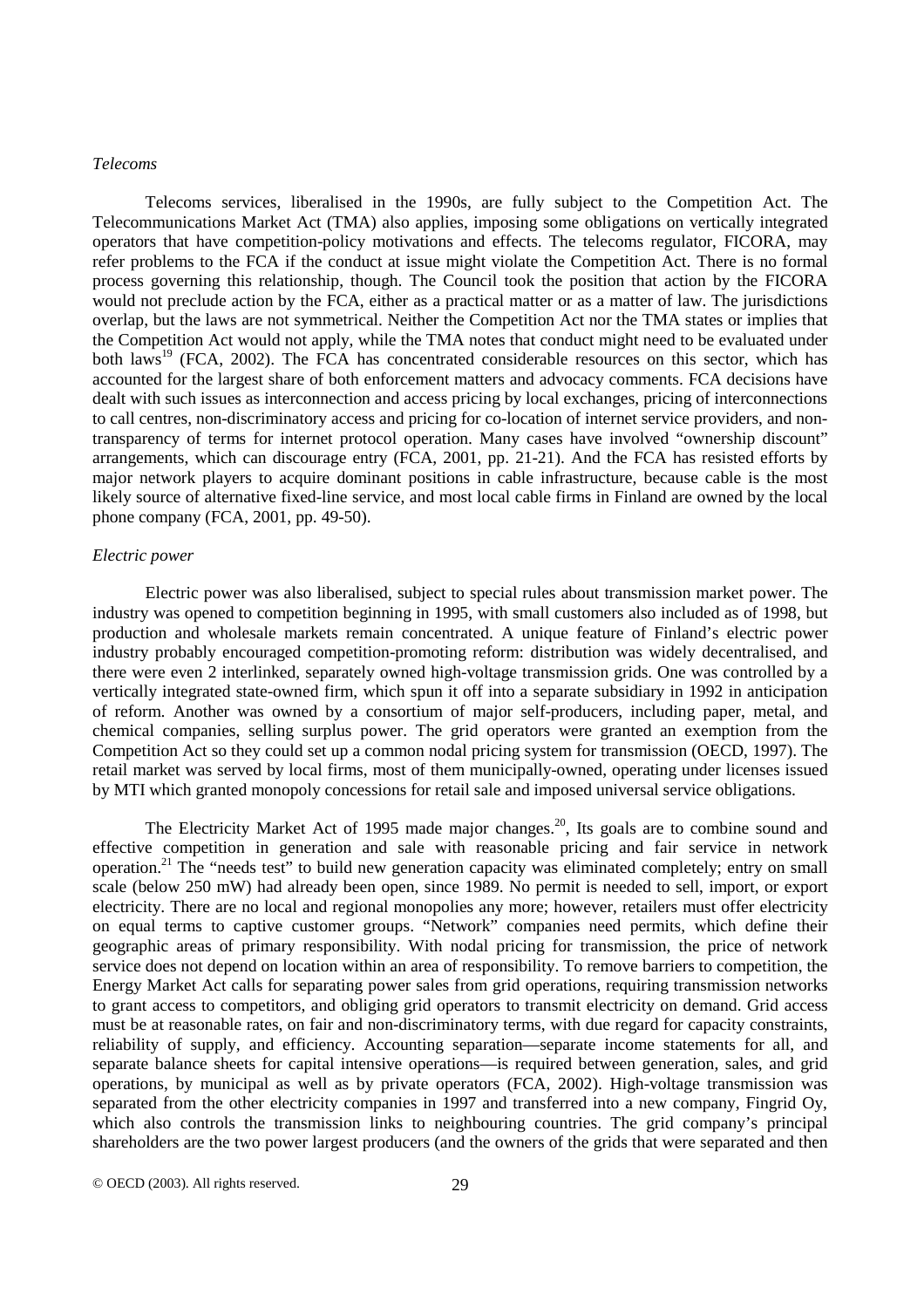combined), state-owned Fortum and privately-owned Pohjolan Voima with one fourth each, and the Finnish state with one eighth.

 The Energy Market Authority (EMA) has the principal responsibility to monitor grid access and pricing. EMA, with a staff of about 15, is a special agency under MTI. In this sector, its principal responsibility is to regulate transmission rates, on the theory that this function is a natural monopoly. Transmission service is not excluded from the Competition Act, and the FCA has also been concerned about grid access and pricing. The EMA and the FCA do not have a formal arrangement for dividing responsibility, but a general agreement to avoid duplication is implemented by exchanging information and views. The FCA has tried to apply the Competition Act prohibition against excessive grid access charges. In a 2002 decision declining to find certain access charges to be an abuse of dominance, the Competition Council explained how they could be subject to both the Competition Act and the Energy Markets Act. It is more difficult to show that prices are an abuse of dominance under the Competition Act than to show that they are not "just" under the sectoral law. A price that is found not to be just under the Energy Markets Act standard would not necessarily be an abuse of dominance. But a price that is just could not violate the Competition Act.

 Wholesale and retail electric power prices are not regulated. Rather, prices are subject to the general principles of competition law about discrimination, predation, and exploitation. As the restructuring process has proceeded, the expected effects of greater price competition are being observed. At first, only industrial customers, using over 500 kW, were free to choose their supplier. After the Finnish market was opened, the first firm to take advantage was the Swedish state-owned power company, Vattenfall, signing up two large Finnish companies. When the large companies got the option to shop around, about half of the companies eligible negotiated better contracts, although only about 6% actually changed suppliers. In 1997, the threshold was eliminated, and the market was opened for all types of customers. Until late 1998, however, the requirements for measuring equipment had the practical effect of keeping smaller customers tied to their historic suppliers. When those requirements were eliminated too, there was a significant downturn in prices for all customers.

 Vertical ties and concentration in generation still require vigilance. The Competition Act contains a special rule about acquisitions in the electric power industry, aimed principally at preventing the recreation of vertically-integrated monopoly (FCA, 1998; FCA, 2002). A merger, either horizontal or vertical, that would lead to a share over 25% on a national basis of 400 volt transmission may be prohibited (Art. 11d(2)). This rule permits banning a transaction that might not result in the kind of market share usually associated with single-firm dominance. MTI is preparing an amendment to the Electricity Market Act that would require more extensive vertical separation of network operations. There are still 87 vertically integrated companies. The proposal, to require separation by companies that transmit more than 130 GWh annually in the 400 V network, would affect 38 of them, accounting for over 80% of the power at issue. An MTI working group report in 2001 suggested some steps to encourage competition for smaller customers, such as permitting them to change suppliers once a year without charge.

## *Natural gas*

 Natural gas is a regulated national monopoly. Finland receives all of its natural gas by pipeline from Russia, and the gas grid covers only the south-eastern part of the country. Finland has an exemption from the EU's Natural Gas Directive, postponing open competition until the grid has been connected to the European network and Finland has more than one source of supply. Meanwhile, the monopoly importer and grid operator, Gasum Oy, is regulated by the EMA. Most gas goes to industrial users, such as industrial power plants and district heating. Local distribution accounts for only 5% of consumption. Although competition is not fully open, the sectoral legislation<sup>22</sup> permits large customers (with annual purchases over 5 million cubic meters) to trade in a secondary market, which Gasum Oy opened in 2001.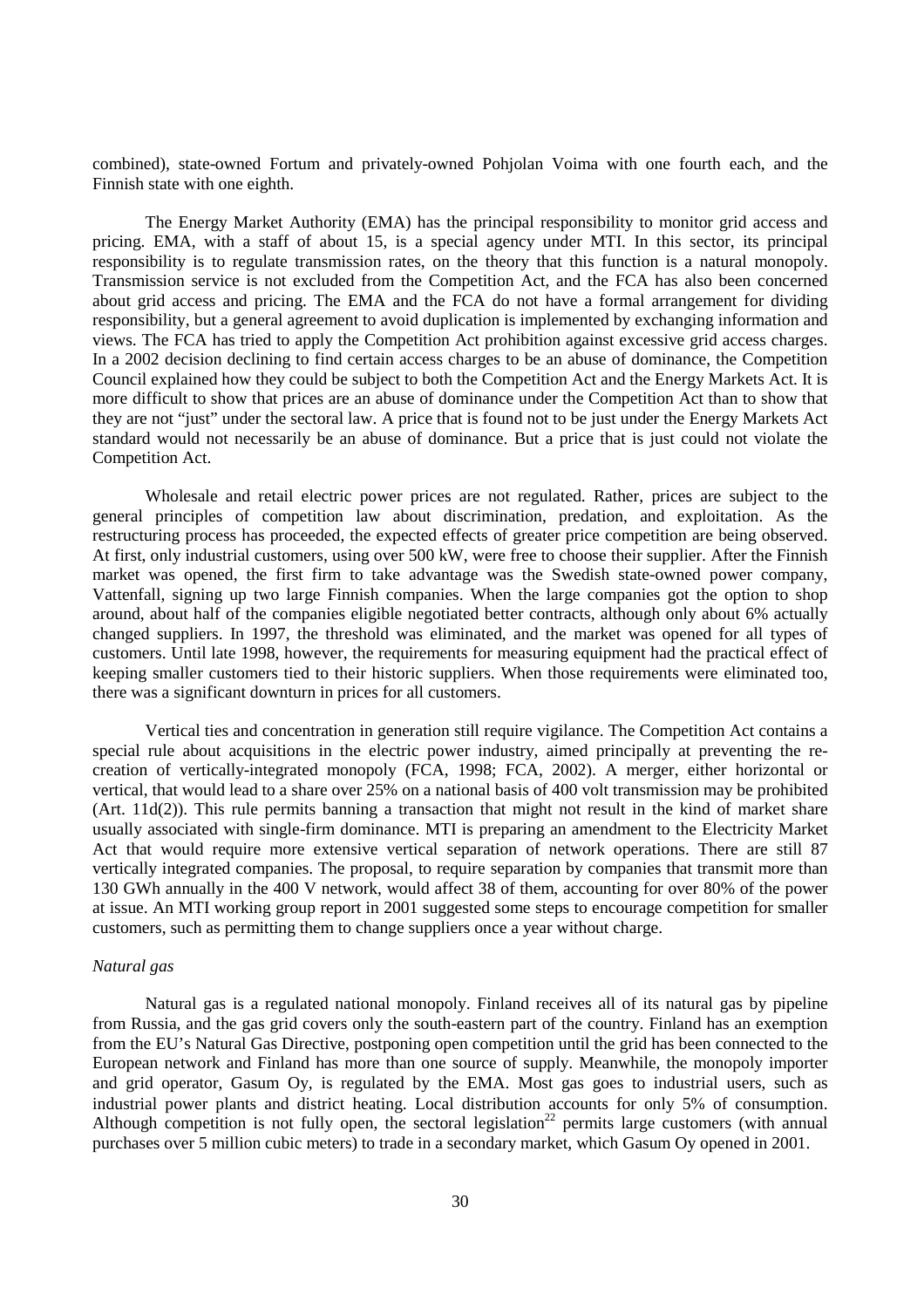## *Water and sewer services*

 Water and sewer services are local monopolies. Local governments and property owners bear responsibility for providing these services. Most of the 1 500 waterworks and 650 sewer service providers have been either integral parts of municipal governments or municipal enterprises. The trend now is toward making them separate, even corporatised, entities. National legislation sets basic standards for regulation by local health care and environmental protection authorities and regional environmental centres. Charges must be reasonable and equitable, based on costs and a reasonable return on investment. Where the entities are not separately organised, there must be accounting separation. The Consumer Ombudsman has a role in ensuring compliance with consumer protection rules. The FCA can apply the Competition Act to prevent abuse of dominance, including excessive prices.

## *Transport*

 Road transport has been liberalised, to a greater or lesser extent, since 1991. In trucking, constraints on backhauling, private carriage, and intermodal operation may have continued to impede competition into the late 1990s, though. In bus service, operating a scheduled line still requires a license from local authorities, and that may depend upon a finding of unserved need. Requiring a showing of need can limit effective competition; on the other hand, authorities may grant licences to several firms for the same service, as long as it is self-supporting. Only 3 municipalities operate buses themselves. There are hundreds of licensed bus companies, few of them very large. Local authorities also use competitive tenders to provide service to under-served rural areas. To support the service, the local government may pay the provider the difference between actual revenue and the profitability threshold for which the provider bid. Overall results have shown the efficiency of private operation. In Helsinki, prices fell 33% at first and services improved through newer buses. There has since been a shakeout and prices have risen, but they remain 15-20% below the pre-competition level. There have been some complaints about service quality, such as high driver turnover and environmental problems. These conditions may result from how particular tenders were managed, if municipalities made inadequate provision for quality control or permitted contracts that gave greater weight to labour claims than to environmental considerations.

 Taxis may still be subject to entry and rate controls. Entry is limited by a system of needs-based assessment applied by the Regional State Authorities. The Ministry of Transport and Communications sets tariffs. In theory, these are maximum prices, but in practice, they are the standard, fixed price. Change in this system appears unlikely. The Ministry published a working group report in 2001 about taxi services in the Helsinki metropolitan area. The working group, which included representatives of taxi sector, did not suggest opening the sector to competition.

 Rail competition will come slowly. Railway services are still essentially a monopoly. In anticipation of the eventual award of operating licences, the state system has been corporatised and functionally separated into units for freight service, passenger service, and maintenance. It has also begun engaging in more commercial relationships, such as contracting with the association of municipalities around Helsinki for passenger services. But further liberalisation will come no faster than the EU timetable. International freight, amounting to 3% of traffic, will be open to competition in 2003. In part because Finland's track gauge is Russian, not European, most international rail traffic is eastward.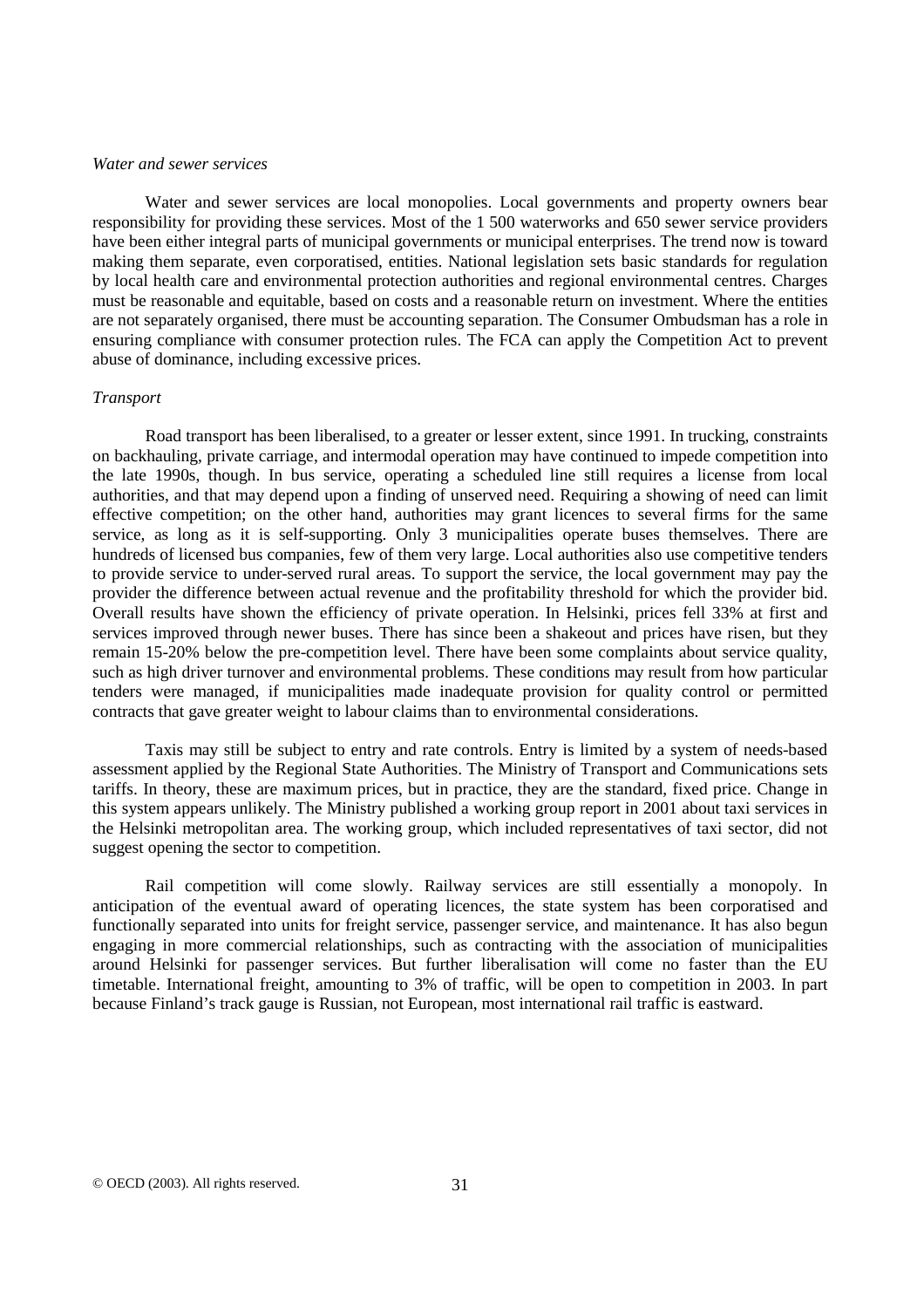## *Banking and insurance*

 Financial services are now fully subject to the Competition Act and FCA jurisdiction, including notification for bank mergers. From 1964 to 1988, financial sectors were exempt from the then-applicable competition law. When they were brought back within the Competition Act in 1988, the sectoral agencies applied it. The Bank Supervision Office, for banking, and the Ministry of Social Affairs and Health, for insurance, had the primary power to bring matters to the Competition Council; the FCA could act only if the sectoral regulators did not (OECD CLP, 1998). Since 1998, only the FCA has the power to apply the Competition Act in banking; however, the FCA must offer the bank regulator, which is now the Financial Supervision Authority (FSA), an opportunity to issue a statement about an FCA matter involving the banking sector, and the FSA may ask the FCA to investigate (FCA, 2002). Bank mergers are subject to special provisions of the Credit Institutions Act, under which the FSA must be notified if a credit institution proposes to take a 10% or greater interest in another credit institution. If the FSA finds that the acquisition would harm the functioning of the credit institution, with respect to sound and prudent operating principles, it can either object to the purchase or deny the purchaser the power to exercise voting rights (OECD CLP, 1998).

 In insurance, the sectoral regulator still has some enforcement authority. The Insurance Supervision Authority (ISA) has the power to propose that a restriction chiefly affecting the insurance industry be brought to the Market Court for an order or sanctions. The ISA has not actually done so yet (FCA, 2002). As before, the FCA has the power to propose action if the ISA does not. The ISA also has the first opportunity to examine a merger involving an insurance firm. If the ISA disapproves it, there is no need for a filing at the FCA. If the ISA approves it, then a filing at the FCA and separate FCA review and approval would needed (assuming the relevant thresholds are met); however, if the ISA has requested and received a statement from the FCA that there is no competition-policy impediment to approval, formal notification to the FCA is not necessary. So far, the agencies have not taken divergent positions about any insurance mergers. The interesting cases are those where the agencies might want to impose conditions, and they have to work out common positions (OECD CLP, 2000*a*).

 Financial services remain one of FCA's priorities. Concentration is high, especially for banking services, where the combined market share in Finland of the three biggest companies is around 90%. Markets for these services may no longer be national, though. Large financial services firms often operate throughout the Nordic area. Finland's largest bank is not Finnish. Despite high concentration, competition is strong, especially for services that can also be supplied by foreign companies. Finnish banking has embraced new technology vigorously, as retail banking is increasingly done electronically. Technological developments can raise competition issues, as well as resolve them, by redefining the scope of market and competition.

## *Alcoholic beverages*

 Alko, Ltd., a state-owned company, has a statutory monopoly on retail sales of alcoholic beverages.23 A few products can be sold outside the monopoly: low-alcohol beers and ciders and domestic berry wines sold directly at the producer's location. Alko's monopoly is supervised by the National Product Control Agency for Welfare and Health, STTV.<sup>24</sup> The National Health Project report in April, 2002 evidently calls for reducing the alcohol level cutoff, now 4.7%, and thus expanding the scope of Alko's retail monopoly. There had been some controversies about possible abuse of Alko's obviously dominant position, through discriminatory practices affecting the wholesale and import markets. EU rulings about the operation of national alcoholic beverage monopolies require transparent, nondiscriminatory, objective methods for product selection. Alko's monopoly was once even broader, covering importation and wholesale trade as well. Those functions are now partly liberalized. Importers and wholesalers must have a licence from STTV, but licensing is a ministerial formality. Anyone who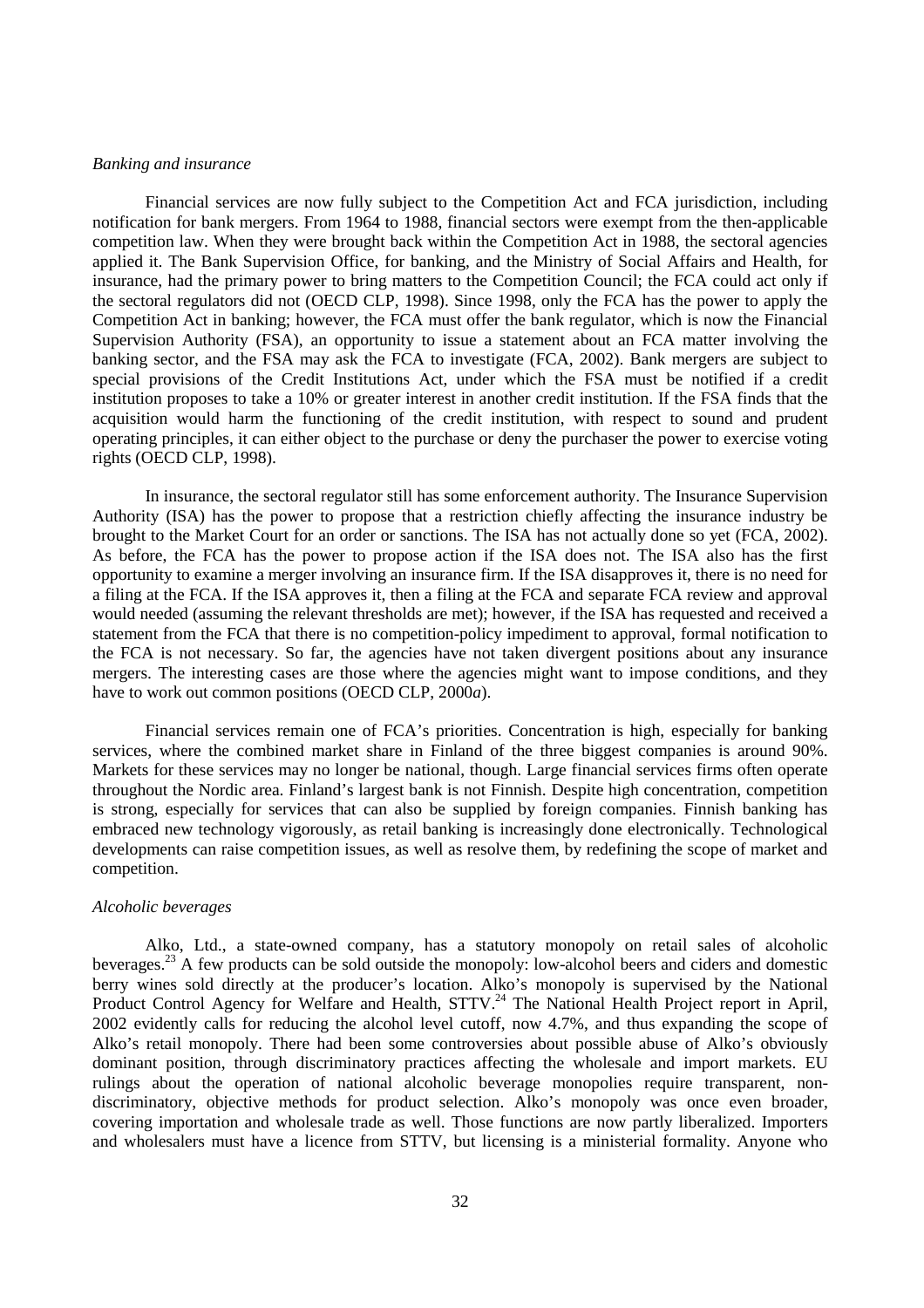meets the qualifications may be licensed. Restaurants, for example, may obtain licences and thus import directly. Alko's production and wholesale activities have been separated from the retail operation, into Altia Ltd. Altia is supposed to operate in competition with private firms. Plans to privatise Altia are so far unrealised. Political pressure to find a national solution (and keep the Koskenkorva and Finlandia brands of vodka in Finnish hands) resulted in a loss of interest by international buyers. Altia is managed by MTI.

## *Retail trade*

 Regulatory constraints as well as high concentration and industry co-operation may be dampening retail competition. In small, relatively open economies such as Finland, non-traded services such as retail are often a principal competition issue. Land use controls have discouraged entry by large-scale operators. Foreign chain retailers have only become established in Finland within the last 2 years. Controls on operating hours can inhibit competition among outlets that are already in the market. Those controls were relaxed somewhat in 2001. Smaller stores (below 400 square meters) selling everyday consumer products may now open on Sundays year-round. But other retailers may open on Sundays only over the summer (May-August) and at the end of the year (November-December). On days when opening is permitted, hours are limited, to 7:00 to 21:00 daily, 7:00 to 18:00 on Saturdays, and 12:00 to 21:00 on Sundays. Permission for Sunday opening or longer hours can be obtained from the Regional State Authorities for special occasions or for shops whose location justifies longer hours. Some kinds of retail operations are exempted from the opening hours limits. The exemption seems to be explained by bargaining clout, as much as by inherent function. The exempted operations include pharmacies, auto dealers, flower and garden shops, and art galleries, as wells as shops in unusual settings, such as kiosks, airport and harbour retailers (but only for international passengers), hotel and restaurant premises, open markets, auctions, hand crafts, and shops on wheels and in rural areas. The explicit purpose of the legislation is to protect particular retail sectors from competition. The law calls for annual reports from the government on the effects of the changes on workers and the distribution of trade, and a review of experience after 3 to 5 years, before any changes in the law will be considered. Thus changes will not be made before 2004-06 at the earliest.

## *Pharmacies*

 Pharmacies are licensed by the National Agency for Medicines, which issues licences on the basis of a determination of need as well as qualifications. There is a tariff schedule of recommended maximum prices, which are *de facto* the uniform prices found in the market. When providers in Helsinki responded to a tender with identical prices based on this tariff, the FCA brought an enforcement action against the evidently collusive offer. No penalty resulted, though, for the firms claimed that there were required to follow this price guidance. The enforcement effort did produce a statement from the Ministry of Health that it was not illegal to set prices below the tariff—even though its purpose, motivated by distributional and equity considerations, is to ensure that prices are uniform across the country. The FCA has proposed the abolition of means testing for location of pharmacies, and of recommended retail prices for pharmaceuticals, in interventions in mid-1990s (FCA, 1996*a*). That advice was not heeded. On the contrary: under new legislation effective in 2003, retail price competition for some pharmaceutical products will be formally eliminated, because those prices will be set by decree of the Government.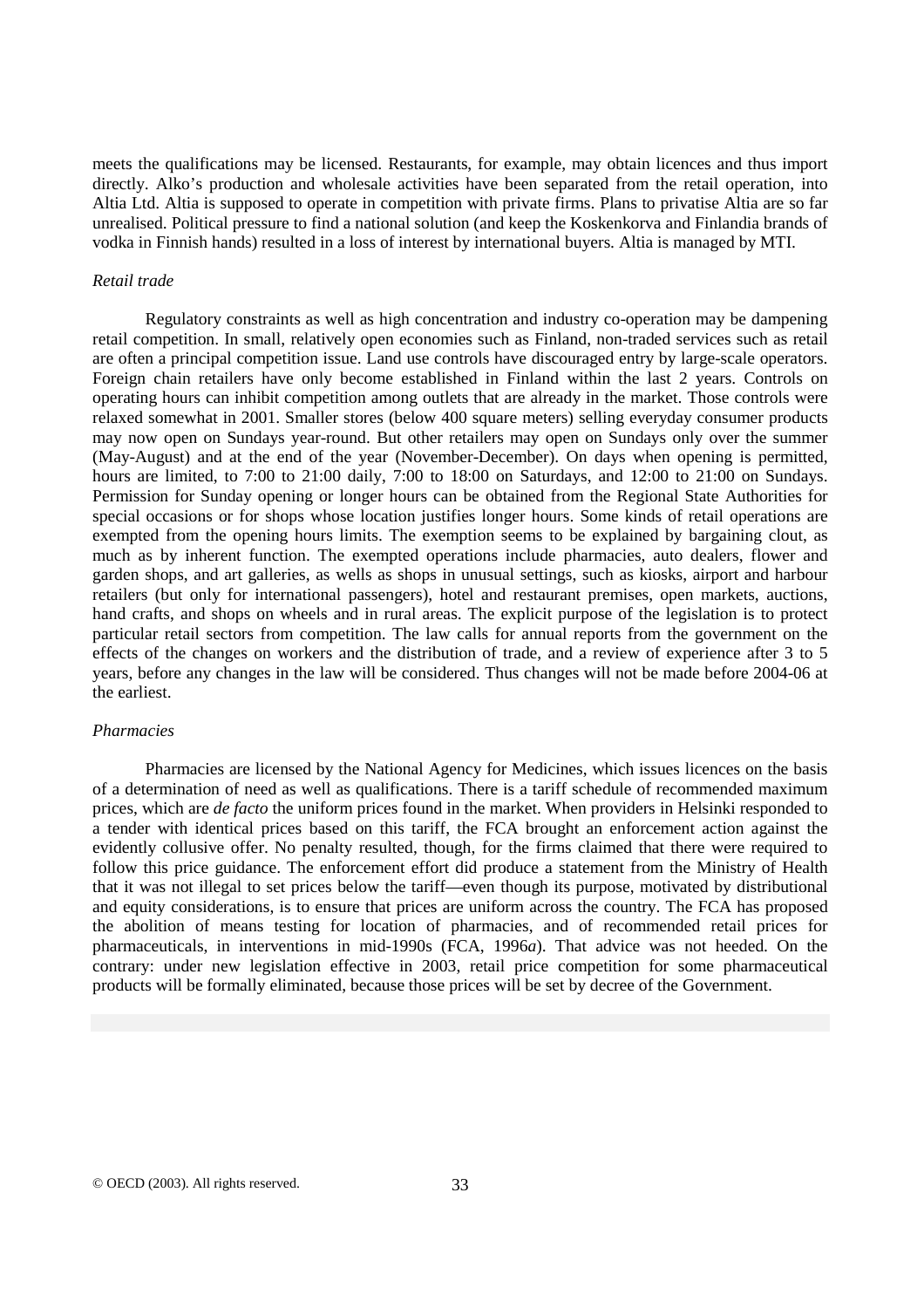#### **BOX 3.5: PROFESSIONAL SERVICES—NO LONGER AN ISSUE IN FINLAND**

Professional services in many countries are to some extent exempted from full application of competition law. Not in Finland, though. In general, entry is open and providers may compete over price. At the outset, the FCA made it a high priority project to eliminate the professional associations' "recommended" fee schedules. After the associations put up some resistance, all of their recommended fee schedules are now gone. Regulatory requirements prescribe minimum necessary qualifications for some tasks, such as for auditors of larger companies. And self-regulation tries to promote an image of high-quality service. In the legal profession, some lawyers belong to a bar association which exercises a supervisory role over its members. Members of the bar association are preferred providers under insurance policies that cover legal fees, but there are no regulatory limitations on provision of legal services by non-member lawyers—or indeed, even by laymen. When issues arise in these markets, the Competition Act is applied. For example, the dental association in Helsinki advised its members to boycott a city tender for services, on the grounds that the city was usurping their function of prescribing treatment plans for patients. The FCA intervened, and the association backed down (FCA, 2002*a*).

## **Competition advocacy for regulatory reform**

 Competition policy has been linked to regulatory policy at least since Finland's economic reform efforts began in the 1980s. Competition policy has not been confined to enforcement against restrictive private practices. Rather, many of the most important contributions of the competition policy bodies have been interventions in the policy-making process.

 The striking breadth of the advocacy agenda is explained by the scope of the reforms of Finland's economic system over the past 15 years, and the demands of Finland's entry into the EU in that period. Moving to a decentralised market economy required revising or eliminating the characteristic features of collusive corporatism. The competition policy bodies not only called attention to the need for change, but also offered expert assessments of the competition policy implications of change to the government, the business community, and the media. Much attention was devoted to traditionally regulated industries such as telecoms, energy, financial markets, and media, but the changes ranged well beyond conventional infrastructure deregulation.

 Competition advocacy helped lay the foundation for reform. The National Board of Trade and Consumer Affairs prompted MTI to set up a working group in 1985 to examine deregulation. This was the first major national regulatory reform initiative. Unnecessary barriers to entry were identified in professional services, trucking, buses, taxis, electric power, foodstuffs, and construction. The Board's own statements criticised legal monopolies, exclusive rights, and monopolies in tendering. Meanwhile the Competition Ombudsman, the predecessor of the OFC and FCA, issued statements about constraints on competition in trucking, ocean shipping, professional services, and bakery prices and hours, and called for dismantling a wide range of regulations ranging from Helsinki University's almanac privilege to import licences for cheese, poultry, and physical fitness equipment, professional qualifications for chimney sweeps, and publicly-set pharmaceutical prices.

 With new institutions and resources after 1988, efforts expanded greatly. Between 1988 and 1996, the OFC issued 385 official statements on regulatory issues, an average of nearly 50 per year. In addition, it issued 120 initiatives calling for particular changes in regulations, or an average of 15 per year. And OFC personnel were constantly involved in "informal" advocacy, counting some 400 occasions to participate in working groups on regulatory issues. Of all of these efforts, the largest number dealt with agriculture, telecoms, and retailing. The OFC believed its most significant advocacy was in electric power, telecoms, transport, environmental regulation, oil products, and alcoholic beverages.

 The results of these advocacy efforts outline Finland's regulatory reform experience. Some examples: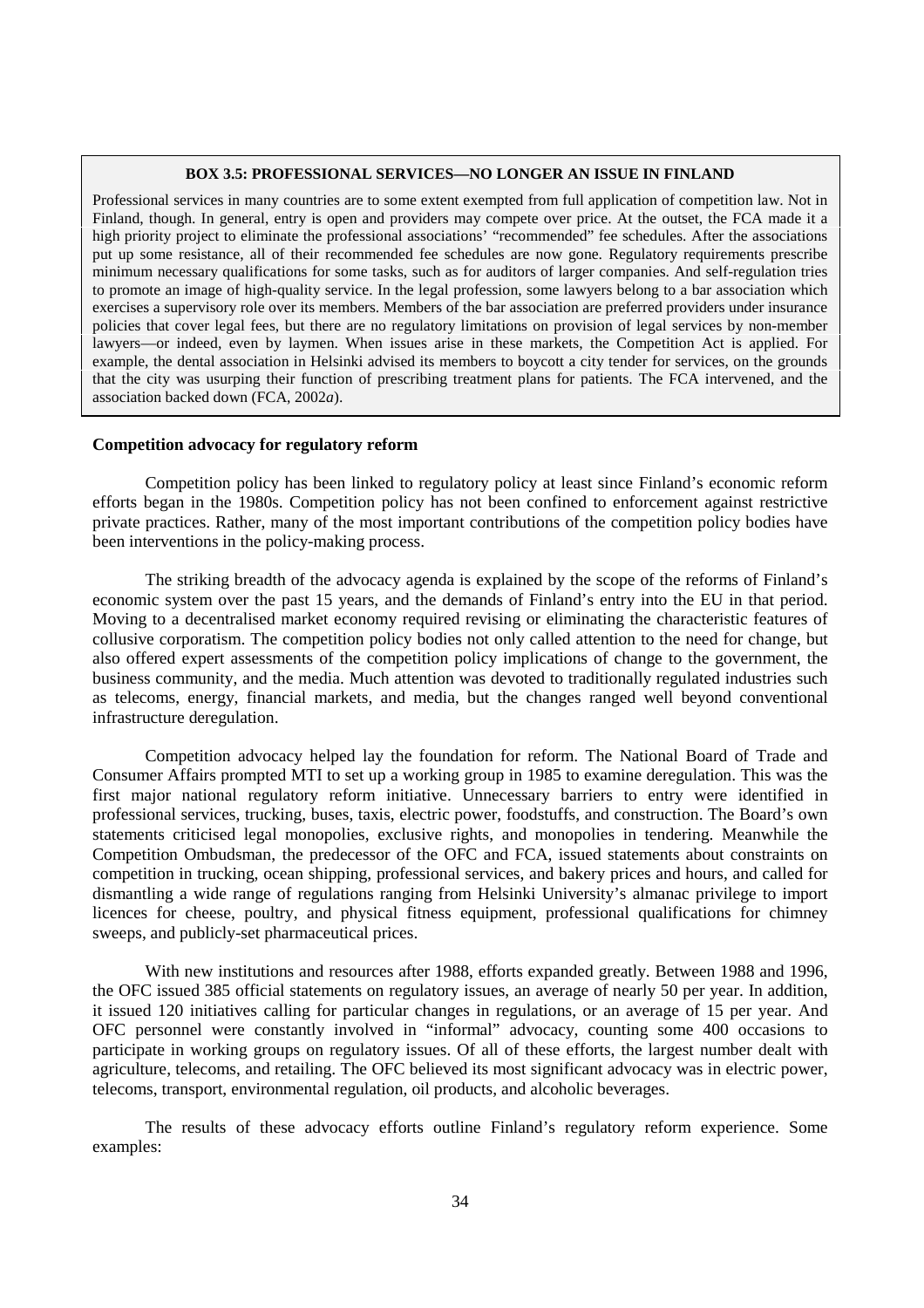- Abolition of price control (1988).
- Liberalisation of crude oil and petroleum product imports (1991); this was the outcome of a joint working group of MTI and OFC, established in 1989 on OFC's initiative.
- Liberalised entry into trucking, by eliminating the needs test for licensing (1991).
- Liberalisation of the kiosk business (1991).
- Liberalised entry into the hotel and restaurant industries (1991).
- Abolition of the sugar import monopoly (1992).
- Abolition of needs testing in scheduled domestic air traffic (1993).
- Increased competition in telecommunications (1994).
- Abolition of needs testing from driving school operating permits (1994).
- Liberalised entry into motor vehicle inspection (1995).
- Adoption of the Electricity Market Act (1995).
- Abolition of the University of Helsinki's almanac monopoly (1995).
- Abolition of the state-owned monopoly's exclusive right to import, export, produce, and wholesale alcoholic beverages (1995). Alko retained its retail monopoly, though.
- Corporatising the government-run state grain storage centre (1995).
- Ending the state-owned bank's exclusive right to conduct the Finnish state's payment traffic.
- Adoption of a new Water Regulation Act, to increase transparency and control monopoly.

 The pace has continued, with over 50 FCA statements and several initiatives appearing each year (FCA, 2001, pp. 73-75; FCA, 2002). Advocacy in a sector has been handled by the FCA staff section that deals with that sector. There was no special unit for advocacy, although the subject matter of the government and markets project necessarily called upon that unit to concentrate on special advocacy goals, as much as conventional enforcement. A separate advocacy unit is being established, effective October 2002. Advocacy occupies about 6 person-years at the FCA, including 3 on the government and markets project (FCA, 2002). This is a substantial commitment, amounting to about 10% of staff resources.

 Explicit statutory authority underpins this ambitious programme. The act establishing the FCA instructs it to "investigate competitive conditions, examine competition restrictions, take measures to eliminate harmful effects of competition restrictions, and take initiatives to promote competition and to dismantle any restrictive regulations and orders."<sup>25</sup> The FCA need not wait for an invitation to examine a problem or make its views known. Statutory authority for advocacy may not have been strictly necessary. It was added to the law in 1992, after the competition bodies' advocacy efforts were already well underway. Government policy had already given the competition agency responsibility for promoting procompetitive reform. Under the 1989 action programme for the promotion of competition, approved by the Cabinet Committee on Economic Policy, measures that restrict competition were not to be included in new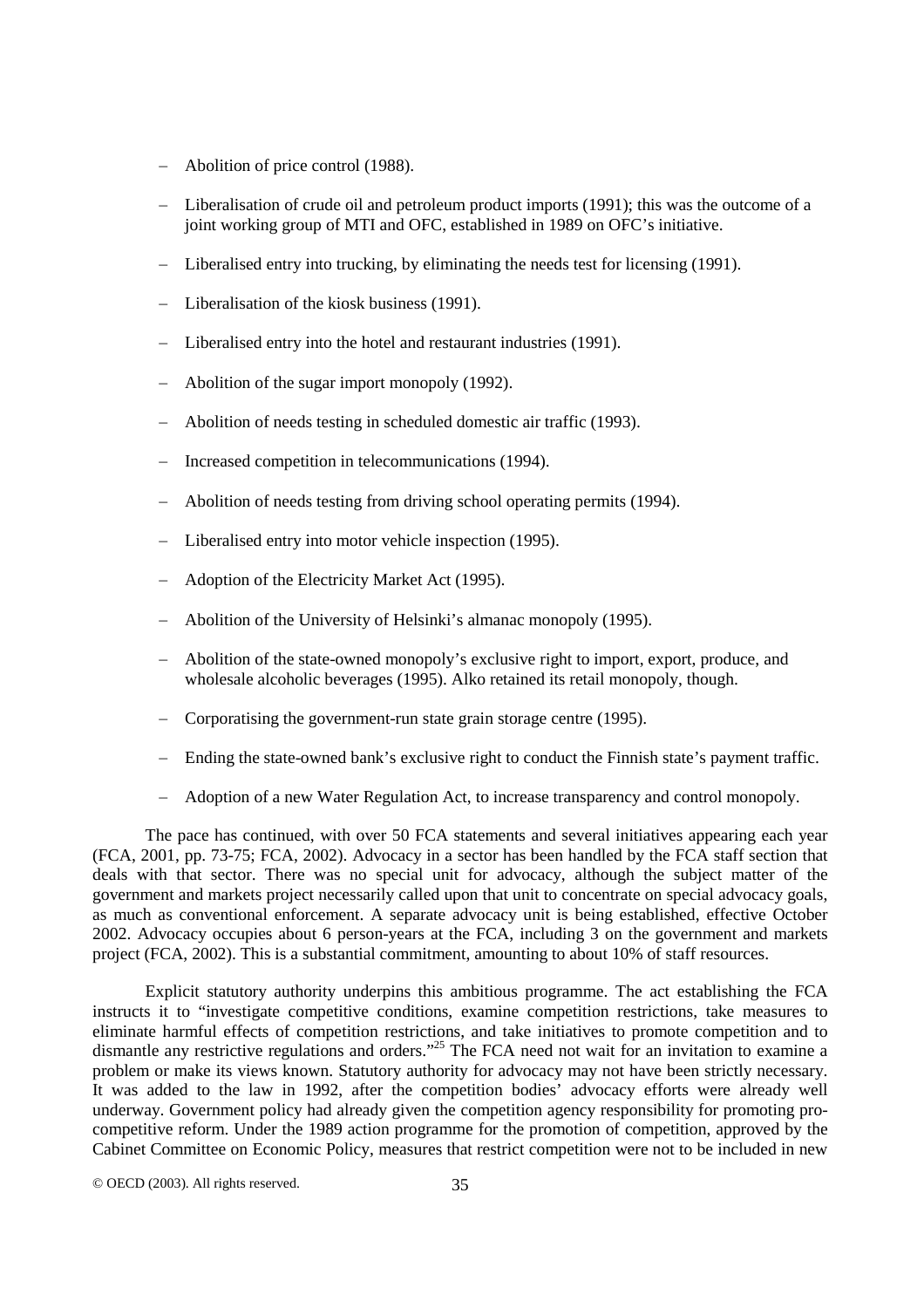legislation. To make that instruction effective, the Government called on ministries to request a statement from the FCA before issuing any orders or regulations that restrict competition, and to reference the FCA's advice in their proposal memorandum.

 Compliance with the 1989 instruction may have declined over time, though. One reason may be that the most obvious kinds of restraints have been eliminated, and ministries are less aware now of how their proposals could affect markets. For example, a proposed Legal Aid Act in 2001 would extend the availability of free legal aid and limit the provision of some services to public legal aid offices. Although this would limit competition (by excluding private lawyers), there was no consultation with FCA (or MTI) before the bill was presented to the Parliamentary committee (FCA, 2002). Another reason for a decline in consultations may be that some other parts of the government consider the 1989 instruction to have been a policy of the government of that time, which is no longer binding after a change of administration. In some cases, the spirit of the 1989 instruction is ignored, by asking for FCA views too late in the process. It is much more difficult to engage in productive exchange about the shape of the product when the statement from the FCA is not requested until a bill is about to go to Parliament.

 Increasingly, FCA staff is participating in formal committees and task forces to consider and draft reform proposals. The FCA has deliberately moved to develop channels of communication with other agencies so that issues are identified at an early stage, and the FCA has an opportunity to influence proposals as they are being developed, rather than comment toward the end of the process after another agency has invested considerable resources and reputation in its proposal (FCA, 2002). In 2001, FCA representatives served on working parties dealing with retail, local services, pensions, and environmental regulation (FCA, 2002*a*). This is not a new activity, of course. Participation in such task forces dates back at least to 1985. In the mid-1990s, OFC representatives served on boards and working parties about subjects such as customs, international trade, EU accession, agricultural marketing, food and drink industry issues, financial services, road transport, and electric power.

## **BOX 3.6: COMPETITION POLICY IN PREPARING ELECTRIC POWER REFORM**

An initiative of the OFC General Director in the late 1980s led to an MTI working group, including OFC and the Ministry of Finance, which began examining this issue. Acquisitions in the industry prompted formation of an Electric Utility Committee at the ministry in 1990. OFC served on this committee as well. Proposals included imposing an obligation to transmit power for other customers and separating transmission and distribution from generation. A Working Group on the Electricity Act was set up in 1992 to draft legislation; again, OFC served on this Working Group. The draft bill was finished in February 1993, and the Energy Market Act became effective in 1995. In this process, OFC argued successfully against creating an exclusion from the Competition Act.

 An ongoing controversy about environmental policy illustrates the problems and the process. Small businesses have complained to the FCA that the tax incentive for recycling beverage containers distorts competition. Packages in a recycling system that has been formally accepted by the environment minister do not incur an environmental tax. The approved system, for bottles, is run by the large Finnish producers. Small and foreign producers who want to enter the system, and thus avoid the tax, complain that they must bear disproportionate costs because the system imposes conditions such as requiring a reserve stock in Finland. The FCA has called attention to how the system could distort competition and undermine efficiency, and it has proposed that smaller producers be exempted from the requirements in order to even the competitive balance (FCA, 2001, p. 26). The FCA filed its first initiative on this problem with the Ministry of Finance in 1998, and followed with statements to the Ministry of the Environment (1999) and Parliament (2000). In 2001, the Ministry of Finance appointed a working party to identify the problems and propose improvements (FCA, 2002). The working party is to report in October 2002. In the meantime, the EC too has suggested that such systems could distort competition. The competition policy questions of interest are whether the rules of the system could be changed to encourage market competition for the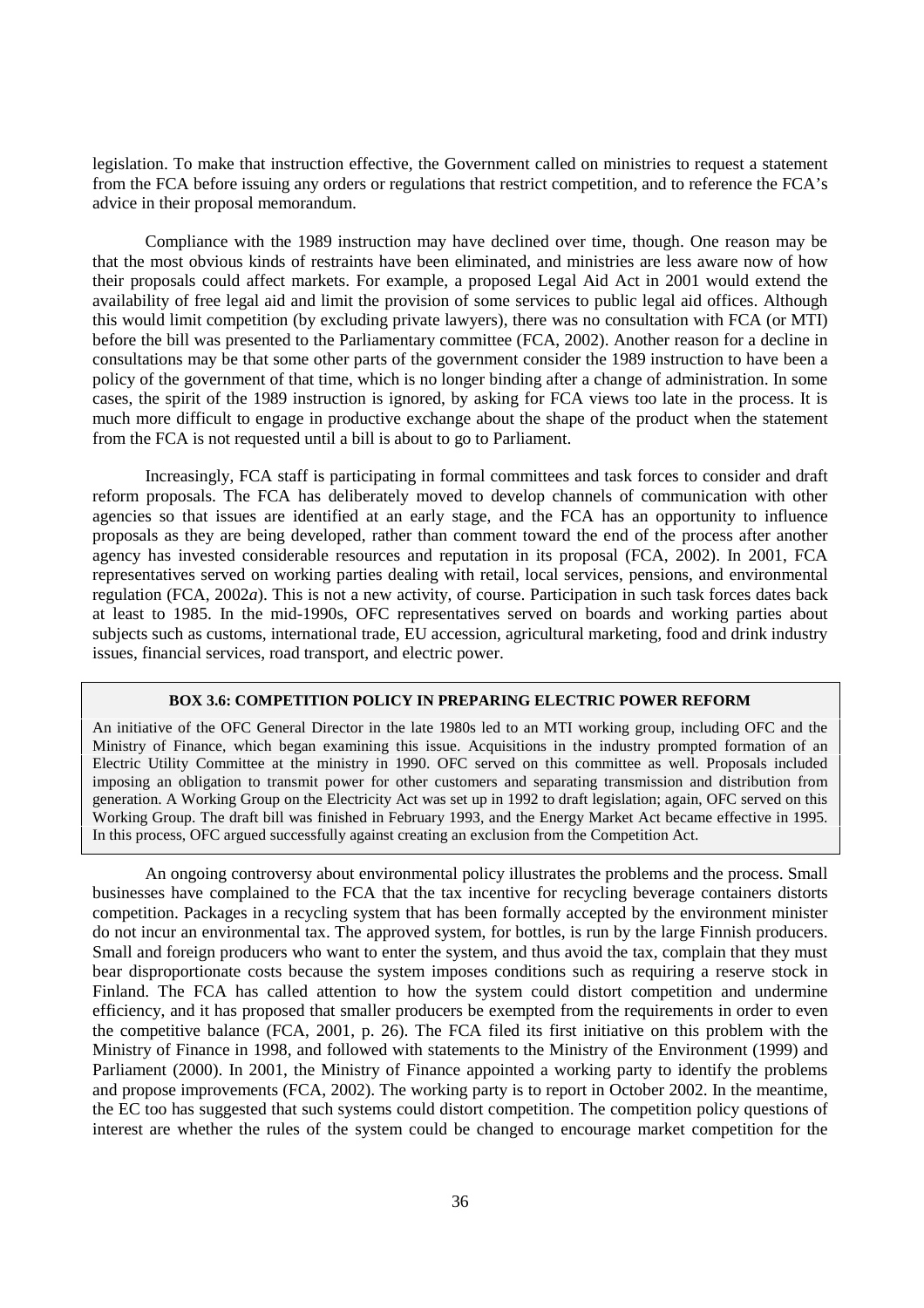products without undermining the environmental goals, or whether an entirely different recycling system would achieve the environmental goals without discouraging entry.

 Since 1998, the FCA's "government and markets" project has combined advocacy with enforcement to address the public sector's activities as producer and seller. Finland traditionally maintained a large, publicly owned production sector, whose operations, at the national and municipal level, were typically sheltered from competition. During the 1990s, that protection declined as the functions were increasingly opened up for competition from private-sector providers. The scope of those operations competing with private-sector firms expanded during the depression Finland was enduring at the same time. Private-sector firms were particularly sensitive to this competition, because of their own economic straits. The FCA received many complaints that public sector entities were using revenues from protected activities to cross-subsidise operations in competitive markets. These complaints did not lead to enforcement action, although some of the claims nearly met the legal criteria for predatory pricing. The pattern of complaints, and the prospect that this would become a recurring issue, led the FCA to set up this special project in 1998, assigning 3 full-time staff and launching several *ex officio* investigations of stateowned production entities. Many situations that began as enforcement investigations are being resolved through advocacy and changes in laws and institutions. The FCA considered this project complete in 2001. As marketisation expands, these public sector operations will essentially become businesses subject to the general rules of the Competition Act (FCA, 2002*a*). Examples of the project's work illustrate the scope of public sector involvement in markets:

- Road maintenance: Most road maintenance and construction work had been done by a unit in the Finnish Road Administration. Thus the producer and the purchaser of the services were divisions of the same government agency. Bids from private firms were invited in some pilot projects, but the private bidders complained that the inside firm was winning contracts because of unfair cross-subsidisation and predatory prices. Following an FCA initiative, the operating unit, Finnish Road Enterprises, was separated from the authorising body in 2001. After a four-year transition period, all construction and maintenance on the public roads will be subject to open public tender. An FCA representative is on the Ministry-appointed group that is overseeing implementation (FCA, 2002). In the meantime, FCA is encouraging Finnra to use tendering for smaller projects, to support the prospects of potential new entrants (FCA, 2001, p. 15).
- Grain trading and storage: The FCA investigated complaints that Avena, the state-owned grain trader, was using anti-competitive means to steer cargo handling and storage services to a related firm and was charging too much for storage services. Avena changed its policies and lowered its storage prices during the investigation, so no formal enforcement action resulted (FCA, 2001, p. 15). In response to a June 2000 FCA proposal, the National Emergency Supply Agency issued a tender for grain traders to manage and store reserve supplies. (FCA, 2002).
- Weather data: The Finnish Meteorological Institute (FMI), with a legal monopoly on producing and distributing basic weather radar data, also runs a commercial weather service. When a commercial competitor appeared in 1999, using the radar data that FMI transmitted to its Swedish counterpart, FMI responded by degrading the quality of the data it provided internationally. The FCA sought a fine against FMI for abuse of dominance and called on the Ministry of Transport and Communications to separate and corporatise FMI's commercial functions. In early 2002, the Competition Council imposed a fine, of  $\epsilon$ 20,000. The working group examining the structural issue concluded in 2001 that that the weather service should be separated, although it did not agree with FCA that weather services for civil aviation should also be spun off into the new entity (FCA, 2002*a*).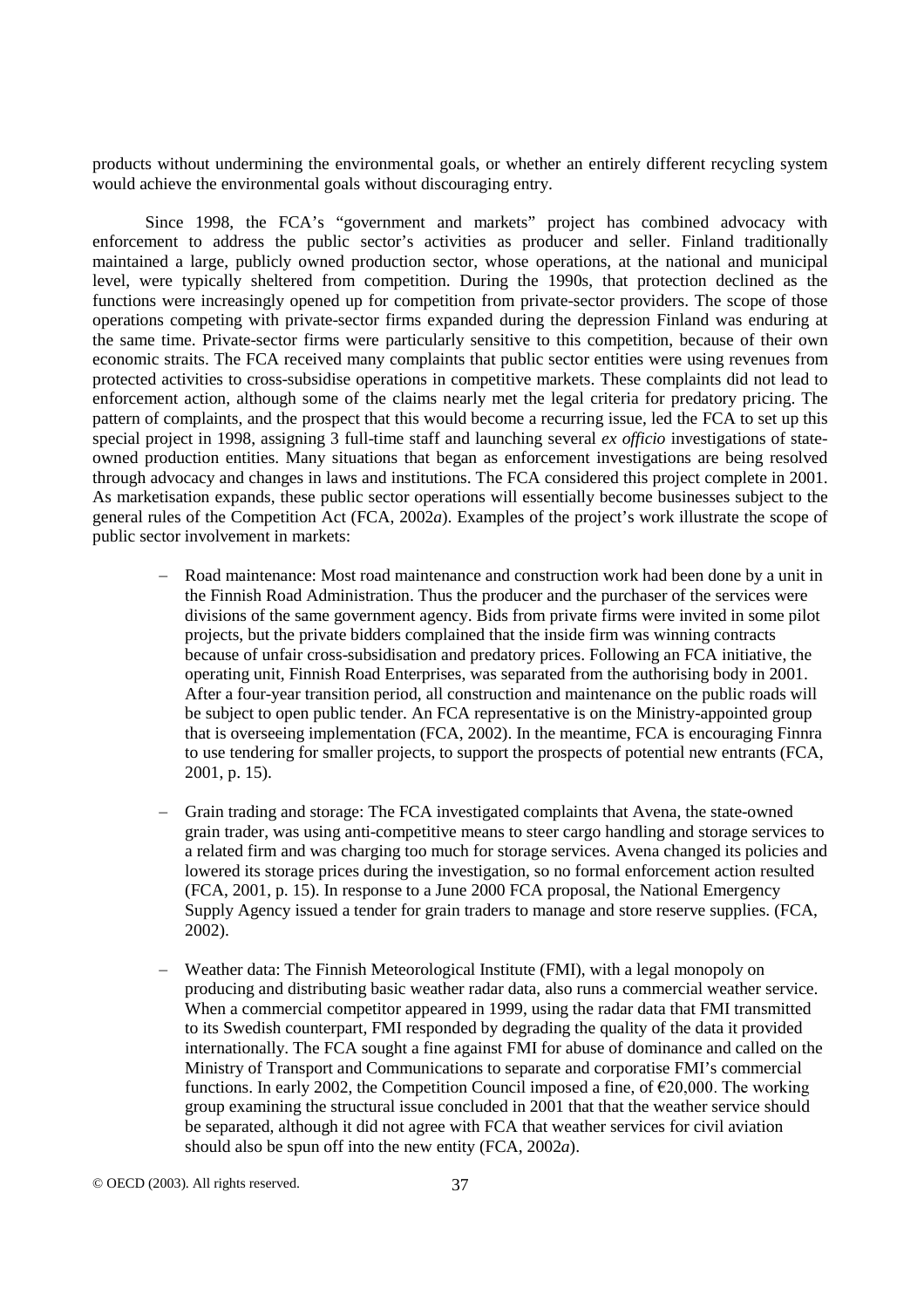- Government procurement: A central entity, Trading House Hansel, has handled procurement for all levels of government. Suppliers, particularly small businesses, have complained that this limits or eliminates their opportunities to sell directly, especially to local and municipal governments. So far, FCA investigations have not found prohibited restraints. But the procurement system is being reformed, and one element of the reform will be a change in Hansel's legal status. The FCA's comment on the procurement development plan suggested that it over-emphasised the potential economies of scale, while disregarding the risk of monopoly. The FCA argued that the key elements were independent procurement units and profit responsibility to encourage efficiency and transparency (FCA, 2002*a*).
- Forestry: The FCA found no abuse of dominance in the production of seeds and seedlings by the Forest and Park Service; however, following an FCA recommendation, the Service's commercial operations were separated and corporatised (FCA, 2002*a*).
- Employment services: The Ministry of Labour proposed to establish a commercial temporary labour service, to complement its employment-agency function. The FCA advised that such a service should be set up in an entity that was independent of any other Ministry operation and put on the same footing as competing private enterprises (FCA, 2002*a*).
- Education: Commercial vocational training schools complained about unfairly subsidised competition from publicly funded institutes. The scope of this conflict was broad: hotel and restaurant service, computer training, driving, nature tourism, psychological testing, massage, environmental testing, flue gas measurement, building and construction, and hairdressing. The FCA recommended that the public entities set fees on a commercially viable basis for their programmes that compete with private sector offerings. The Ministry of Education, which supervises the institutes, endorsed this recommendation (FCA, 2002).
- Social service subsidies: The slot machine association subsidises social services, such as home health care for the elderly, that are provided by local governments, often through contracts with non-profit organisations. These subsidies total  $\epsilon$ 350 million annually. Private providers of these services have complained that the subsidies give their competitors an unfair advantage (and they have lobbied for expanding the scope of subsidies, to include private providers as well as the "third-sector" non-profit providers). The FCA has worked with the association, which is under the direction of Parliament, on a statement of principles to reduce the distortion of competition (FCA, 2001, p. 18). The framework that FCA proposed for analysing subsidy distortions is now being applied to other topics, such as sports (FCA, 2002*a*). MTI is trying to encourage the use of the slot machine funds on functions that do not compete with private firms, in part to avoid contravening EU rules about state aids.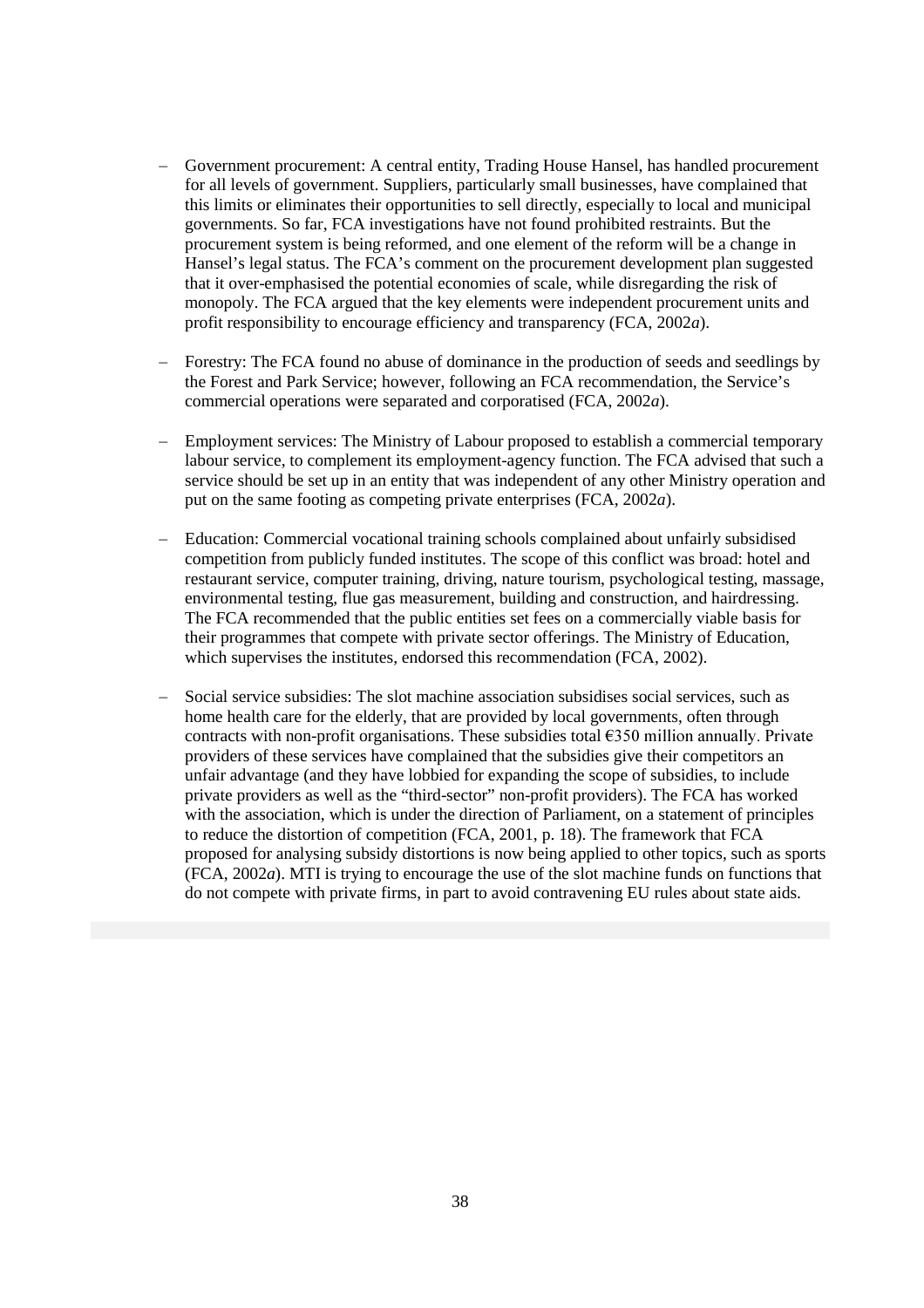#### **BOX 3.7: MARKETISING LOCAL PUBLIC SERVICES**

Local governments are legally responsible for a wide range of welfare and other services. Municipal governments, joint municipal boards, and regional councils provide primary and secondary health care, dental services, social services, income support, primary, secondary, and vocational education, housing, water and sewer service, waste disposal, transport, cultural and leisure services, town and regional planning, environmental protection, and roads. For some of these functions, local governments have exclusive competence. Municipalities receive state support for some functions, in part to compensate for regional variations in wealth. In the past, most governments have provided medical, social and other services directly, for free or at nominal charge. Municipalities have been free to provide social and medical services by purchasing them on the market at least since the early 1990s. Until recently, few had used that option very much. But that is changing quickly. The FCA and the regional governments recently surveyed 15 municipalities and found that all of them had begun to turn to the market for these services to some extent (FCA, 2002).

Problems with the traditional means of providing these services are increasingly evident. As the population ages, the costs of health and elder care are increasing. The higher taxes needed to pay for these services may be reducing Finland's competitiveness in international markets. And the increasing integration of Finland's economy into the European and world economies exposes the comparatively low productivity of its non-traded service sectors. To maintain the quality of services, some way needs to be found to provide them more efficiently. An obvious way to improve efficiency is to rely more on market institutions. At one scale, municipalities could enter market-based relationships with providers of services. At the opposite scale, residents might choose their own providers and pay for them with municipally-financed vouchers. Another alternative to the current approach would be to return to a centralised system that was used until the 1980s, with services provided, or at least paid for, at the national level. Although this might save on some common costs, it could increase the costs of control and co-ordination.

A report issued in late 2001 by an MTI working group has fuelled the debate (MTI, 2001). The report finds that purchasing services, rather than providing them directly, promises both greater flexibility and increased efficiency. But demand for quality is also increasing. Thus, the report concludes that municipalities must retain their supervisory responsibility, both in providing services through outsourcing and in supporting a client-producer "voucher" system. The report proposes that the legislation governing these services include general provisions to support marketisation. In particular, municipalities should develop cost accounting for their own production, so they can evaluate alternatives before engaging in their own production, and they should examine the effects of their own production on private activity in the sector involved. To make service vouchers workable, the report proposes ways to clarify their tax treatment. The report emphasizes the need to maintain competitive neutrality as public entities enter a market occupied by private providers. It also recognises that municipalities may need to band together to expand their customer base and offer services efficiently. A challenge to introducing market methods is that consumers appear to be satisfied with the services they are getting now, and are not sensitive to the threat of longer-term problems if nothing is changed.

The Ministry of Health and Social Services, which did not participate in the consultation process on the MTI report, may have a different perspective. Some local governments have resisted pressure to comply with procurement rules calling for competitive bidding, especially about health and social services, and this Ministry has begun to suggest that medical care, at least, might be exempted from those rules. A reason for concern is that low price might be inconsistent with high quality. The general procurement rules permit rejecting the low bid, but the quality-based reasons for doing so must be justified. Documenting that justification is difficult, though. Under the traditional system, this Ministry has set quality standards for municipalities to meet. Compliance with those standards is encouraged by "informational guidance" more than by coercion or intervention, though.

Both market-based and public systems of providing medical and social services face the same challenges, of honouring individual needs while maintaining universal service, and of ensuring, or even just assessing, the quality of that service. The traditional regulatory approach has been to try to assure quality of output by controlling the inputs, but increasingly attention is turning to measurement of the services actually delivered. Finland's association of local governments is working with others in Nordic area on means of assessing quality of service delivery, to help understand better whether municipalities are meeting their targets. One project is setting up a Nordic system of "diagnostic related groups" to collect and classify data on medical care outcomes. Another is developing measures of "functional independence" for assessing the quality of care provided to the elderly. The Ministry of Health and Social Services and patient organisations too are collecting data on service quality and quality measurement.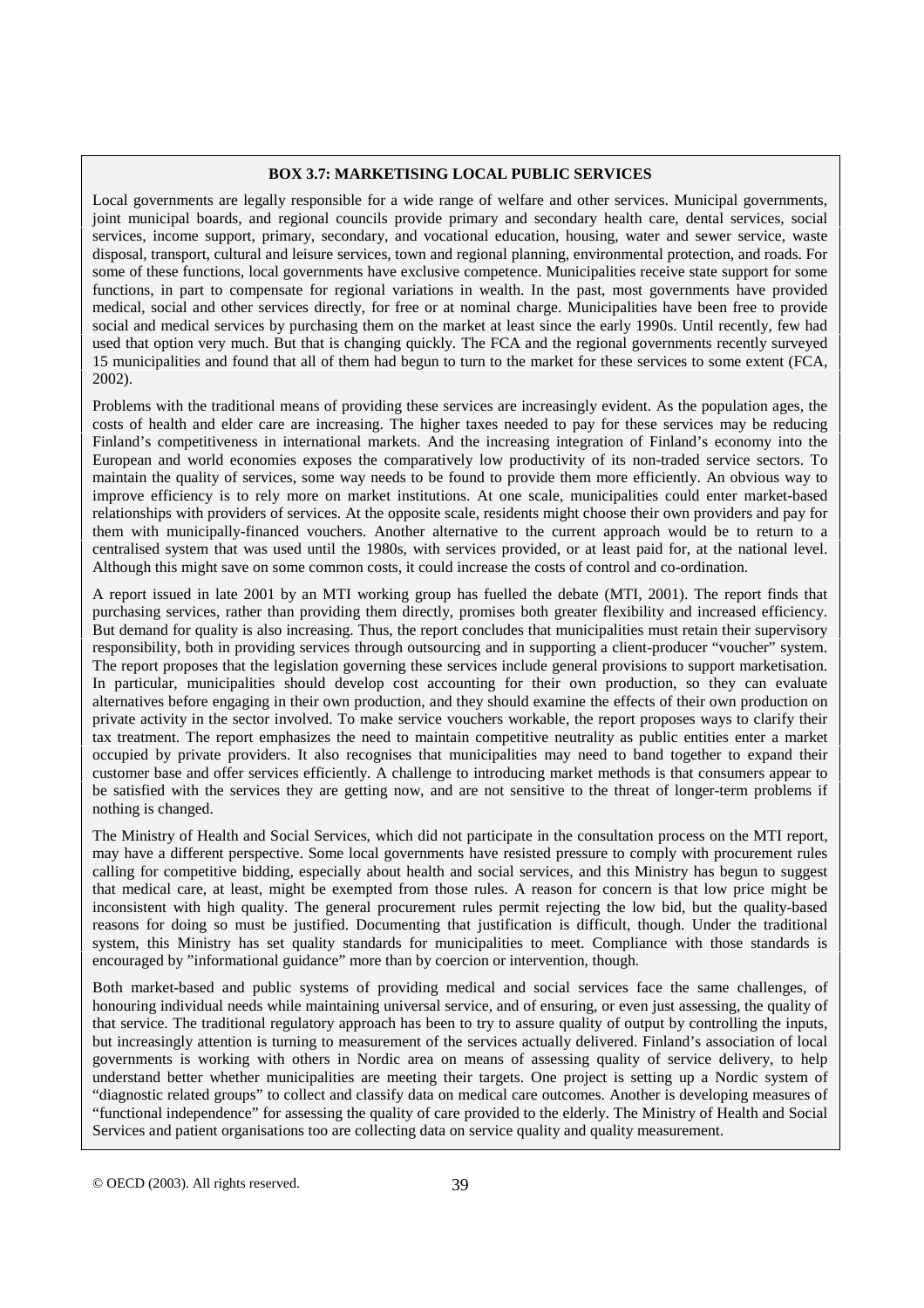The health care system already combines public and private providers. Many individuals work in both spheres, maintaining private practices while also holding public health positions. Still, in 1999, less than 2% of medical care services were provided by the private sector; by contrast, about 10% of other social services were provided privately. Many of the private providers are non-profit entities, supported by subsidies funded by the state slot machine monopoly. Individual purchase of privately-provided health care service is supported by insurance, through the independent Social Insurance Institute. A voucher-type system is used for some non-medical services, such as day care. Experiments with alternative institutions include creation of small firms in rural areas to mediate contracting for privately provided medical services, supplying expertise, and perhaps economies of scale and scope, that are beyond the capacity of small municipalities. There is at least one hospital with private (foreign) capital, and municipalities are combining to set up and provide laboratory services.

When service providers band together, they attract the attention of the competition policy agency. Joint ventures to improve efficiency may of course be permitted, even encouraged. But not all joint action would be benign or efficient. The FCA has been asked about the implications of municipalities offering a common bid in response to a tender offer for educational services. The FCA noted that, as a technical matter, the agreement would not necessarily be prohibited if the local government entities were conceived as being under common "ownership"; however, the FCA also warned that excessive co-operation and concentration of suppliers would be unwelcome from a competition policy perspective (FCA, 2002*a*). Municipalities themselves have faced this problem, as their efforts to procure taxi services have encountered bidding cartels.

More often, the entry of public entities into private markets has led to complaints about unfair competition and abuse of dominance. Such accusations have already been levelled at the laboratory business set up by a federation of municipalities in central Finland. Others have claimed that hospitals sell occupational health, laboratory, and x-ray services at non-commercial prices. The participation of the insurance system complicates the analysis (FCA, 2001, pp. 16-17). The basis for the alleged unfair advantage could be direct subsidy, cross subsidy from monopoly services, or failure to account for common and capital costs. In the past, the Competition Council has been criticised for taking a formalistic approach in identifying these cross-subsidies). The FCA's recent work with the slot machine subsidy problem has tried to set out a systematic framework for analysing these cases.

#### **Conclusions and policy options**

 Finland has compiled an impressive record of market-driven reform since the mid-1980s. From early and large-scale restructuring of network monopolies to eliminating the many vestiges of corporatist control, competition policy principles and institutions were at the centre of this effort. The focus now on the role of market institutions in providing traditional government services continues this tradition, and does so in a characteristically systematic, non-doctrinaire, pragmatic fashion. The need to increase productivity in non-traded services, particularly government services, is well understood. The pace of reform may be slowing as issues become more difficult. But Finland is asking the difficult questions about the relationships among quality, equity, efficiency, and choice. And decentralisation, which seems to be a problem to be solved, also makes available a laboratory for experimentation to find solutions.

 To be sure, competitive markets have not yet reached every corner. In Finland as elsewhere, it has been difficult to establish competition for taxis and trains, local retailers are protected by controls on operating hours and on large-scale competitive entry, and pharmacies are more controlled than competitive. Some enterprises that are connected to the state could present problems. These range from idiosyncrasies, such as the retail alcoholic beverage monopoly, to some major corporations where the state's large ownership interests challenge the goal of maintaining efficiency-based policy, in the face of implicit pressure to protect the value of the state's holdings. Sectoral regulation shows little sign of conflict with competition law and policy, and competition principle is well established as the basis for conventional economic regulation. But in some areas there is work to be done. Candour is appreciated, at least: the legislature has made no secret that controls on retail opening are intended to prevent competition.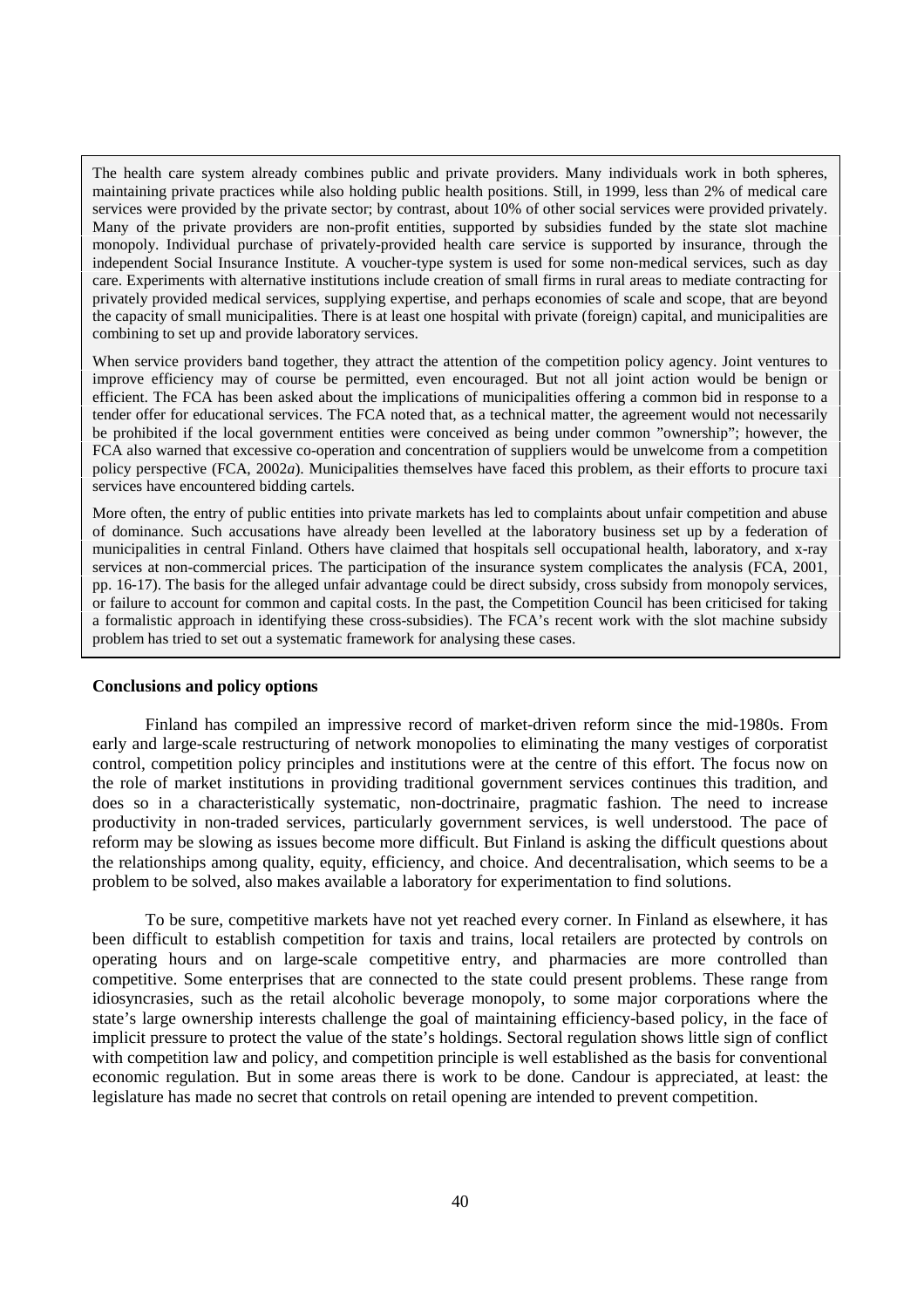The role of competition policy in the reform process has become less clear over time. One reason may be that the relevance of competition policy to current problems seems less clear. The first stages of reform, about removing controls on prices and trade, ending restrictive practices, and restructuring monopolies, were obviously dominated by concerns about market competition. By contrast, the competition policy issues raised by efforts to improve the system of providing public social and health services are not as obvious. The FCA continues its advocacy efforts unabated. But the formal process for consultation with FCA about how regulatory proposals affect competition, dating from 1989, appears to have fallen into disuse. Perhaps this is because other parts of the government do not understand clearly how their proposals could affect competition. And perhaps it is because the consultation requirement is seen as a product of a different time, a different government, and different officials. Now, the competition minister in MTI may still call attention to the need for consultation as proposals work their way through the government, but often the need only appears when the matter has already reached the Parliament.

 Finland's competition law and institutions demonstrate the value that particular local experiences add to familiar general principles. The substantive law varies the EU toolkit. Its treatment of exemption criteria and rules about vertical restraints anticipated recent EU reforms. The heritage of Finland's early competition policy efforts survives in Art. 9, which restates fundamental policy standards in a forwardlooking legal rule. This may be a useful resource for applying competition policy in non-conventional situations such as government involvement in markets. The new Market Court, the latest instance of reform through institutional change, may represent another kind of resource and opportunity for applying consistent principles broadly. The jurisdiction of the old Market Court had been limited to marketing practices and complaints about unfair competition. Adding the jurisdiction of the old Competition Council and the efficiency-based perspective of the Competition Act could tend to correct for the "protectionist" tendency of the unfair-competition tradition—if the Market Court actually operates so that these concepts can inform each other. The Market Court process could encourage the elaboration of competition policies that are attentive to the consumers' interests, as well as consumer protection and market practice rules that are attentive to how competitive markets actually work. To be sure, a strong separate decision-maker complicates the position of the enforcement agency. A specialised competition court or tribunal may become the principal source of policy, at least about enforcement, if not regulation. Tension between the specialised tribunal and the executive enforcement office is not always creative. Finland has had an independent, specialised decision-maker since 1973, so these issues are familiar. The Competition Council sometimes disagreed with the FCA's decisions and recommendations, and the Market Court is likely to follow the same constructively sceptical course. If the Market Court's decision-making role expands, the FCA's role as a prosecutor, more than a decision-maker, would become clearer.

 The FCA is generally seen to be working well. Those who deal with the agency regularly find it to be responsive and fair. Its workload and priorities reveal conflicting demands on its resources. A high proportion of FCA matters have dealt with abuse of dominance. Some of these matters implement the reform agenda, in telecoms and electric power. Some have addressed market power exercised by staterelated enterprises. Some may represent prudent solicitude for the interests of small business, and many are the inevitable result of the FCA's implicit obligation to respond in some way to each complaint. Attention to issues of market dominance may also be explained by Finland's economic and geographic situation, in which achieving economies of scale has probably tended to imply comparatively high concentration in many markets. Cartel enforcement has gotten less attention, at least in recent years. The FCA made cartels a top priority at first and achieved notable success against them. But those were old-fashioned explicit cartels, organised through industry associations. Uprooting clandestine ones will be a different matter. The task is complicated by the courts' apparent reluctance to impose significant sanctions against horizontal violations. If sanctions are not significant, then one of the most effective enforcement tools against clandestine collusion, the promise of leniency in exchange for insiders' direct evidence, does not work. The FCA is trying to focus its resources on *ex officio* projects and on horizontal matters. Those resources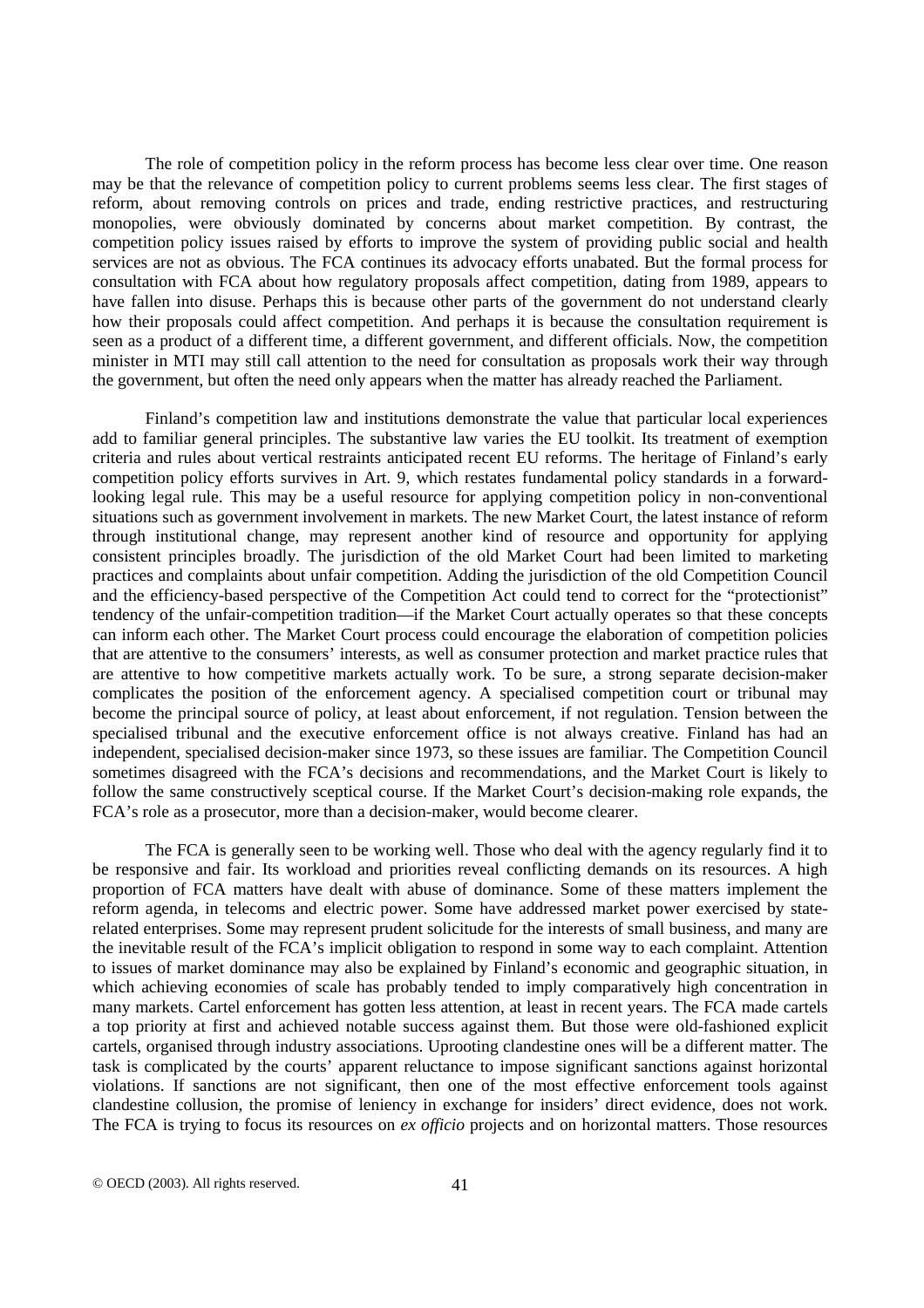may be stretched, so that other matters are delayed. Some applicants have complained about the length of time it takes for the FCA to issue decisions on applications for exemptions and negative clearances.

#### *Policy options for consideration*

 The following options are recommended for consideration to strengthen the scope, effectiveness, and enforcement of competition policy and thus support its role in regulatory reform.

## *Incorporate consideration of competition impacts in the regulatory quality process.*

 The 1989 directive requiring prior consultation with the FCA about proposals that could impair competition was well conceived. Requiring the proponent not only to obtain the FCA's views about it, but also to respond to those views in its submission, will contribute to informed debate and decision. Regulations that constrain competition may sometimes be necessary, but their effects and tradeoffs should be understood clearly, and an effort should be made to achieve other goals in ways that do not impair competition. The present status of the 1989 directive seems to be unclear. If it is still in technically in force, then it should be observed. If it may have technically lapsed, a similar instruction should be reissued. Indeed, such a review of potential impacts on market competition should be an element of the general program for ensuring regulatory quality, applied both to new proposals and to matters that are already on the books. A systematic, general power of review is preferable to a purely ad hoc approach, even though many if not most items reviewed turn out to be competitively neutral. Experience in Finland and elsewhere shows that, as the market impact of regulatory proposals becomes less obvious, agencies may not know when they should ask for views about competitive effects of their proposals. Statutory authority to involve the competition agency in policy matters is already in place, and the FCA's advocacy and policy work has continued. Reaffirmation of the principle from the 1989 directive, integrated into a comprehensive regulatory quality programme, would ratify the importance of that work.

#### *Discourage subsidies and preferences that distort competition.*

 In the FCA's government and markets project, a common theme has been how, or whether, private providers can successfully compete with government-related entities or subsidised non-profit entities. This will continue to be an important issue in the marketisation of public services. The FCA's development of a framework for analysis of subsidy issues, prepared in order to deal with complaints about the slot machine subsidies, shows the importance of a clear assessment of these effects. Conceivably, the Competition Act's general, prospective Art. 9 could be applied to control abuses. But this should be addressed in policy and program design, more than in competition law enforcement. It should not be left to the FCA to devise costeffective ways to provide services that may not pay for themselves in individual cases.

#### *Remove state holdings from positions that raise apparent conflicts of interest.*

 MTI's dual position as a major shareholder in large industrial enterprises and as the overseer of agencies such as the FCA that enforce the laws against these enterprises is unsatisfactory. The fact that the state has a direct ownership interest in the financial health of these enterprises by itself raises some concern about the even-handedness of regulation. The courts' refusal to impose significant fines in a case involving a major defendant in which the state has a substantial share underlines that concern. There has been no implication of actual impropriety in any particular case. It is a matter of appearances. But appearances do matter. There is an appearance of conflict in MTI's position, despite credible assurances that the ministry does not intervene in FCA's enforcement discretion. It would be better to eliminate the appearance of conflict, and the temptation to intervene, by moving the shareholder responsibility to another body, if not by eliminating state shareholding entirely.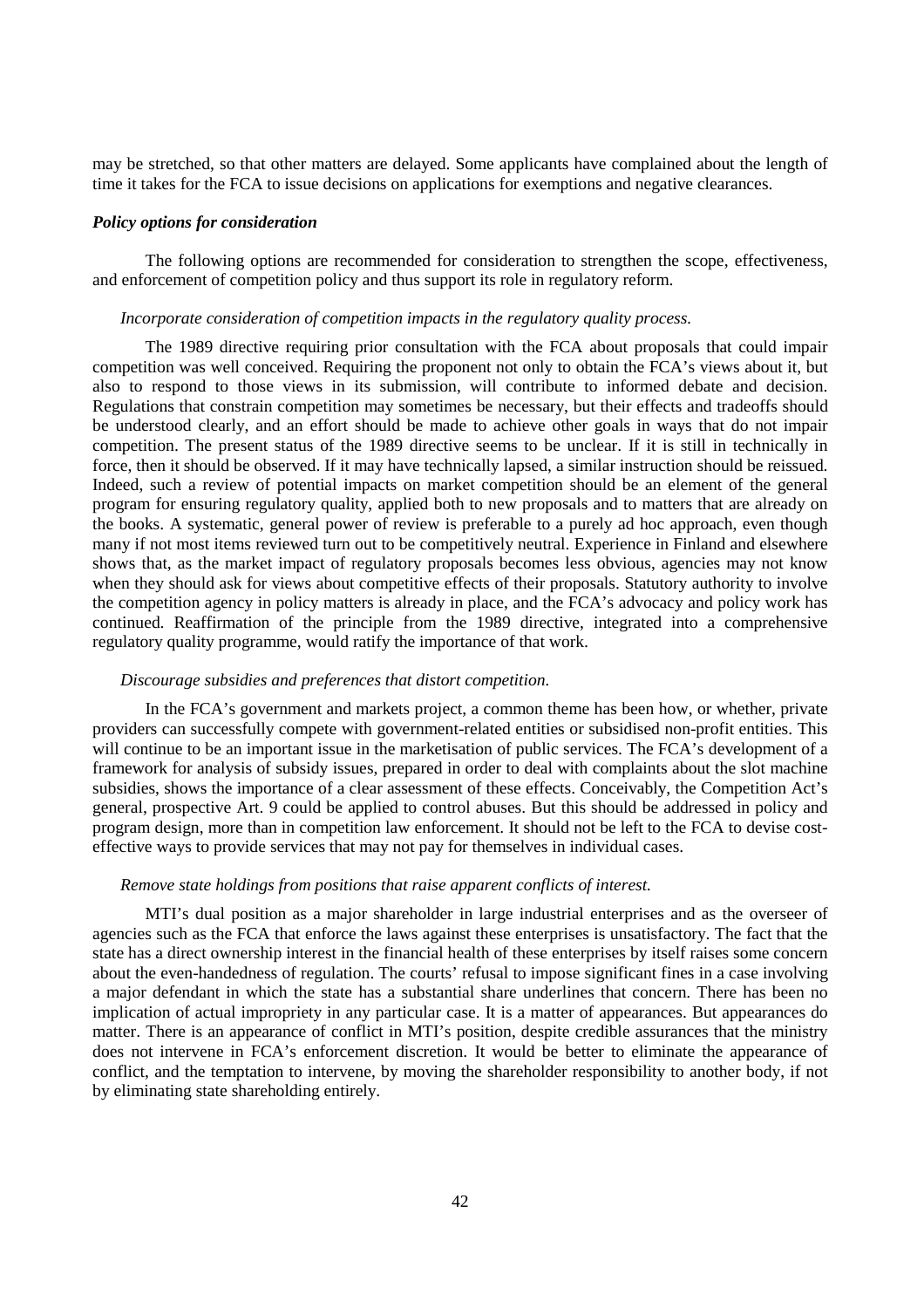## *Re-examine remaining constraints on competitive operation and entry in retail and services.*

 In small, open economies, competition problems may be concentrated in non-traded services. Providers' incentive to obtain legal authority for non-competitive methods of operation is only reinforced by a tradition of social solidarity. In its law enforcement capacity, the FCA has paid careful attention to formal horizontal and vertical structures in wholesale and retail trade. The regulatory barriers to competition are equally significant. Local competitors are likely to have used the land use control process to delay or prevent competitive entry. Regulation of opening hours channels competition and dilutes the effect of alternative retailing strategies. In Finland, the legislature has been more candid than most about the purpose of controlling retail hours. The law's purpose is self-evidently to limit competition and to protect the profits and positions of particular classes of retailers. When the effects of the controls are reviewed, the legislature intends to examine the impact on jobs and on the distribution of trade, which is at best a euphemism for the effects on particular current competitors. It will be instructive to compare Finland's experience to others. Flexibility often increases retail employment, albeit with a different mix of skills and work situations. If the purpose and effect of the controls are simply to protect incumbents from competition, then they should be repealed so consumers can decide for themselves when and where they want to shop. If the controls had a purpose other than controlling competition, then the rules should be tailored to that purpose

 Needs-based controls on pharmacies should also be reconsidered. To be sure, there is some relationship between pharmacy operations and policies about paying for pharmaceuticals. But it has been official policy to permit price competition, at least below the official price ceilings. (That policy is evidently about to change, as retail prices for some pharmaceuticals will be set by government decree beginning in 2003). To make that policy a reality (to the extent price competition is still permitted for some products), pharmacies and entrants should have an opportunity to compete to serve the market with different pricing and operating strategies. Incumbents shielded by a needs-testing rule will treat the ceilings as a focal point for common prices, and their costs will adjust so that they appear to be making only a normal profit at that price level. In the absence of challenge by firms with different services, strategies, and cost structures, that will not change.

 In local transport too, needs-based entry requirements should be reconsidered. Taxis are a problem everywhere, but needs-based entry control is not the solution. Regulation of safety and consumer services, price transparency, and properly enforced common carrier obligations should be sufficient to protect against abuses. For local bus services, competition for the market seems to be working reasonably well, despite complaints about the results of some tenders.

## *Integrate competition and consumer policy perspectives.*

 Consumer policy seems distant from competition policy, concerned with other issues, perhaps even still somewhat suspicious of markets. Although consumer policy statements acknowledge the importance of competition, the focus is elsewhere. Combining jurisdictions over these subjects in the new Market Court may help reconnect them, but only if the members of that body take advantage of the opportunity. If not, then creating the new institution will amount to little more than simplifying the organisation chart. Creating the new body has incurred some transition costs, but at the end of the process it looks unlikely that it will save on operating costs, as the total human and other resources available to this body appear about the same as were available to the two separate bodies before.

## *Apply enforcement resources, and effective sanctions, to horizontal issues.*

 The FCA recognises the need to address horizontal problems. The recent wood products litigation dealt with a characteristic and important kind of problem for a national enforcement agency in Europe, namely claims that major firms are colluding at the expense of local raw material providers. Experience elsewhere strongly suggests that problems of horizontal collusion are likely to be found in non-traded

© OECD (2003). All rights reserved. 43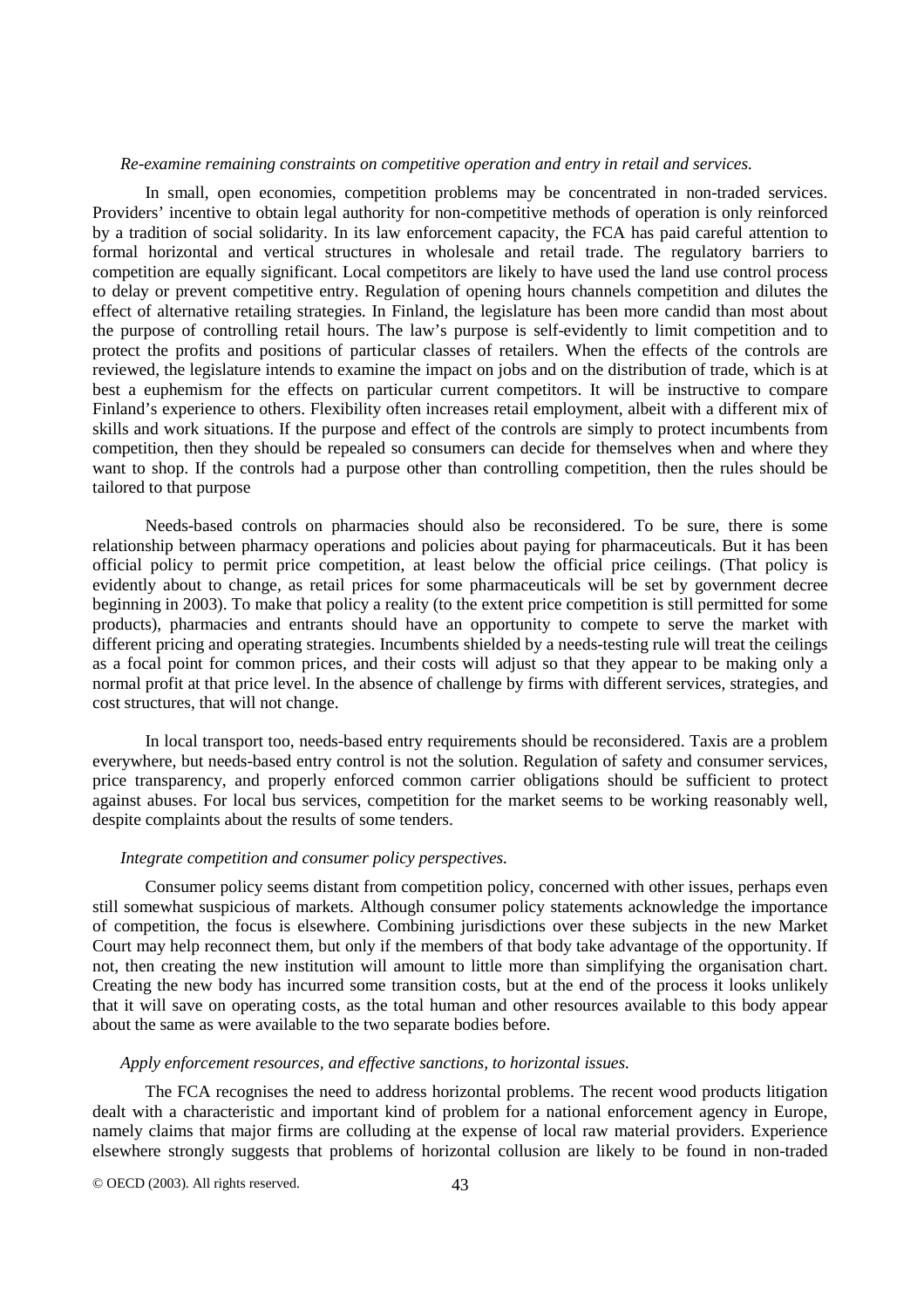services. The FCA has already dealt with overt constraints in the professions and other services. Covert constraints are likely to be found in construction and related markets such as construction materials and contract services. Such constraints could include bid rigging or rotation for large projects and price collusion and anti-competitive work rules for subcontractors. Increased attention to horizontal matters will be a foundation for stronger enforcement co-operation in dealing with international cartels.

 The apparent lack of judicial support for enforcement against horizontal restraints is discouraging. The FCA believed that the wood products collusion was a serious restraint, but the penalty eventually imposed was insignificant, compared to sanctions that have been applied against cartels elsewhere. This case alone may not be proof that the courts would not impose a significant fine against clandestine pricefixing. The theory and proof may have been more complex than the FCA realised at first. But the limitation on the range of sanctions provided in the Competition Act may have limited the courts' vision, too. An extraordinary showing is required to impose a fine greater than the cap, of  $\epsilon$ 670,000. It is not yet clear what would constitute such a showing. The limit that would apply in the event of such an extraordinary showing, 10% of turnover, is consistent with European practice, but it is an illusion if it is unlikely ever to happen. (Some European jurisdictions authorise potentially much higher fines: the UK, for example, permits cumulating the 10% of turnover over three years). Based on deterrence models, even the 10% of turnover level may not be high enough, if collusion enables the conspirators to increase prices by a substantially greater amount. The recent review of experience among OECD competition enforcers suggests that 10% is a conservative estimate of the typical cartel overcharge. The basic range of sanctions under the Finnish law should be expanded greatly, by at least a factor of 10. Even more importantly, it should be possible to impose a sanction that has a deterrent effect, by computing the sanction based on turnover or gain from violation. And Finland might consider imposing some liability or sanction on the individuals who are responsible for the violations by corporate entities. The risk of personal liability can discourage an executive from authorising or engaging in illegal conduct, and the prospect of avoiding that liability can lead to confessions that strengthen enforcement against corporate misconduct.

## *Channel competitor complaints into private lawsuits*

 If the FCA concentrates more on horizontal issues, it will have fewer resources for handling competitor complaints about abuse of dominance. Those issues, which are often contract disputes at heart, are often suitable for resolution in private litigation. Finland's law permits an aggrieved party to bring suit now, without waiting for the FCA to act, at least with respect to clear violations. Private firms already can file private suits seeking orders against prohibited conduct. For conduct that is not prohibited but that might be covered by an order under Art. 9, a party must now go first to the FCA and seek an order. The Market Court hears these disputes only after the FCA has already ruled on them. These are often essentially private disputes among customers and suppliers, and often have little effect on competition at a larger scale. The Market Court's jurisdiction over complaints about unfair competition is a natural complement to these controversies. Finland should consider amending its procedures if necessary so that the FCA could send complaints directly to the Market Court for litigation and decision there, where it appears that they are essentially private disputes that should not occupy public resources for investigation and resolution.

## *Complete the changes needed to allow the FCA to apply Art. 81 and Art. 82.*

 Giving FCA the complete range of tools will increase flexibility and facilitate co-ordination with other enforcers in Europe. Adaptation should be straightforward. Finland's approach to exemptions is already what the EC is proposing as a reform: direct application of the criteria, rather than mandatory notification and exemption.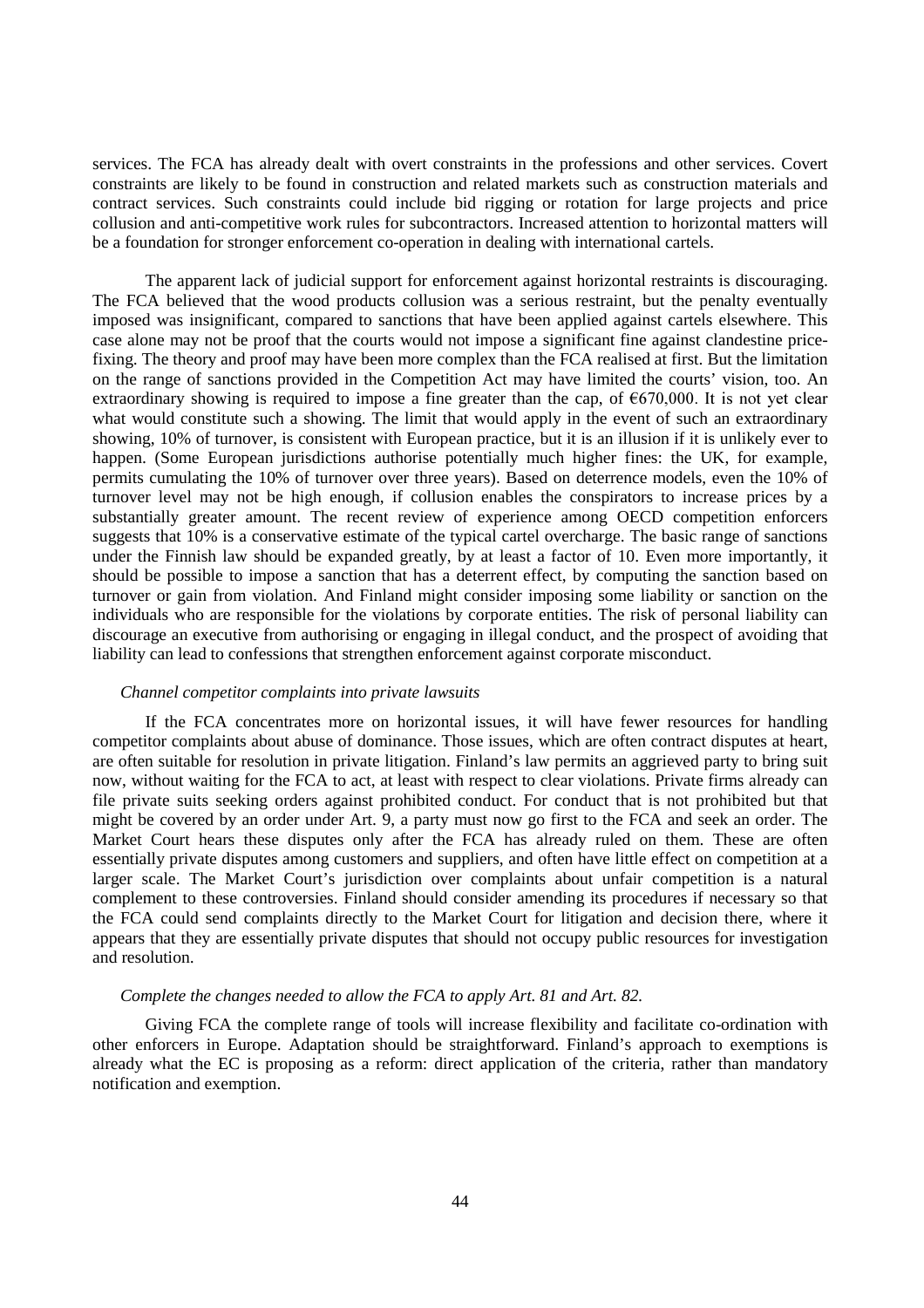## **NOTES**

- 1. 1958 Act on Competition Restrictions within the Economy.
- 2. Act on the Promotion of Economic Competition, 1964.
- 3. Act 480/1992 ("Competition Act"). All citations are to this statute, as most recently amended, unless otherwise noted.
- 4. Government proposal to Parliament for an amendment to the Competition Act (148/1987).
- 5. Art. 2, Act on the Finnish Competition Authority.
- 6. The standards under Art. 19 are also same as those that apply under Art. 6(2), except that under Art. 19 the parties need not show the agreement is "essential" to achieving the benefits.
- 7. Art. 82 of the Treaty of Amsterdam, in relevant part, prohibits "abuse by one or more undertakings of a dominant position within the common market or in a substantial part of it …"
- 8. Liability was found under both EU and Finnish competition rules.
- 9. For example, the FCA has taken action against the Port of Helsinki for unreasonable, non-transparent, noncost-based prices, and a firm selling peat was charged with discriminatory, non-cost-based pricing (FCA, 2001, p. 19). In the peat case, the firm was evidently basing discounts on customer elasticity of demand, rather than cost of service. Although it appears to exploit market power against the customers who are less able to turn to alternatives, charging higher prices to customers whose demand is less elastic can improve (static) allocative efficiency.
- 10. In describing this issue, the FCA also notes that the merger might be permitted if it is the only way to "prevent the removal of unnecessary capacity" (FCA, 2002). This formulation seems inconsistent with the direction of competition policy generally, to be concerned about efficiency. If capacity is truly unnecessary, being both excess to demand and comparatively inefficient, its removal from the market is not a matter for any concern. Indeed, it would be inconsistent with an efficiency-based policy to permit such a merger in order to keep the unnecessary capacity in operation.
- 11. The one-week deadline could be triggered by other events, depending on the form of the transaction: the publication of a public bid under the Securities Market Act, the executive body's decision to proceed with a merger, or the founding meeting of a joint venture. For mergers involving insurance institutions, it is triggered by the parties' receipt of approval from the Insurance Supervision Authority.
- 12. A public bid can be implemented after the 1 month first stage, but implementation may not be registered until final decision or approval (Art. 11g).
- 13. If the parties have supplied false information (which makes a difference to the decision), or merged despite disapproval, the Council may order it rescinded, but the FCA has to make such a proposal within a year after the deal is implemented (Art. 11i).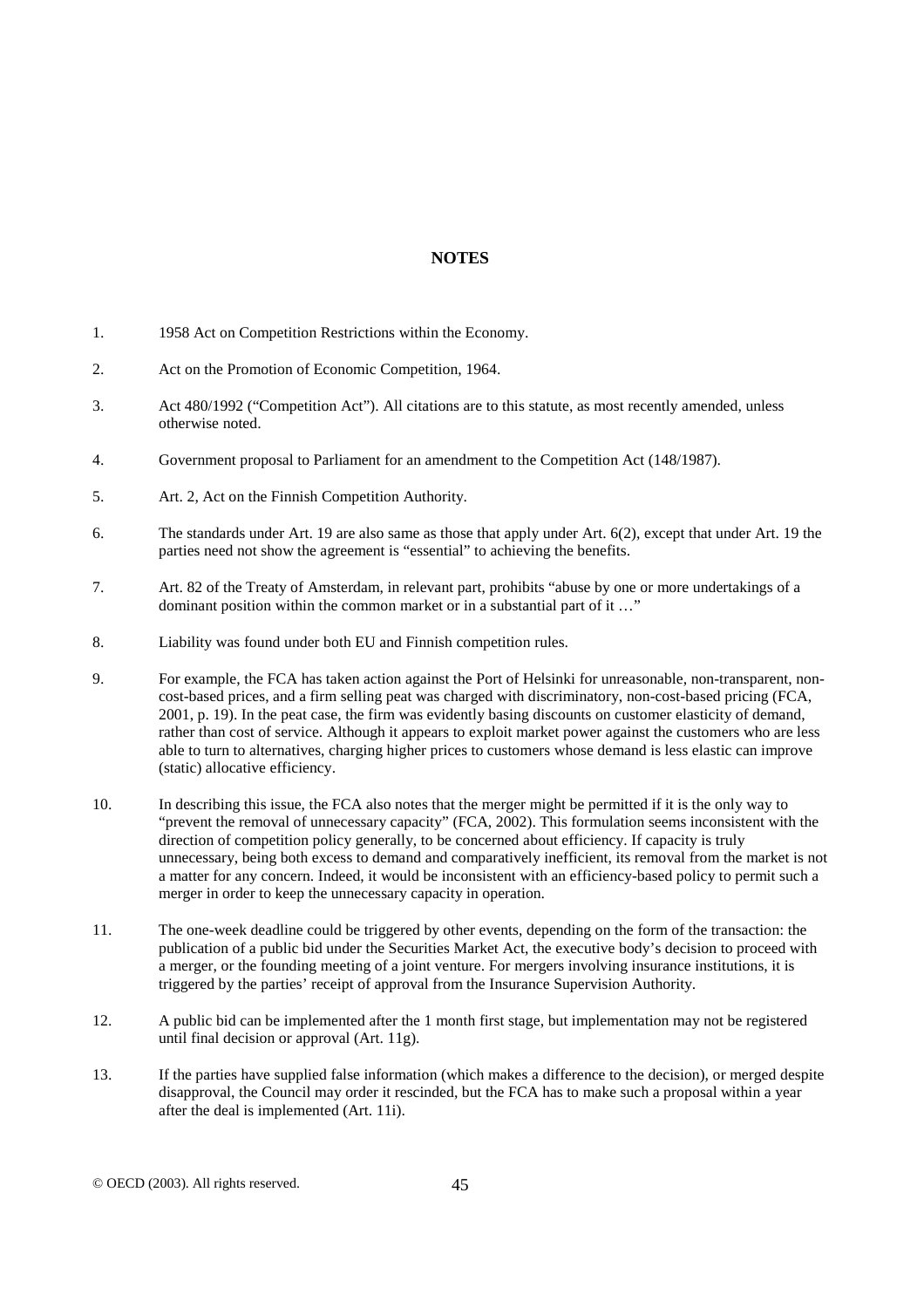- 14. The first requirement under the Act on the Openness of Government Activities s that there be specific statutory authority for access. No provision of the Competition Act authorises access, so, if the requirements are cumulative, then the FCA's access to confidential information from other parts of the government may be limited. If they are not cumulative, then access would depend upon fulfilling the other requirements: consent by the party whose information is at issue, necessity for determining a tax matter or a judicial ruling, decision, or appeal; or performance of a specific monitoring task.
- 15. The FCA may issue an interim order *es parte* if "the urgency of the matter some other specific reason demands otherwise" (Art. 14).
- 16. FCA press release, Sonera/Loimann Seudun Puhelin, 18 January 2002.
- 17. The Government may authorise application whose effects are felt outside Finland if so required by an agreement with another country or if doing so would be in the interests of Finland's foreign trade (Art. 2(4)). And the limitation does not apply to the extent the Finnish authority is taking measures under EC rules (Art. 2(5)).
- 18. Act on the Finnish Competition Authority (711/1988), Art. 2.
- 19. Telecommunications Market Act, Art. 36.
- 20. Act 386/1995.
- 21. Electricity Market Act, Art. 1.
- 22. Natural Gas Market Act, 508/2000.
- 23. Act on Alcohol, Sec. 13.
- 24. (Sosiaali ja terveydenhuoltoalan tuotevalvontakeskus,)
- 25. Art. 1, cl. 6-7, Act on the Finnish Competition Authority.